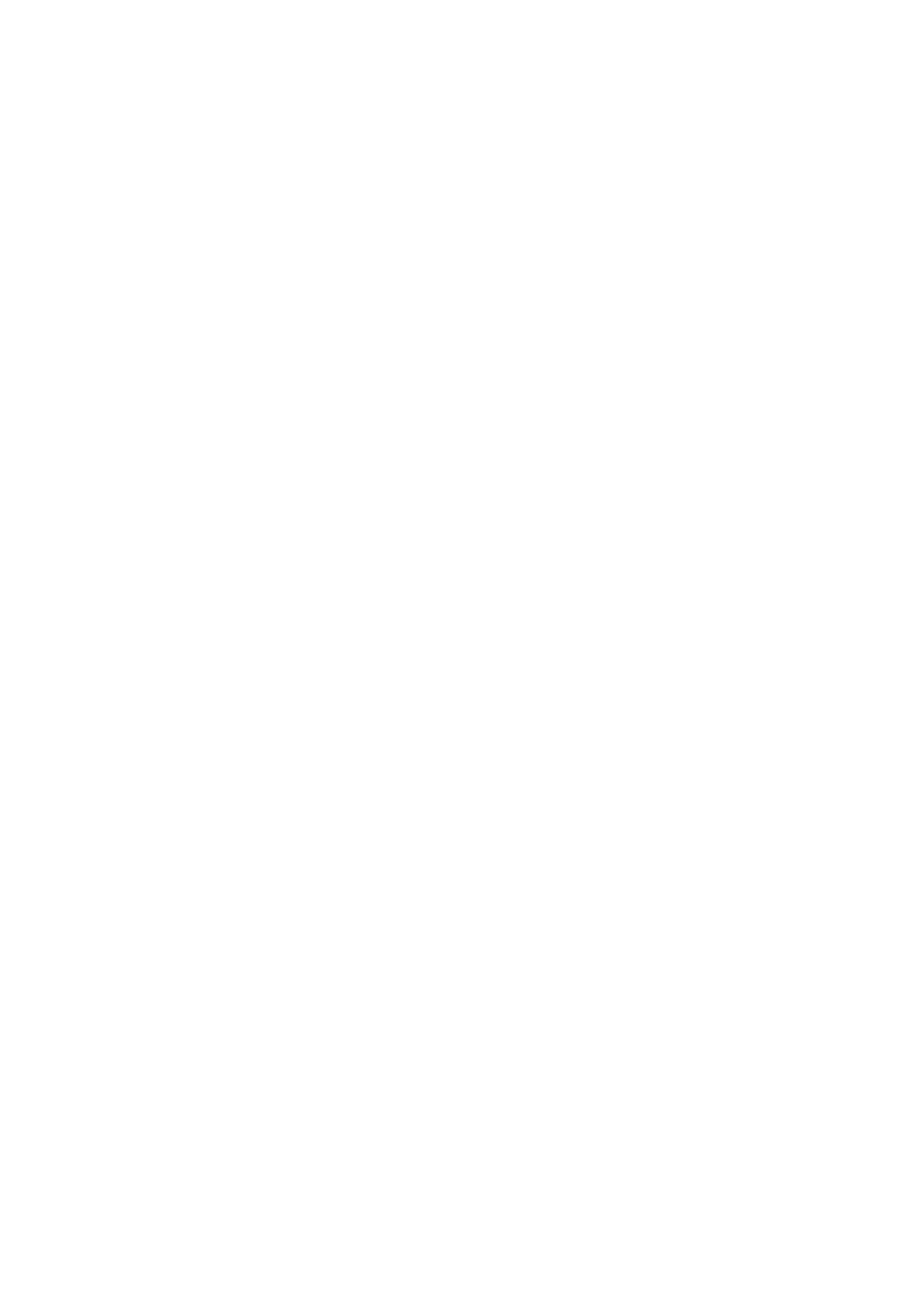# **Table of Contents**

| 1              |                   |  |
|----------------|-------------------|--|
|                | 1.1               |  |
|                | 1.2               |  |
|                | 1.3               |  |
|                | 1.4               |  |
|                | 1.5               |  |
|                | 1.6               |  |
|                | 1.7               |  |
|                | 1.8               |  |
| $\overline{2}$ |                   |  |
|                | 2.1               |  |
|                | 2.2               |  |
|                | 2.3               |  |
|                | 2.4               |  |
|                | 2.4.1             |  |
|                | 2.4.2             |  |
|                | 2.5               |  |
| $\mathbf{3}$   |                   |  |
|                |                   |  |
|                | 3.1               |  |
|                | 3.1.1             |  |
|                | 3.1.2             |  |
|                |                   |  |
|                |                   |  |
|                |                   |  |
|                |                   |  |
|                |                   |  |
|                |                   |  |
|                |                   |  |
|                |                   |  |
|                |                   |  |
|                |                   |  |
|                |                   |  |
|                |                   |  |
|                |                   |  |
|                |                   |  |
|                |                   |  |
|                |                   |  |
|                |                   |  |
|                |                   |  |
|                |                   |  |
|                |                   |  |
|                | 3.1.3             |  |
|                |                   |  |
|                |                   |  |
|                |                   |  |
|                |                   |  |
|                | 3.1.4             |  |
|                | 3.2               |  |
|                | <b>APPENDIX A</b> |  |
|                | A.01              |  |
|                | A.02              |  |
|                | A.03              |  |
|                | A.04              |  |
|                |                   |  |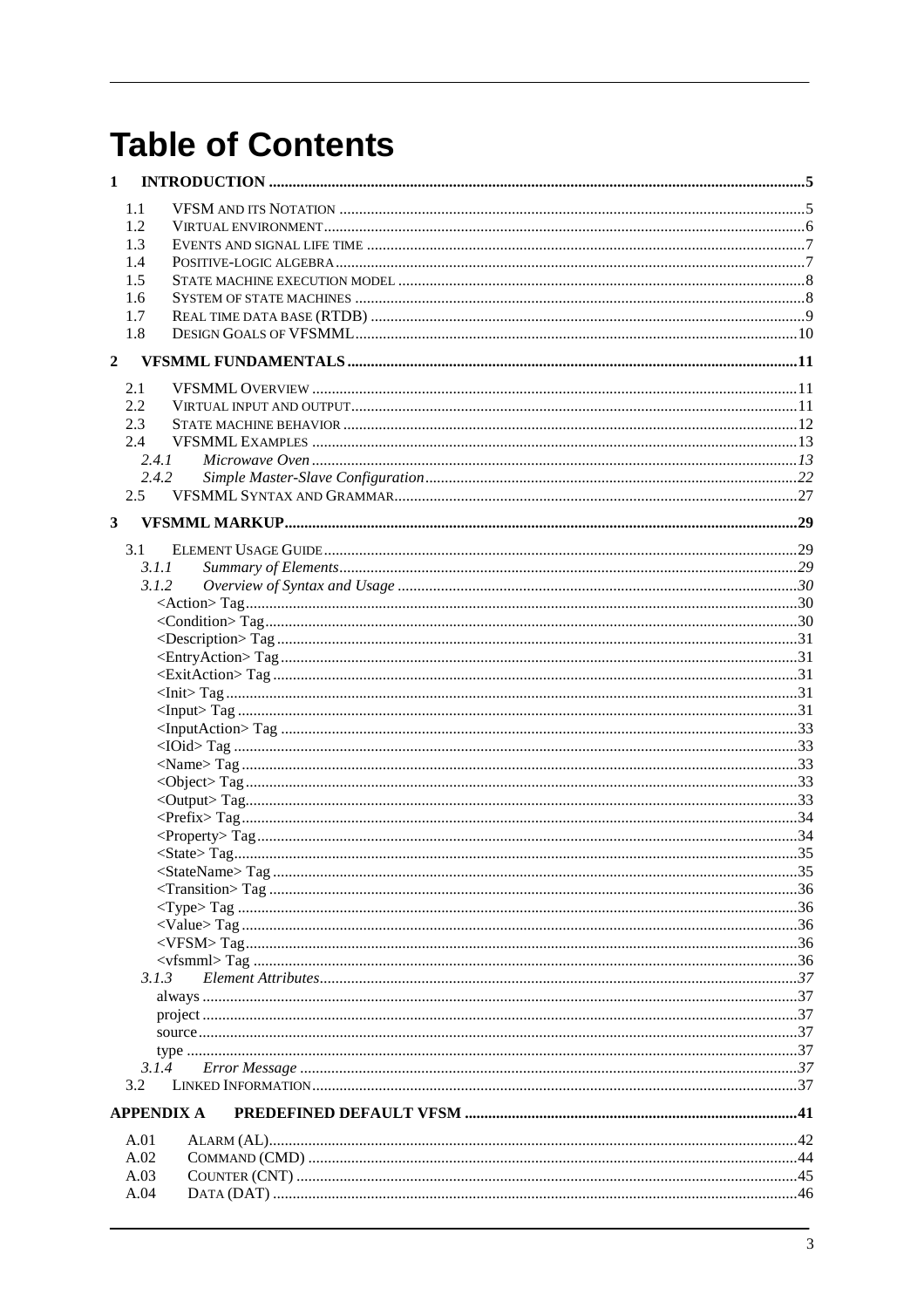| A.05              |  |
|-------------------|--|
| A.06              |  |
| A.07              |  |
| A.08              |  |
| A.09              |  |
| A.10              |  |
| A.11              |  |
| A.12              |  |
| A.13              |  |
| A.14              |  |
| A.15              |  |
| A.16              |  |
| A.17              |  |
| <b>APPENDIX B</b> |  |
| <b>APPENDIX C</b> |  |
| A.01              |  |
| A.02              |  |
| A.03              |  |
| <b>APPENDIX D</b> |  |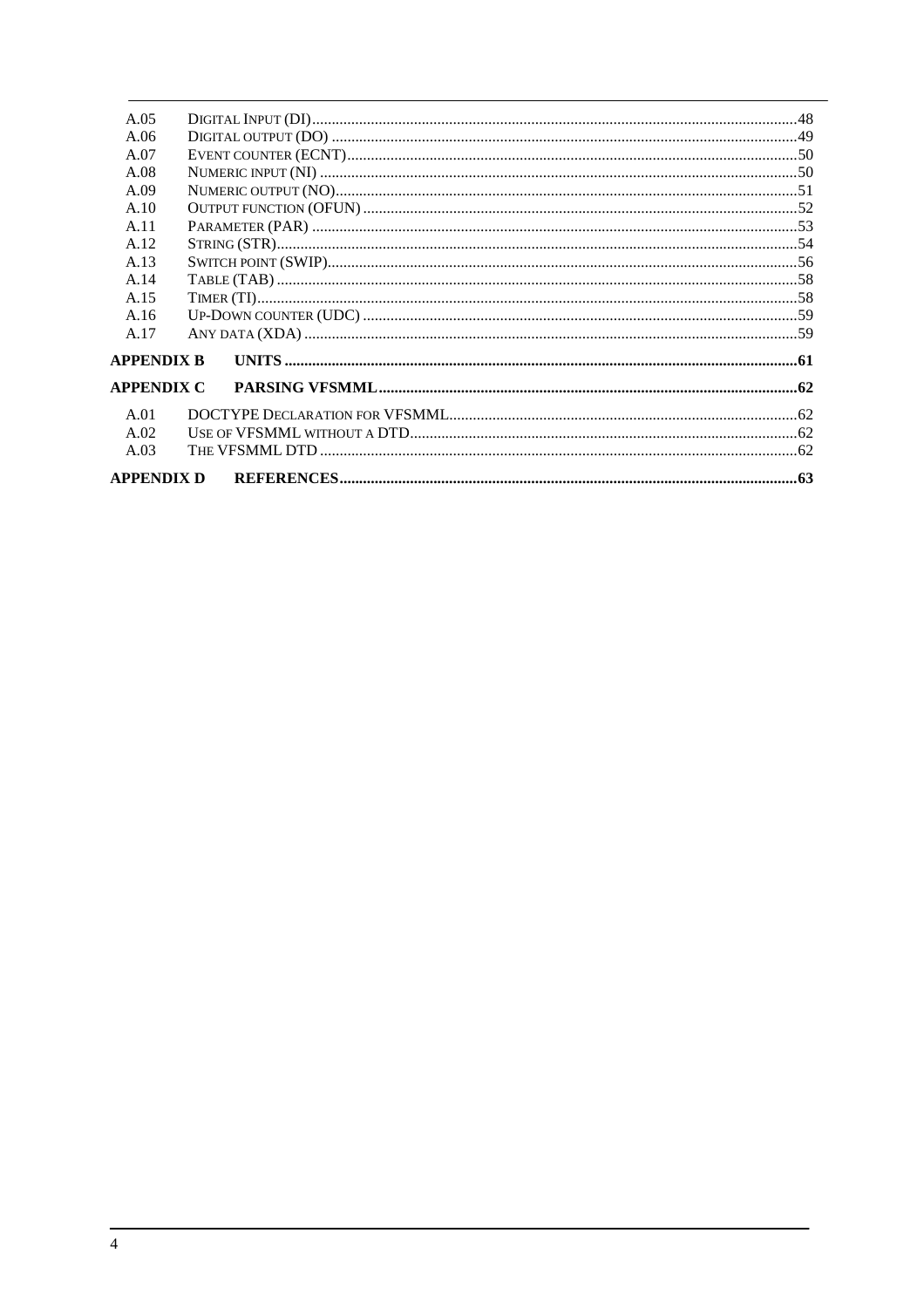## **1 Introduction**

## 1.1 VFSM and its Notation

A finite state machine (FSM), sometimes called a finite automaton, is a system whose condition depends not just on external stimuli, but on the history of those stimuli. VFSM is a method for specifying FSM as "Platform Independent Models" in such complete detail that they may be executed directly in a run-time system without requiring further transformation.

A very simple FSM example is a keyboard, which might be in the normal, initial state, or the caps-lock state, depending on the number of times the Caps Lock key has been pressed. Although programmers are often introduced to FSMs in the context of parsing input text for compilers, the concept is very much more general, and applies to most "reactive systems" in which internal processes are governed or influenced by external events. In such systems the FSM does not merely run through a sequence, producing an end result, but it normally operates throughout the period when the system is able to function.

The academic definition of an FSM is a "quintuple"  $A = \langle \Sigma, S, S_0, \delta, F \rangle$  where  $\Sigma$  is an alphabet, S is a finite, non-empty set of states,  $S_0$  is a set of initial states,  $\delta: S \times S$  $\Sigma \rightarrow \rho(s)$  is a transition function, and F is the set of accepting states (perhaps empty). This is perhaps not too helpful to the practitioner, but quite an amount of theory can be found in the various text-books if he is mathematically inclined. A key point is, however, the input alphabet  $\Sigma$ , which defines the stimuli to which the FSM will react.

A weak point of the above definition is the absence of actions. One might think that the task of the state machine is to change states until it reaches an end state, and there is a class of state machines called "deterministic" which need to do this (for instance, parsing text and reporting when specific sequences are detected). The true task of state machine is to trigger actions according to situation defined by the present state and stimuli.

FSMs are normally described in a diagrammatic form, using a circle to represent each state, and lines with arrow heads to represent transitions between the various states. The addition of details explaining what will provoke any transition is often difficult to achieve, and a text description of the FSM is then needed.

As the FSM functions, changing state from time to time, it will provoke actions in other parts of the system, as required for the specific project. The actions can be performed by entering a state (entry actions), leaving the state (exit actions) or they can be triggered by an input (input actions) irrespectively of the state transition. Input actions and entry actions are the basic actions used by state machine specification. A state machine which uses only entry actions is called a Moore model. A state machine which uses only input actions is called a Mealy model. In practice, models which combine all actions: entry, exit and input are preferable solutions of state machines.

An FSM will often seem to be very easy to design, and will require a modest number of states - say about a dozen - to perform its task. Then, when the designer considers what might go wrong in various ways with the external system, he is forced to add many states to handle these errors, and the whole FSM becomes very large and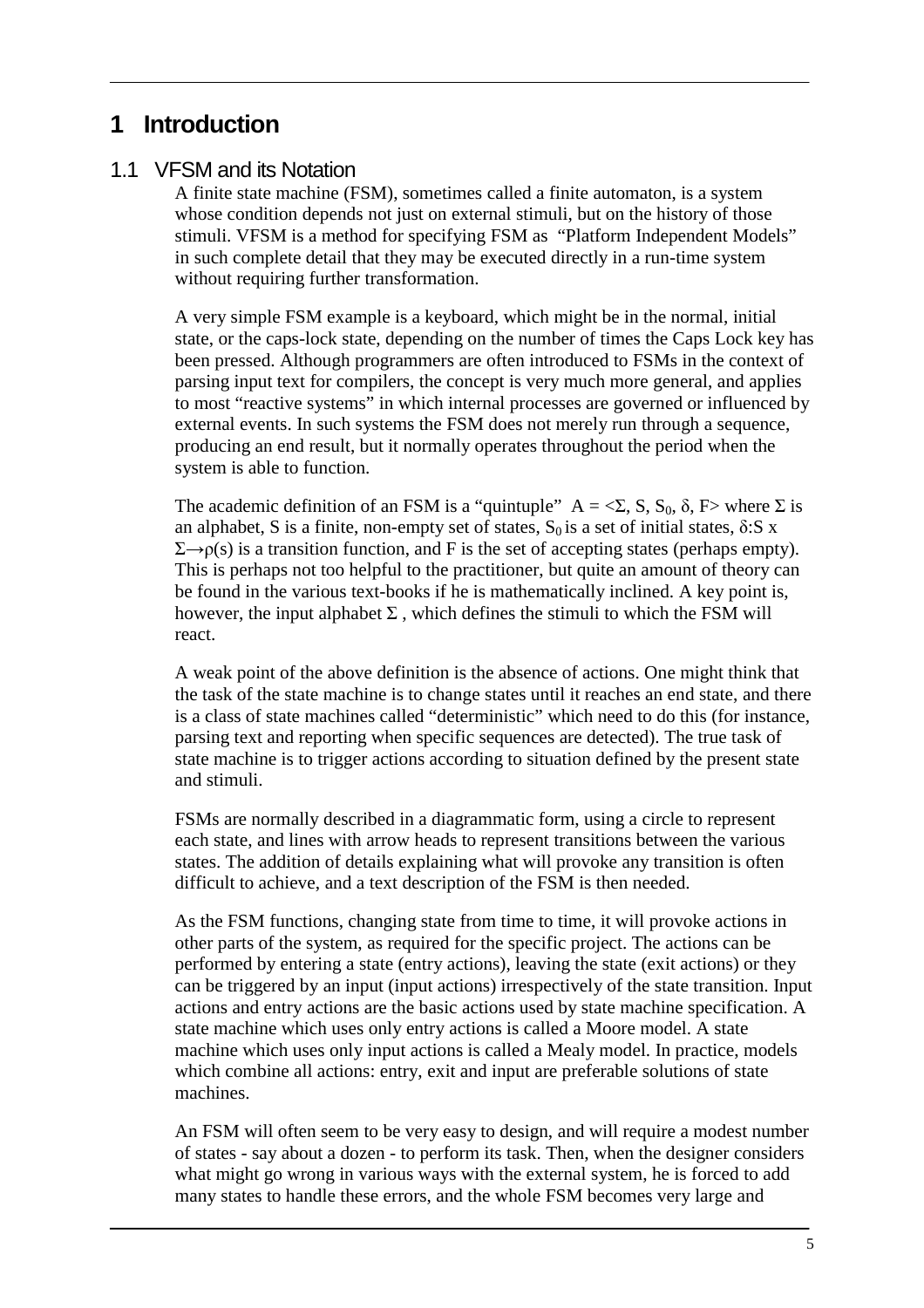difficult to deal with. There is a solution: split the FSM into several different FSMs which are linked together, and where each one deals with a part of the problem. In very large systems, one will find that many of the error-handling processes are almost identical, and this can save time in the development phase by permitting reuse of some FSM designs.

A definition of a standard notation for state machines is mainly determined by: the variety of input / output signals and a system of state machines.

This document describes a way in which the FSM concept can be applied in software, and by which FSM designs can be expressed in full detail in XML format. A detailed description about FSM and VFSM can be found at [1].

## 1.2 Virtual environment

Input actions and transitions are controlled by expressions using boolean conditions and they are due if the expressions are true, as for instance:

#### **if ((Temperature > MAX\_TEMPERATURE) && (Timer == Is\_Running) || Door\_Closed)**

In the above control expression using an **if** control statement there are 3 different input values: Temperature which is a floating-point number, Timer which is a state (Running) of a timer and Door which is a digital value (On, Off). In most cases, these signals cannot be used in their original form as variables in a boolean equation (except Door which is a boolean value); instead their control-relevant (boolean) values are calculated using comparison, equal, or other operators. In other words, the boolean condition must be calculated.

The concept which makes it possible to disregard such details when designing FSMs is that of the "virtual environment" as described below.

We introduce input names to "describe" the control values of the input values. Instead of calculating the control values of the input values we assume that the boolean conditions are specified using the names. Of course, "somewhere" the names have to be continuously updated (calculated) representing always the true situation of the inputs. The input names create a special environment where all input conditions are of the same type (just names). We call this environment virtual to underline the fact that we use there not real signals but only a representation of the control feature of the signals.

As will be made clear later, the several possible control values of one physical input can be likened to "states" of a FSM embodying the control-relevant behavior of that input. This concept is developed further, in terms of "pre-defined VFSM" which describe inputs and also outputs in VFSMML.

The control values of all input signals define a virtual input. The virtual input represents complete information about the inputs influencing the state machine behavior.

Similarly, we introduce output names to "describe" actions to be done as a result of a state transition or input condition. The true actions are also of several natures, as for instance: switch on the power, set a voltage to some value, send a message, start a timer, etc. Using output names to describe actions we define again an environment of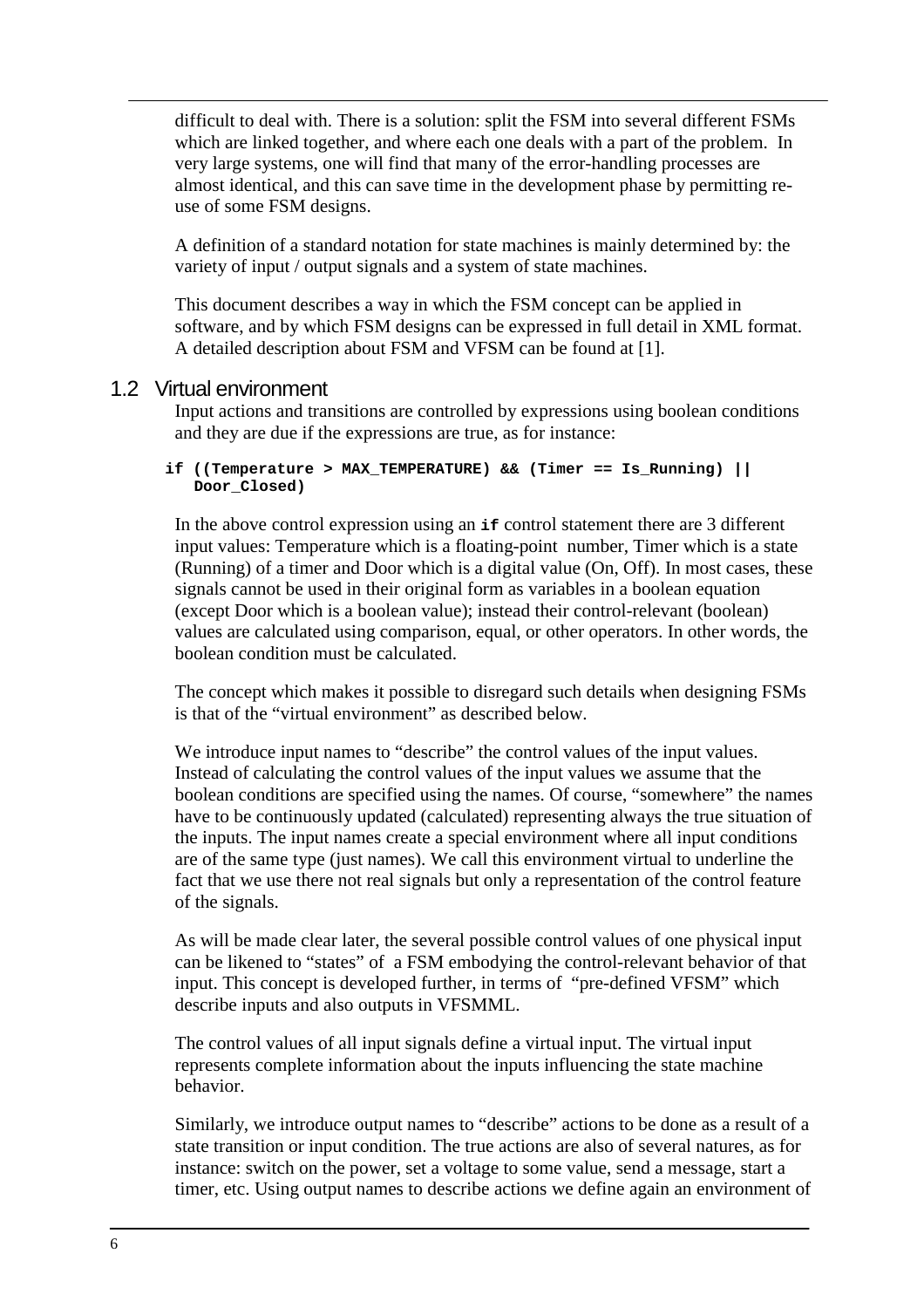uniform control actions that represent only the essence of the action without their implementation specifics. Of course, the output names must be "somewhere" eventually transformed to true output actions. The output names are another part of the virtual environment.

## 1.3 Events and signal life time

State machines are triggered by events. The events are changes of input signals. Some of the signal changes are singular events which can be "forgotten"; we may say they are consumed by triggering the state machine. Other signals cannot be forgotten – they just exist until replaced by another value, for instance the temperature has always some value – it changes only from time to time. The partition between true events and signals that are always present is definite. Several values are neither true events nor always present signals; they just live for some time. For instance, the life time of a command or timeout is not well defined: sometimes these are consumed immediately, sometimes we use them until they are replaced by other values and sometimes they have to be "forgotten" by force.

## 1.4 Positive-logic algebra

The introduction of virtual environment consisting of input and output names gives us a chance to express logical conditions using only boolean equations. The only difficulty arises from the fact that as a rule a true control input has more than two control values. The only input that corresponds to Boolean values: true and false could be a digital input represented normally by two values: on and off. Other inputs have several control features:

- − a Temperature may be for instance: ok, too\_high, very\_high, too\_low, unknown,
- − a Timer may be for instance: running, over, stopped,
- a Command may be for instance: start, stop, continue, break,

− a Parameter may be for instance: initialized, changed, undefined, defined. Note that in the examples we say "may be" as there are no absolute definitions of the control values - they are application dependent. For instance, in one application temperature: ok and not\_ok are sufficient; in another application we could need more detailed knowledge about the temperature.

Note also that this naming convention allows full description of signal features, for instance the digital input said above to be a boolean one is in fact a 3-valued signal: true, false and unknown.

In all cases where an input has more than two control values the usage of the NOT operator would be ambiguous, for instance, what would mean a negation of  $temperature = ok?$ 

Thus, we use a limited Boolean algebra where names are treated as boolean values but only AND and OR operators are allowed, and of course parentheses..

The expression

```
if ((Temperature > MAX_TEMPERATURE) && (Timer == Is_Running) || 
   Door_Closed)
```
will be than expressed for instance as: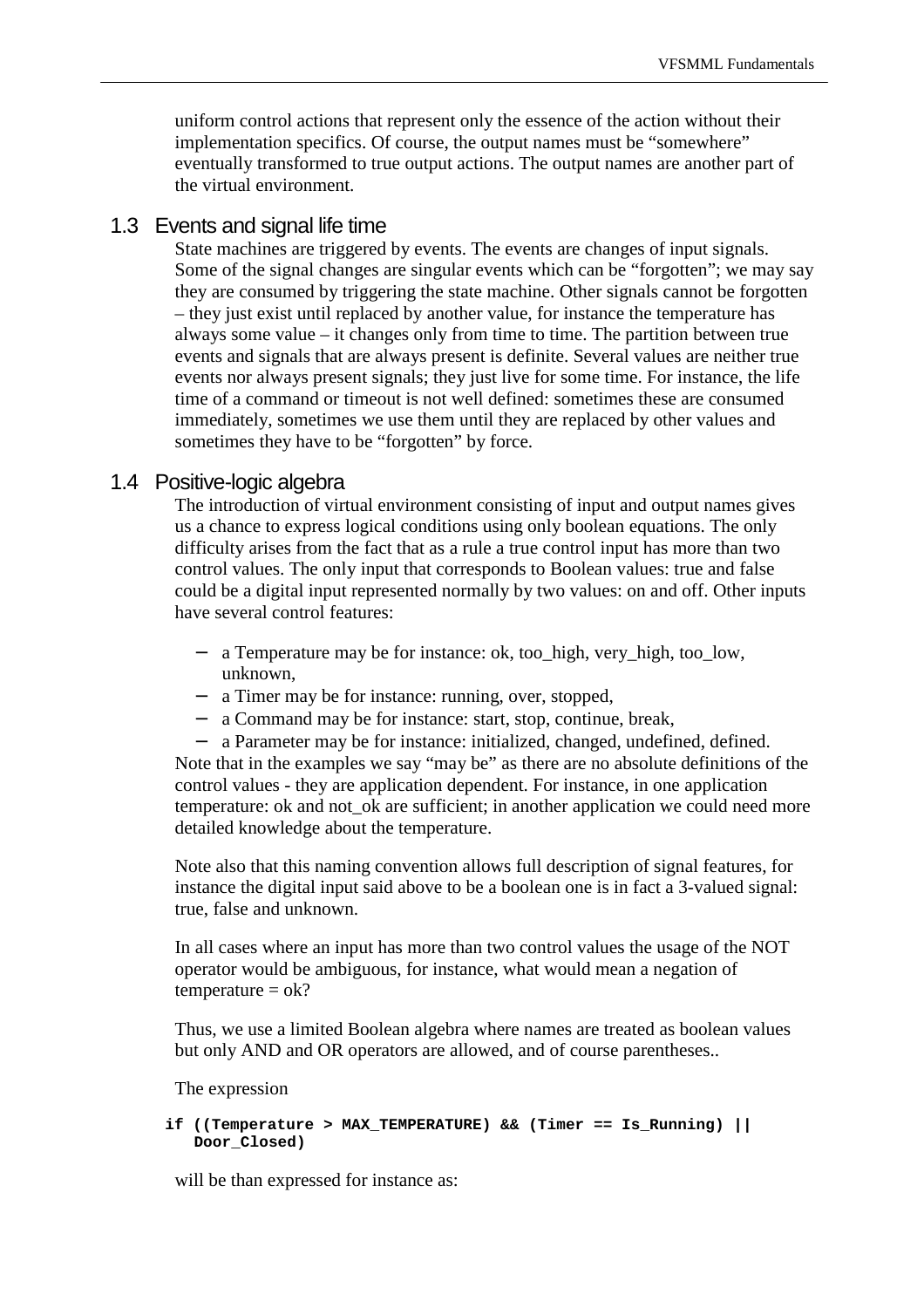```
Temperature_very_high & Timer_running | Door_closed
```
## 1.5 State machine execution model

Definition of actions suggests already that for any application several state machines do exist describing exactly the same control behavior. Another factor influencing the state machine is the execution model. The execution of entry and exit actions is clear but the execution of input actions must be defined. The same problem exists with multiple state transitions triggered by a single event. The following state machine execution model is used:



**Figure 1: State machine execution model** 

A change of virtual input triggers the execution. The conditions of all input actions are tested and the input actions whose conditions are true are performed. Then, the transition conditions are tested. This process is prioritized and the first found true condition causes a transition to the new state in the following sequence: the exit action is performed, the transition is done and the entry action in the new state is carried out. Then, again, the transition conditions in the new state are tested. If a true condition is found, another 'exit action – transition – entry action' sequence is done. This process is continued until there are no more transitions due and the state machine waits for another change of the virtual input.

## 1.6 System of state machines

Any non-trivial application requires a complex behavioral model – a single state machine will be too large, i.e. to complex and difficult to handle. The solution is to partition the complex model into several smaller state machines which are easier to define and handle. There are two overlapping topics to be solved by a system of state machines: the communication among state machines and the overall structure of the system.

Intuitively, it seems to be obvious that a system of state machines where each state machine may exchange some information with any other state machine will be very difficult to control, specify and maintain. On the other hand, the variety of application tasks requires certain flexibility. The VFSM approach suggests - but does not impose - a hierarchical structure with master(s) in higher control levels and slaves in lower levels. The communication among state machines is defined according to this hierarchical structure: a master sends commands to slaves and uses the slaves' states as control signals. The following example of a VFSM system of state machines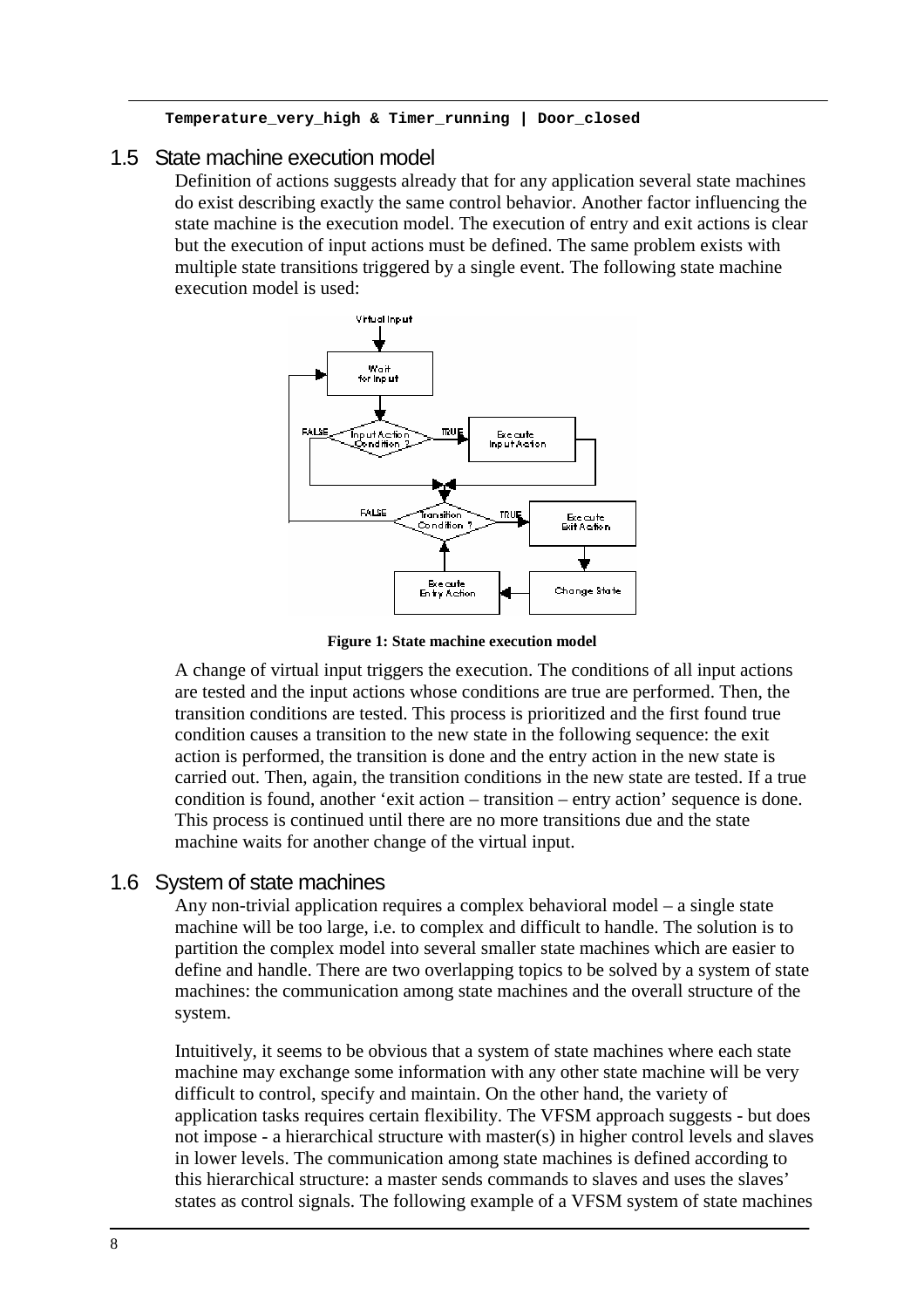

demonstrates this concept, where for instance the Transport state machine is a slave of the master Main and a master of the slaves MotorX and MotorY.

**Figure 2: Master -Slave concept** 

## 1.7 Real time data base (RTDB)

The input / output signals are of different types. They carry information like: data, units, scaling factors, etc. In addition they have control features. For instance:

- − A Temperature (actually a number representing sensor voltage) is characterized by a **value, scaling factor, unit** and it has a control value, e.g.: **HIGH, OK, LOW**.
- − A Timer is characterized by a **timeout value, clock base, running time** and it has a control value, e.g. **OVER, RUNNING, RESET, AND STOPPED**. In addition, it may be started, stopped or reset.
- − A Command is a **number** (integer). It may be an input signal (control value) of a state machine or it may be an output signal for another state machine.
- − A Parameter is characterized by a **value, initial value, unit, low limit, high limit, category** and it has a control value, e.g. **UNDEFINED, DEFINED, INIT, CHANGED**.

These examples demonstrate that it is possible to define a number of known and often used objects which have some standard properties. These objects can be used as a base of a real time data base which takes care of input / output signal management storing them and filtering the control value from their value. This arrangement can be used to define a system of automatic creation and actualization of control values. Such a data base must of course provide a software interface to expand the object types and to program a link to the true input / output signals and to data processing software.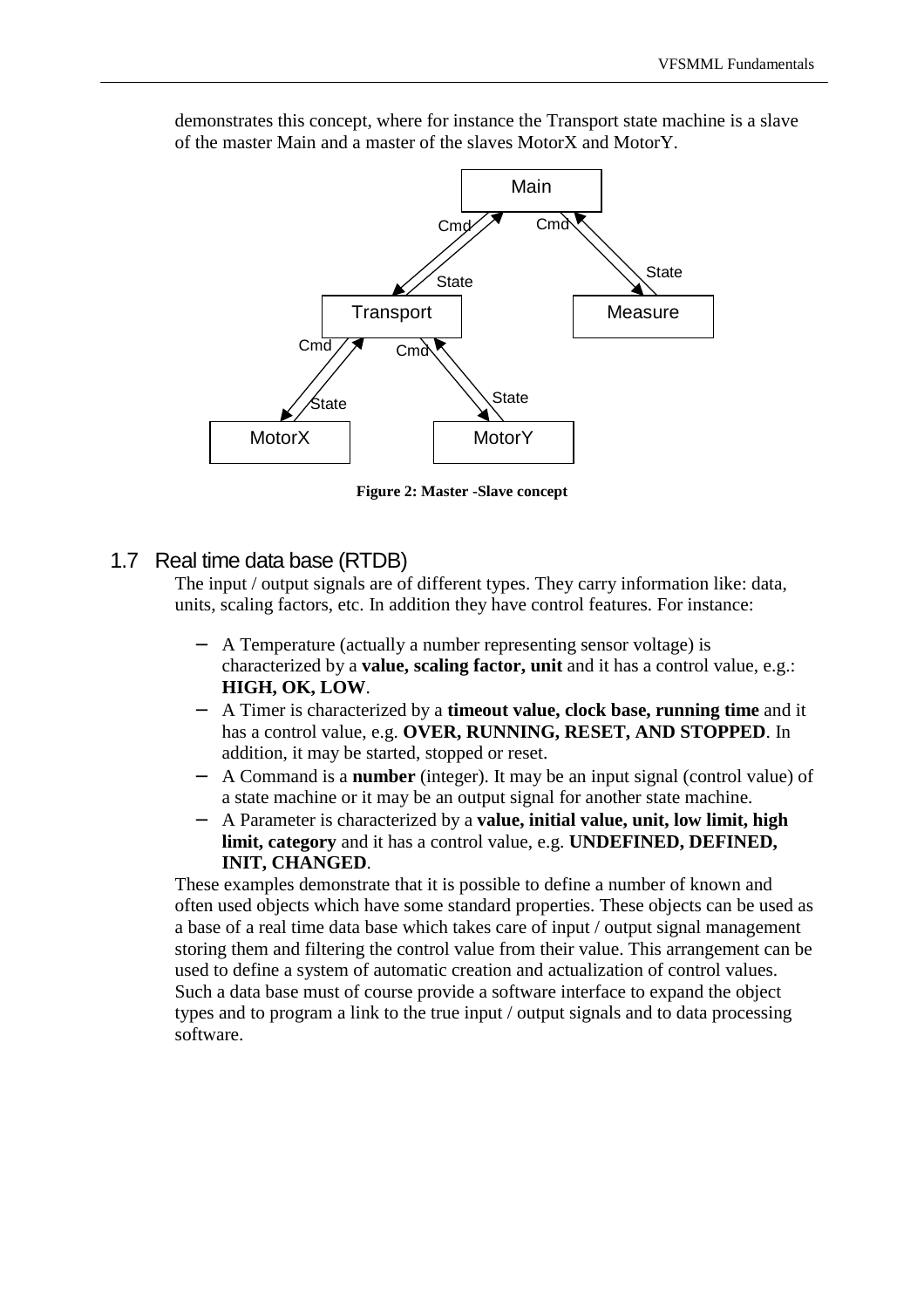## 1.8 Design Goals of VFSMML

VFSMML specifies a  $XML<sup>1</sup>$  notation for state machines. The main obstacles are the variety of input / output signals. To standardize the input / output signals we use the VFSM concept which defines the virtual environment and the positive-logic algebra for condition expressions. In addition, we assume the usage of the VFSM execution model. Other elements of the VFSM concept: hierarchical structure and Master-Slave interface are suggested elements but they are not enforced by the standard.

The standard uses the concept of RTDB defining attributes (properties) of several objects. This part of the standard is open and can be expanded by new object definitions if desired.

The Figure 3 below shows how VFSMML fits into the XML concept. All details about the XML definition can be found in [2].

| MathML | <b>SMIL</b> | <b>VFSMML</b> | $\bullet\bullet\bullet$ |  |
|--------|-------------|---------------|-------------------------|--|
| XML    |             |               |                         |  |

**Figure 3: VFSMML within the XML concept** 

<sup>&</sup>lt;sup>1</sup> For those readers not too familiar with XML we wish to point out that, although XML text is readable by humans, it is rather cumbersome. In practice, an XML document is commonly read with the aid of a style sheet, which drastically alters the appearance, and in many cases removes the XML tags. Such a style sheet, as an XLS file, is for instance available for viewing VFSMML "StateWORKS" files. The full XML format is used in the examples below, so as to explain the structure of VFSMML documents.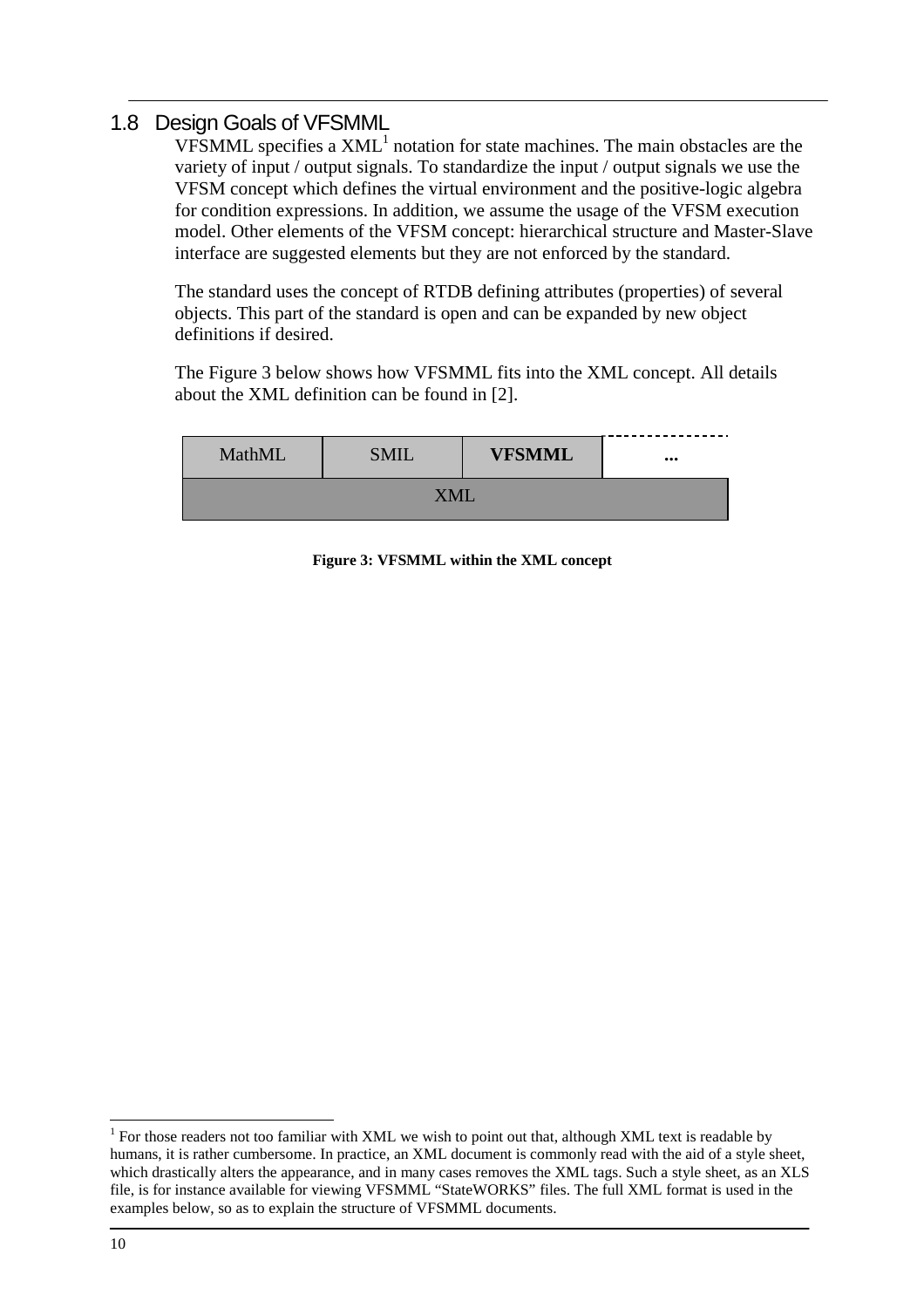## **2 VFSMML Fundamentals**

## 2.1 VFSMML Overview

This chapter introduces the basic ideas and describes the overall design of VFSMML. The second section presents a number of motivating examples, to give the reader something concrete to refer to while reading subsequent chapters of the VFSMML specification. The final section describes basic features of the VFSMML syntax and grammar, which apply to all VFSMML mark-up.

The VFSMML mark-up consists of about 23 elements and introduces a small set of attributes.

#### 2.2 Virtual input and output

The virtual input are values (names) which are used in the state machine specification to describe behavior conditions, i.e. input actions or transitions. Because the virtual input names describe the condition of each real input, they can be considered as being the names of states of VFSM which represent those inputs, for the purposes of use at higher levels. The virtual outputs are values (names) which are set by the state machine in certain situations, i.e. when entering a state, exiting a state or as input actions.

For instance to represent a simple on/off switch the following VFSM can be defined<sup>1</sup>:

```
<VFSM> 
      <Type>switch</Type> 
      <Object> 
             <Name>switch1</Name> 
      </Object> 
      <IOid> 
             <Input> 
                   <Name>high</Name> 
                   <Value>1</Name> 
             </Input> 
             <Input> 
                    <Name>low</Name> 
                    <Value>0</Name> 
             </Input> 
      </IOid> 
      <State> 
             <Name>HIGH</Name> 
      </State> 
      <State> 
             <Name>LOW</Name> 
      </State> 
</VFSM>
```
The names "high" and "low" represent the virtual input of the switch VFSM. The state names "HIGH" and "LOW" can be used as its virtual output.

One can define a range of state machines which are commonly used, to represent such items as timers, digital input, digital output etc. Those state machines don't need to be defined in a VFSMML message, as their virtual inputs and outputs are well known on the target system. VFSMML defines a set of such known (predefined)

 $\overline{a}$ 

 $<sup>1</sup>$  This definition is not complete, e.g. it does not contain the behaviour description.</sup>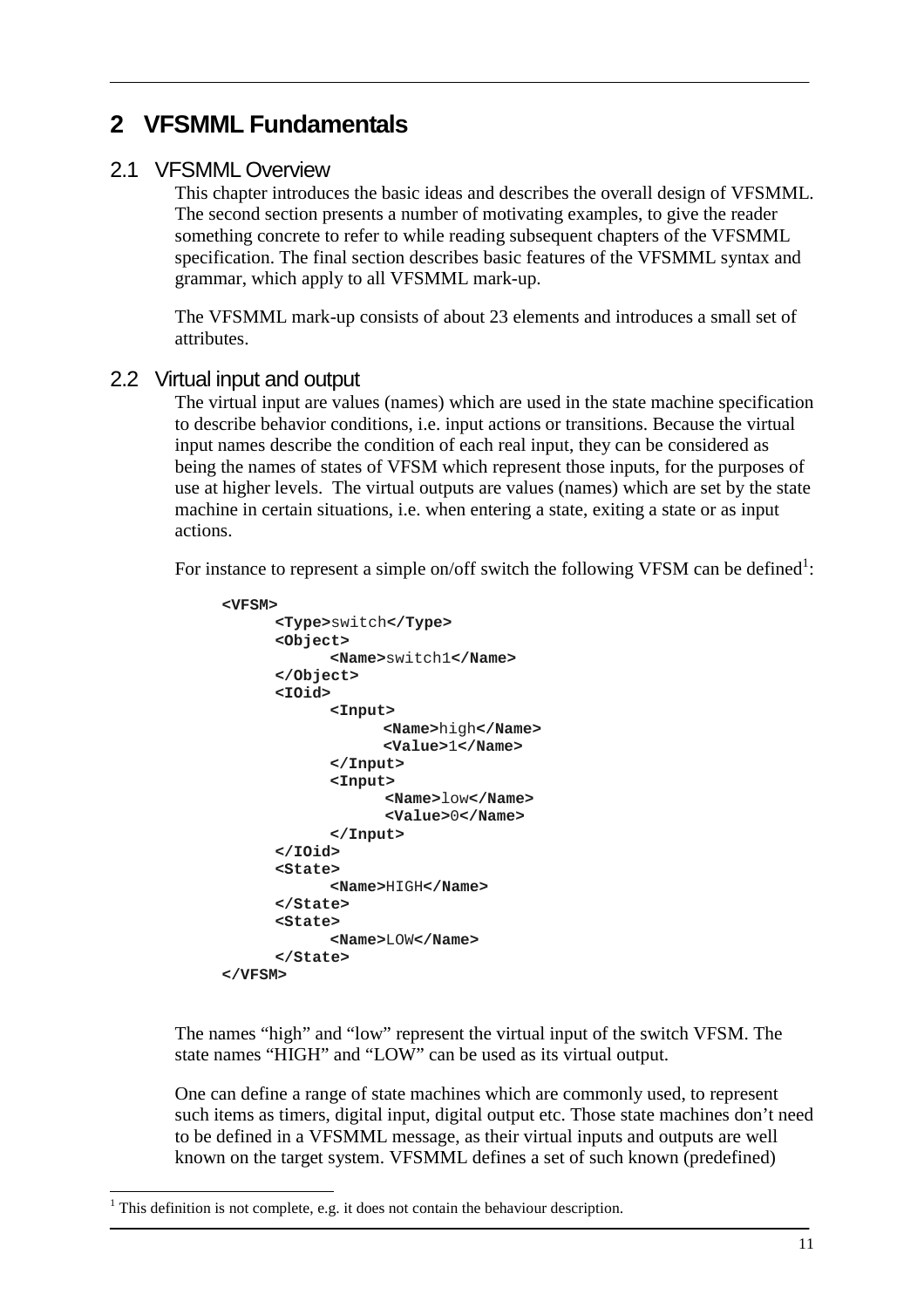VFSM. See Appendix A for more details. To use a predefined VFSM, only its object name definition is required:

```
<VFSM type="predefined"> 
      <Type>DI</Type> 
      <Object> 
            <Name>switch1</Name> 
      </Object> 
</fVFSM>
```


**Figure 4: Digital Input (DI) object state machine** 

The "DI" VFSM has exactly the same virtual input and output as the previously defined "switch".

## 2.3 State machine behavior

The behavior of a state machine is given by the description of its states. Each state can set output values (names) based on certain conditions. The conditions are logical  $expressions<sup>1</sup> created out of the input values (names). Entering or exiting a state can$ also be used as a kind of condition to set an output value. For each state any condition based transitions can also be specified. To support logical expressions to build conditions, MathML syntax is used.

For instance to specify that the following state machine shall change to state "starting engine" when the air conditioning is running and the start switch is on, the description below can be used:

```
<VFSM> 
      <Type>Engine</Type> 
      ... 
      <State> 
             <Transition> 
                   <Condition> 
                          <apply> 
                                 </and> 
                                 <ci>aircond_running</ci> 
                                 <ci>switch_on</ci> 
                          </apply> 
                   </Condition> 
                    <StateName>StartingEngine</StateName> 
             </Transition> 
      </State> 
</VFSM>
```
 $\overline{a}$ 

<sup>&</sup>lt;sup>1</sup> See also section 1.4 Positive-logic algebra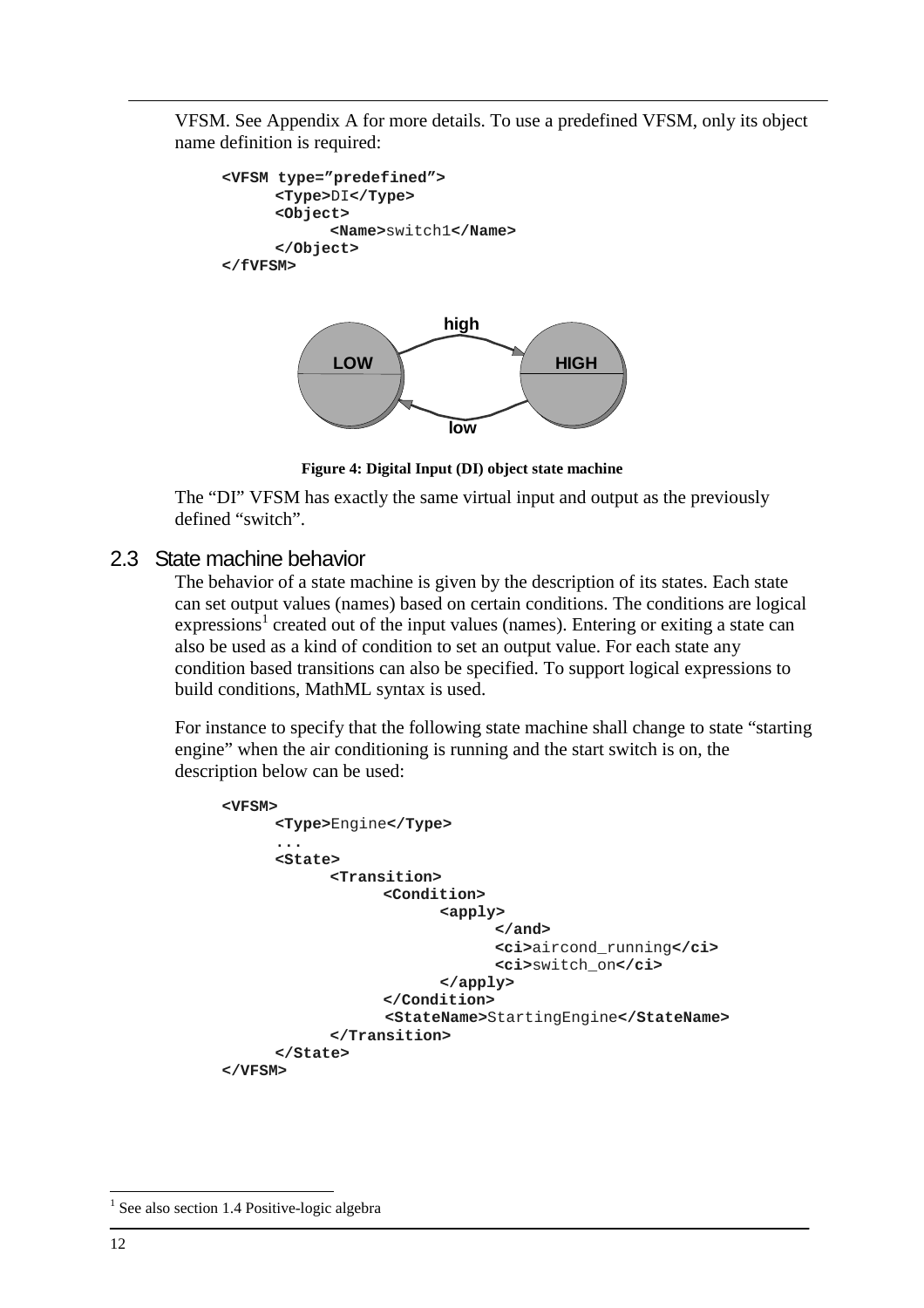The input names used for conditions and output names used for actions are based on objects defined for the given VFSM. For instance the input name "switch\_on" could be created using the definition given in previous chapter 2.2:

```
<VFSM> 
      <Type>Engine</Type> 
      <Object> 
             <Name>Engine1</Name> 
             <Property> 
                   <Name>switch</Name> 
                   <Value>switch1</Value> 
             </Property> 
      </Object> 
      <IOid> 
             <Name>switch</Name> 
             <Input> 
                   <Name>switch_on</Name> 
                   <Value>high</Value> 
             </Input> 
      </IOid> 
      ... 
</VFSM>
```
### 2.4 VFSMML Examples

#### **2.4.1 Microwave Oven**

Below a simple example of a microwave oven control is presented. The requirements are as following:

The oven has a 'Run' push button to start (apply the power) and a timer that determines the cooking length. Cooking can be interrupted at any time by opening the oven door. After closing the door the cooking is continued. Cooking is terminated when the timer elapses. When the cooking is in progress and also when the door is opened a lamp inside the oven is switched on, otherwise when the door is closed the lamp is switched off.

The control system has the following inputs:

**Run** push button - when activated starts cooking,

**Timer** - while this runs keep on cooking,

**Door** sensor - can be true (door closed) or false (door open).

And the following outputs:

**Power** - can be true (power on) or false (power off),

**Lamp** - can be true (lamp on) or false (lamp off).

The knobs to set the power and timeout values are irrelevant for the control state machine. The behavior of the microwave oven control is determined by the Run push button, Timer and Door sensor.

For this specification the following state transition diagram can be designed: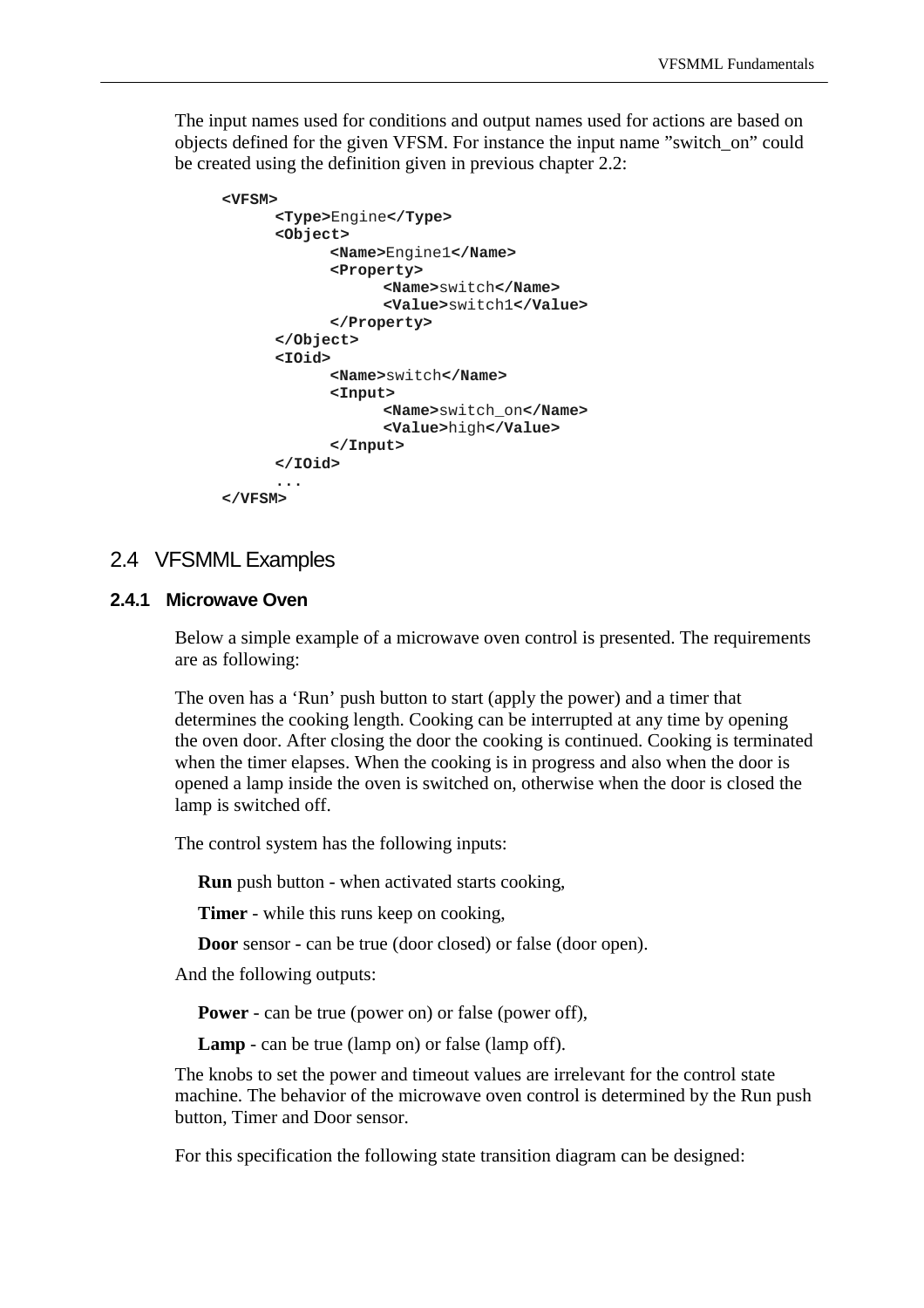

The table below shows the set of objects given for the microwave oven specification. Based on those objects, a dictionary of input and output names can be defined (see also 2.2).

| Object Name  | Object Type | Description                                                                           |
|--------------|-------------|---------------------------------------------------------------------------------------|
| Timer        | TI          | A timer; While this timer runs, keep on cooking                                       |
| Di Door      | DI          | A digital input (high/low); The sensor which shows if the door is<br>opened or closed |
| Di Run       | DI          | A digital input (high/low); The push button to activate the<br>cooking                |
| Do_Lamp      | DO          | The lamp inside the oven                                                              |
| Do Power     | DO          | A digital output (high/low); The power button                                         |
| Swip_Timeout | <b>SWIP</b> | Helping object to support the timer                                                   |

**Table 1: Microwave Oven - Object Name Dictionary** 

| <b>Input Name</b>     | Input Value | <b>Object Name</b> |
|-----------------------|-------------|--------------------|
| always1               |             |                    |
| Timeout               | Over        | Timer              |
| Door Closed           | Low         | Di_Door            |
| Door_Open             | High        | Di_Door            |
| Run                   | High        | Di Run             |
| Stop                  | Low         | Di Run             |
| <b>TimeoutNotZero</b> | In          | Swip_Timeout       |

#### **Table 2: Microwave Oven - Input Name Dictionary**

| <b>Output Name</b> | <b>Output Value</b> | Object Name |
|--------------------|---------------------|-------------|
| Timer Reset        | Reset               | Timer       |
| Timer Start        | <b>Start</b>        | Timer       |
| Timer_Stop         | Stop                | Timer       |
| LampOff            | Low                 | Do Lamp     |
| LampOn             | High                | Do Lamp     |

<sup>&</sup>lt;sup>1</sup> This name (=condition) exists always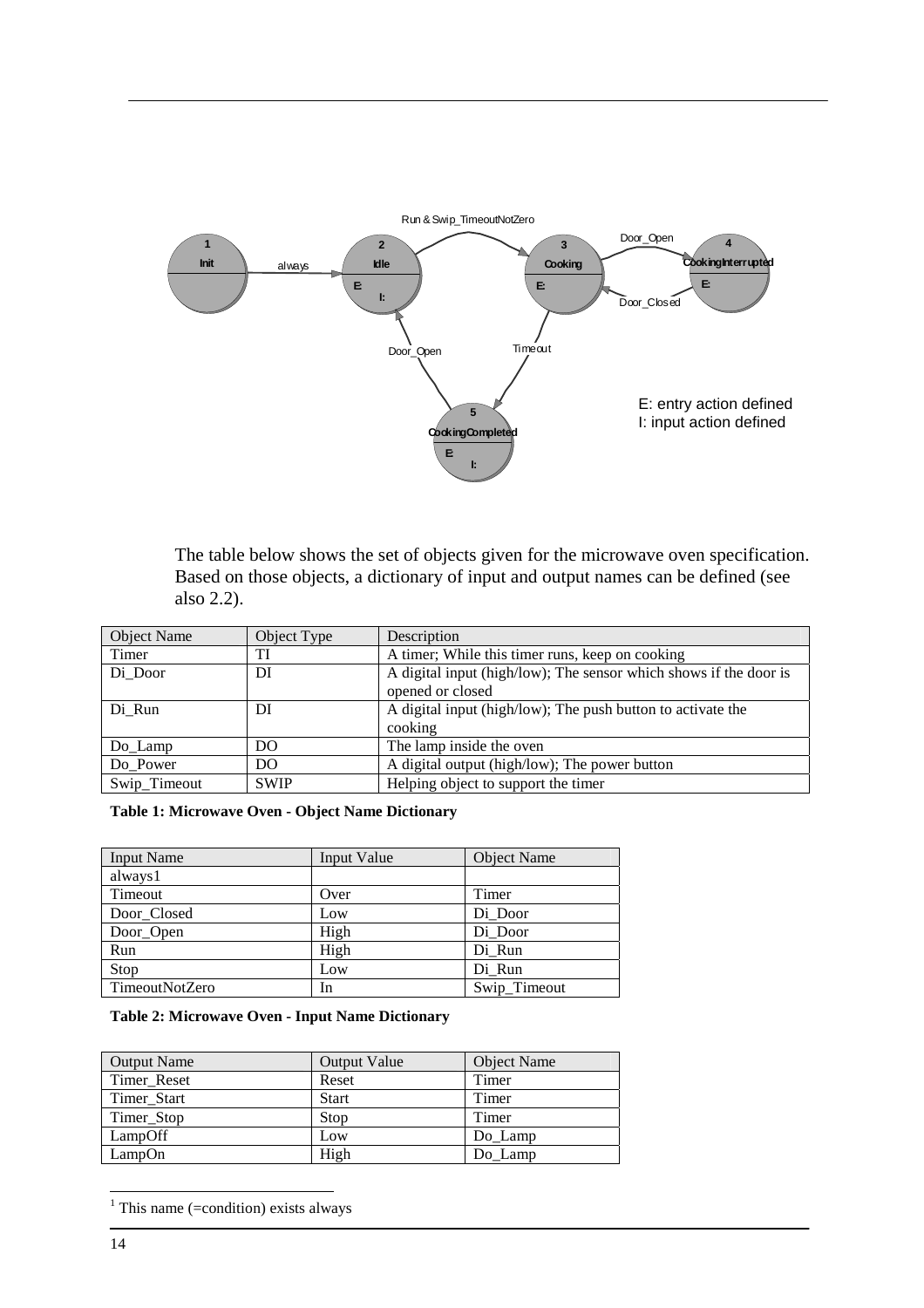| PowerOff        | Low  | Do Power     |
|-----------------|------|--------------|
| PowerOn         | High | Do Power     |
| Swip_Timeout_On | On   | Swip_Timeout |

**Table 3: Microwave Oven - Output Name Dictionary** 

Besides the transition conditions as shown in the state transition diagram above, an output table is given to completely define the  $FSM^1$ :

| <b>State</b>       | Condition                            | Output                   | Description                                            |
|--------------------|--------------------------------------|--------------------------|--------------------------------------------------------|
| Init               | The VFSM starts<br>here              | $\overline{\phantom{0}}$ | In the initialization phase no<br>actions are required |
| Idle               | Entering the state<br>(entry action) | Swip_Timeout_On          | The swip object has to be<br>activated                 |
|                    | Door_Closed                          | LampOff                  |                                                        |
|                    | Door_Open                            | LampOn                   |                                                        |
| Cooking            | Entering the state                   | LampOn                   | Any time we enter this state,                          |
|                    | (entry action)                       | PowerOn                  | the timer is started but not                           |
|                    |                                      | Timer Start              | reset                                                  |
| CookingInterrupted | Entering the state                   | PowerOff                 | Any time we enter this state,                          |
|                    | (entry action)                       | Timer_Stop               | the timer is stoped but not<br>reset                   |
| CookingCompleted   | Entering the state                   | LampOff                  | The timer is reset only when                           |
|                    | (entry action)                       | PowerOff                 | the cooking is completed                               |
|                    |                                      | Timer_Reset              |                                                        |
|                    | Door_Open                            | LampOn                   |                                                        |

**Table 4: Microwave Oven - Output Conditions** 

 $\overline{\phantom{a}}$ 

The mark-up representation of the microwave oven is given below:

```
<?xml version="1.0" ?> 
<?xml-stylesheet href="vfsmml.xsl" type="text/xsl"?> 
<!DOCTYPE vfsmml SYSTEM "vfsmml.dtd" > 
<vfsmml project="true"> 
     <Name>MWOven</Name> 
     <VFSM type="predefined"> 
           <Type>TI</Type> 
           <Object> 
                 <Name>MW:Ti:CookingTime</Name> 
                 <Property> 
                       <Name>Const</Name> 
                       <Value>MW:Ni:CookingTime</Value> 
                 </Property> 
                 <Property> 
                       <Name>Clock</Name> 
                       <Value>sec</Value> 
                 </Property> 
           </Object> 
     </VFSM> 
     <VFSM type="predefined"> 
           <Type>DI</Type> 
           <Object> 
                 <Name>MW:Di:Door</Name> 
           </Object>
```
<sup>&</sup>lt;sup>1</sup> Actually, there is no standard notation for complete specification of s state machine behavior. For instance StateWORKS uses a special transition table for this purpose.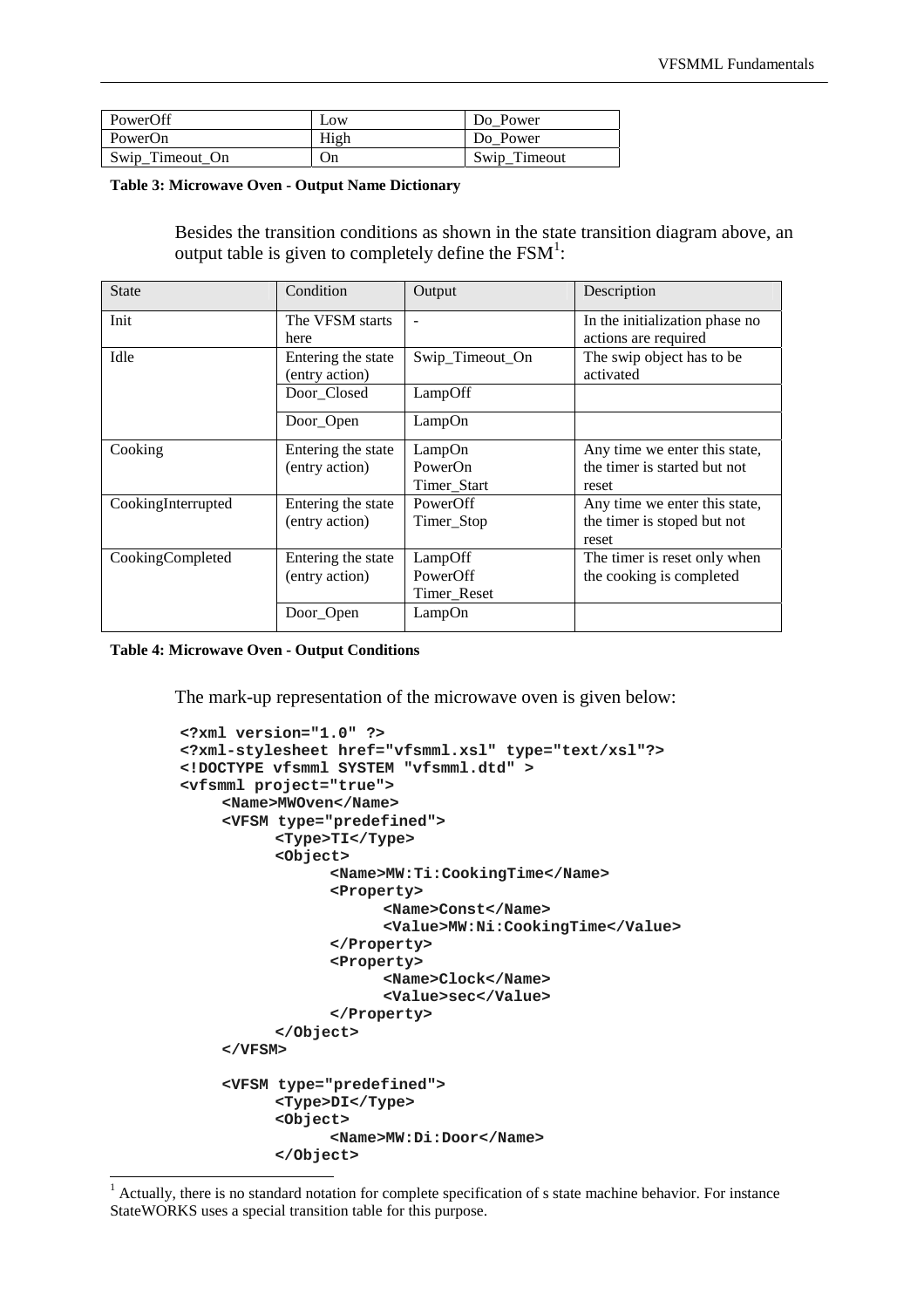```
<Object> 
            <Name>MW:Di:Run</Name> 
      </Object> 
</VFSM> 
<VFSM type="predefined"> 
      <Type>DO</Type> 
      <Object> 
            <Name>MW:Do:Lamp</Name> 
      </Object> 
      <Object> 
            <Name>MW:Do:Power</Name> 
      </Object> 
</VFSM> 
<VFSM type="predefined"> 
      <Type>NI</Type> 
      <Object> 
            <Name>MW:Ni:CookingTime</Name> 
            <Property> 
                   <Name>Format</Name> 
                   <Value>int</Value> 
            </Property> 
            <Property> 
                   <Name>Unit</Name> 
                   <Value>sec</Value> 
            </Property> 
            <Property> 
                   <Name>ScaleMode</Name> 
                   <Value>Lin</Value> 
            </Property> 
            <Property> 
                   <Name>ScaleFactor</Name> 
                   <Value>1</Value> 
            </Property> 
            <Property> 
                  <Name>Offset</Name> 
                  <Value>0</Value> 
            </Property> 
            <Property> 
                  <Name>Threshold</Name> 
                   <Value>0</Value> 
            </Property> 
      </Object> 
</VFSM> 
<VFSM type="predefined"> 
      <Type>SWIP</Type> 
      <Object> 
            <Name>MW:Swip:Timeout</Name> 
            <Property> 
                   <Name>Input</Name> 
                   <Value>MW:Ni:CookingTime</Value> 
            </Property> 
            <Property> 
                   <Name>LimitLow</Name> 
                   <Value>1</Value> 
            </Property> 
            <Property> 
                   <Name>LimitHigh</Name> 
                   <Value>10000</Value> 
            </Property>
```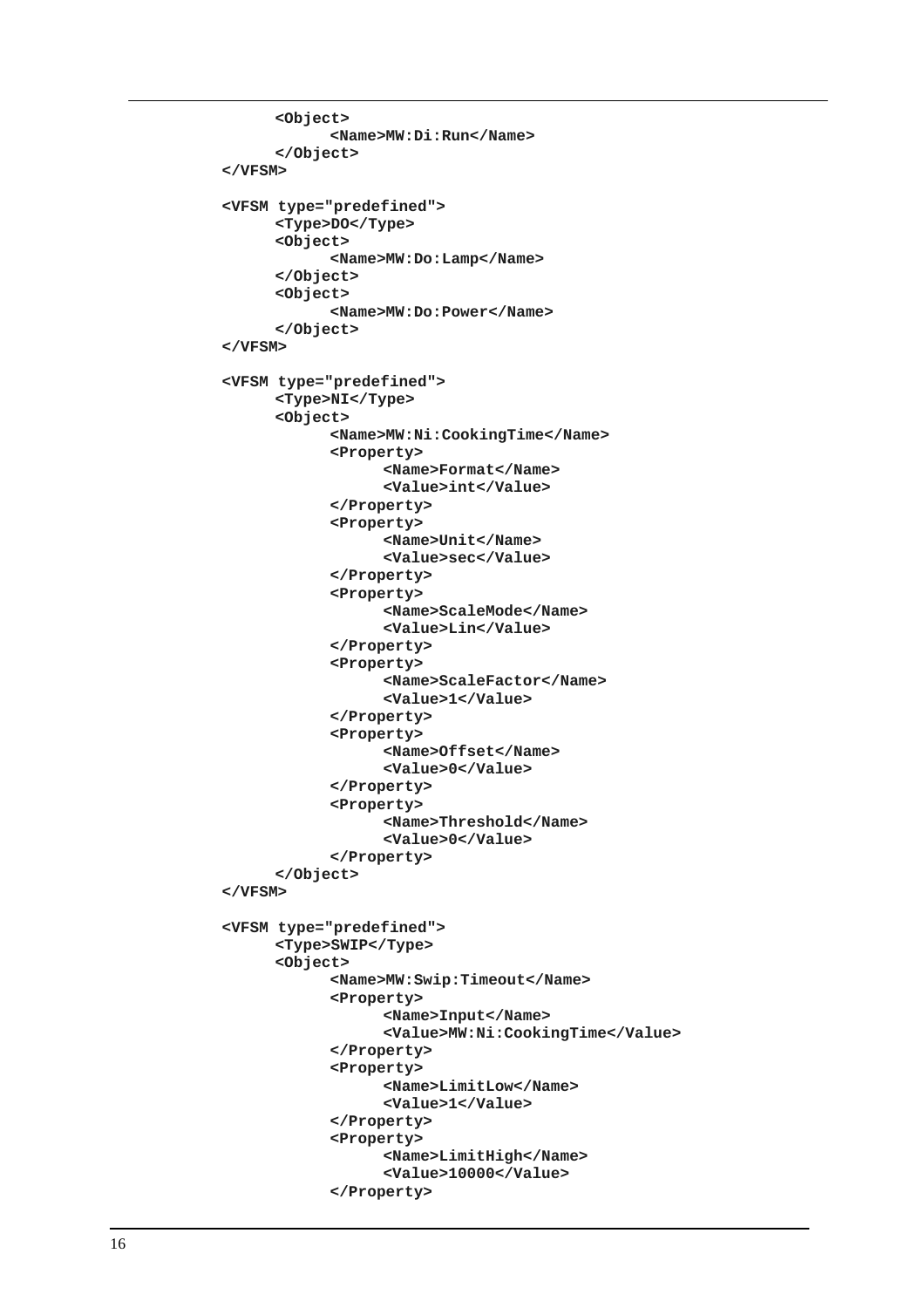```
</Object> 
</VFSM> 
<VFSM type="predefined"> 
      <Type>PAR</Type> 
      <Object> 
            <Name>MW:Par:CookingTime</Name> 
            <Property> 
                   <Name>Category</Name> 
                   <Value>PP</Value> 
            </Property> 
            <Property> 
                   <Name>Format</Name> 
                   <Value>int</Value> 
            </Property> 
            <Property> 
                   <Name>Unit</Name> 
                   <Value>sec</Value> 
            </Property> 
            <Property> 
                   <Name>LimitLow</Name> 
                   <Value>0</Value> 
            </Property> 
            <Property> 
                   <Name>LimitHigh</Name> 
                   <Value>0</Value> 
            </Property> 
            <Property> 
                   <Name>InitValue</Name> 
                   <Value>0</Value> 
            </Property> 
      </Object> 
</VFSM> 
<VFSM type="vfsm"> 
      <Type>MWOven</Type> 
      <Prefix>MEA</Prefix> 
      <Object> 
            <Name>MW</Name> 
            <Property> 
                   <Name>MyCmd</Name> 
                   <Value></Value> 
            </Property> 
            <Property> 
                   <Name>Timer</Name> 
                   <Value>MW:Ti:CookingTime</Value> 
            </Property> 
            <Property> 
                   <Name>Di_Door</Name> 
                   <Value>MW:Di:Door</Value> 
            </Property> 
            <Property> 
                   <Name>Di_Run</Name> 
                   <Value>MW:Di:Run</Value> 
            </Property> 
            <Property> 
                   <Name>Do_Lamp</Name> 
                   <Value>MW:Do:Lamp</Value> 
            </Property> 
            <Property> 
                   <Name>Do_Power</Name> 
                   <Value>MW:Do:Power</Value> 
            </Property>
```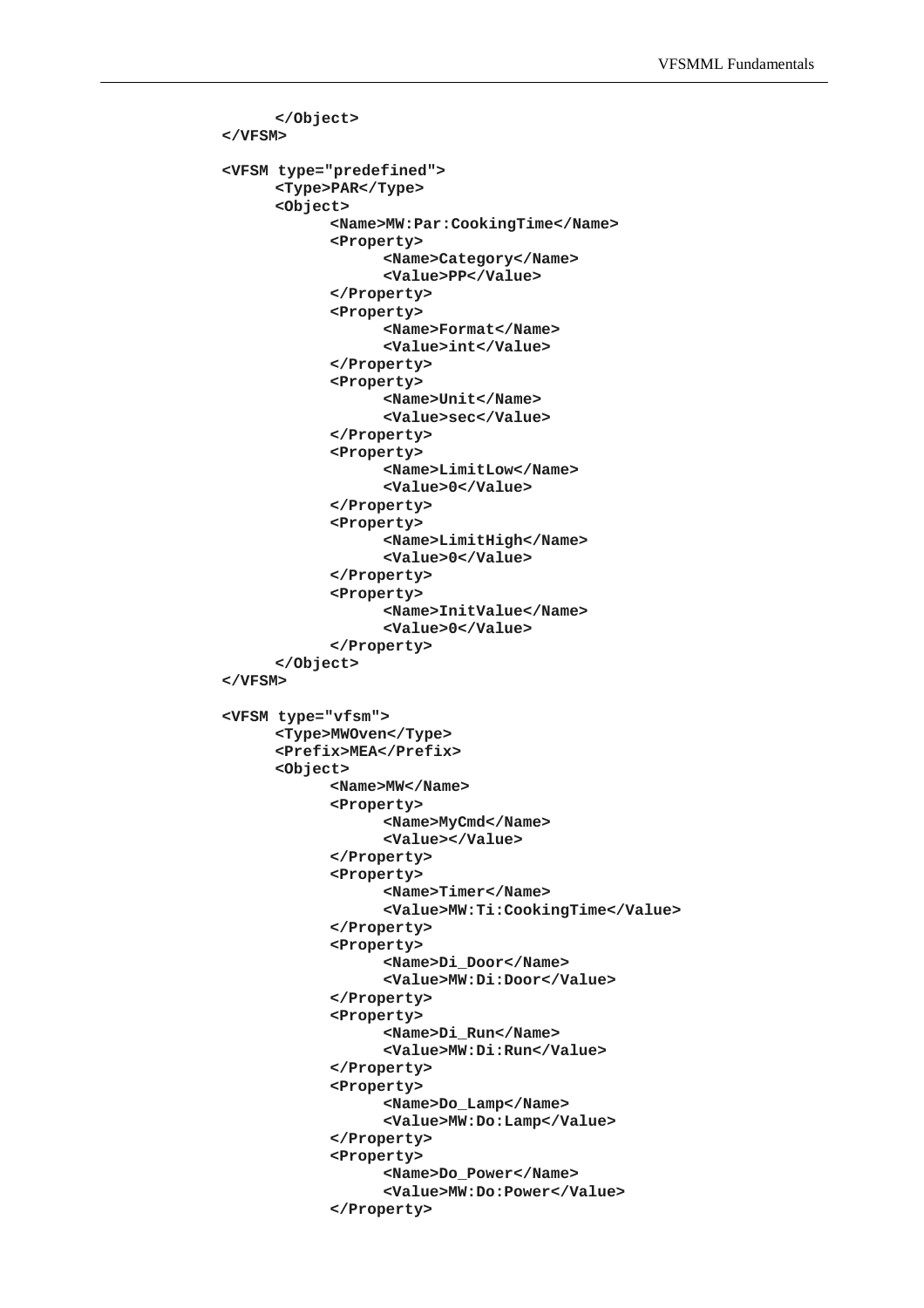```
<Property> 
            <Name>Swip_Timeout</Name> 
            <Value>MW:Swip:Timeout</Value> 
      </Property> 
</Object> 
<IOid> 
      <Name>MyCmd</Name> 
      <Type>CMD-IN</Type> 
</IOid> 
<IOid> 
      <Name>Timer</Name> 
      <Type>TI</Type> 
      <Input> 
            <Name>Timeout</Name> 
            <Value>OVER</Value> 
      </Input> 
      <Output> 
             <Name>Timer_Reset</Name> 
             <Value>Reset</Value> 
      </Output> 
      <Output> 
             <Name>Timer_Start</Name> 
             <Value>Start</Value> 
      </Output> 
      <Output> 
             <Name>Timer_Stop</Name> 
             <Value>Stop</Value> 
      </Output> 
</IOid> 
<IOid> 
      <Name>Di_Door</Name> 
      <Type>DI</Type> 
      <Input> 
            <Name>Door_Closed</Name> 
            <Value>LOW</Value> 
      </Input> 
      <Input> 
            <Name>Door_Open</Name> 
            <Value>HIGH</Value> 
      </Input> 
</IOid> 
<IOid> 
      <Name>Di_Run</Name> 
      <Type>DI</Type> 
      <Input> 
            <Name>Di_Run</Name> 
            <Value>HIGH</Value> 
      </Input> 
      <Input> 
            <Name>Di_Stop</Name> 
            <Value>LOW</Value> 
      </Input> 
</IOid> 
<IOid> 
      <Name>Do_Lamp</Name> 
      <Type>DO</Type> 
      <Output> 
            <Name>Do_LampOff</Name> 
            <Value>Low</Value> 
      </Output> 
      <Output>
```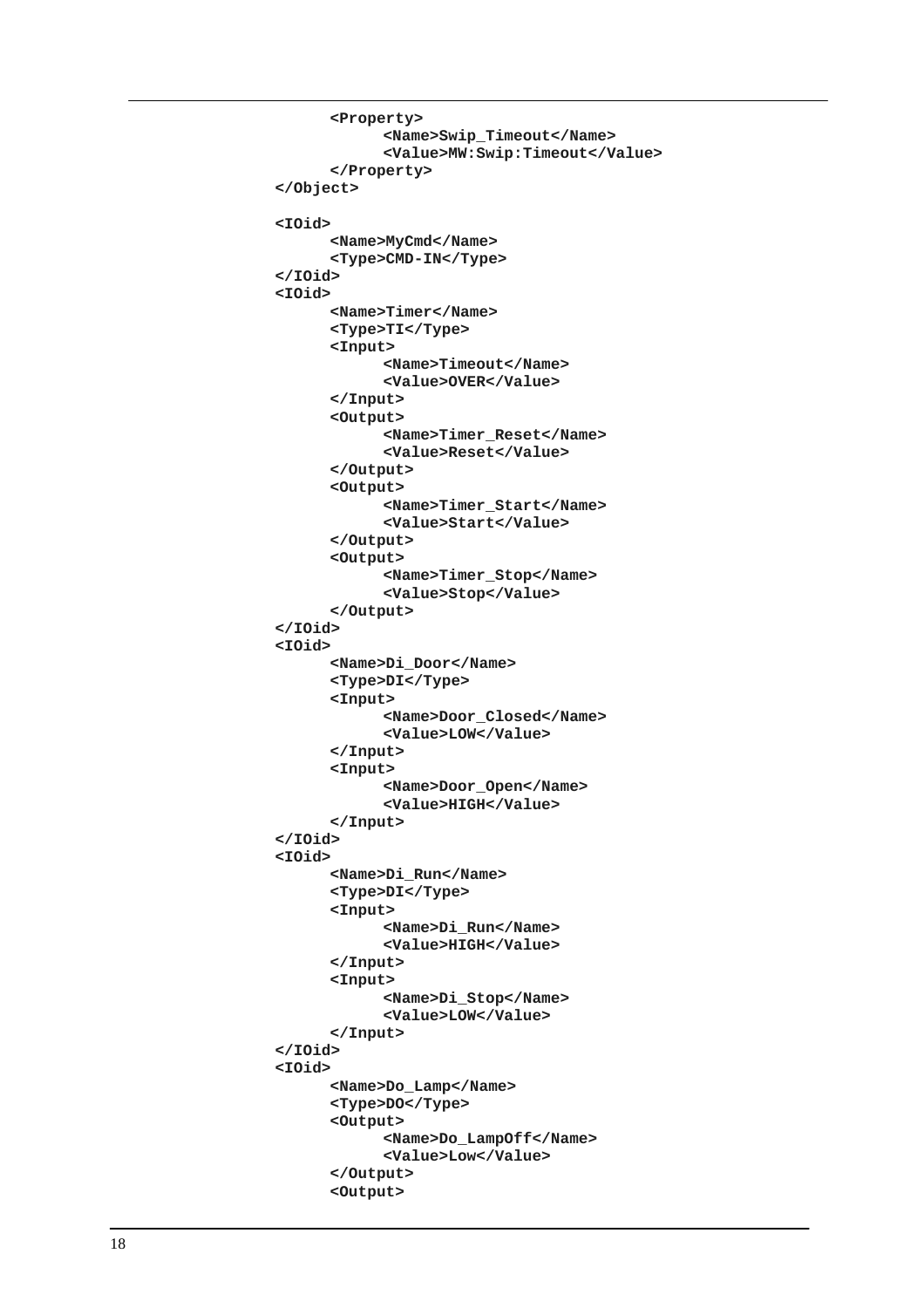```
<Name>Do_LampOn</Name> 
            <Value>High</Value> 
      </Output> 
</IOid> 
<IOid> 
      <Name>Do_Power</Name> 
      <Type>DO</Type> 
      <Output> 
            <Name>Do_PowerOff</Name> 
            <Value>Low</Value> 
      </Output> 
      <Output> 
            <Name>Do_PowerOn</Name> 
            <Value>High</Value> 
      </Output> 
</IOid> 
<IOid> 
      <Name>Swip_Timeout</Name> 
      <Type>SWIP</Type> 
      <Input> 
            <Name>Swip_TimeoutNotZero</Name> 
            <Value>IN</Value> 
      </Input> 
      <Output> 
            <Name>Swip_Timeout_On</Name> 
            <Value>On</Value> 
      </Output> 
</IOid> 
<State> 
      <Description>Usually, the state machine goes 
directly to its Idle state.</Description> 
      <Name>Init</Name> 
      <Transition> 
            <Condition> 
                   <ci>always</ci> 
            </Condition> 
            <StateName>Idle</StateName> 
      </Transition> 
</State> 
<State> 
      <Description>Entering the state the state machine 
switches off the power and stops the timer. The cooking 
continues when the door is closed.</Description> 
      <Name>CookingInterrupted</Name> 
      <EntryAction>Do_PowerOff</EntryAction> 
      <EntryAction>Timer_Stop</EntryAction> 
      <Transition> 
            <Condition> 
                   <ci>Door_Closed</ci> 
            </Condition> 
            <StateName>Cooking</StateName> 
      </Transition> 
</State> 
<State> 
      <Description> Entering the state the state machine 
switches on the lamp and applies the power. In addition, 
it starts the timer which timeout determines the cooking 
time. 
      The cooking can be interrupted at any time by
```

```
opening the door.</Description> 
      <Name>Cooking</Name>
```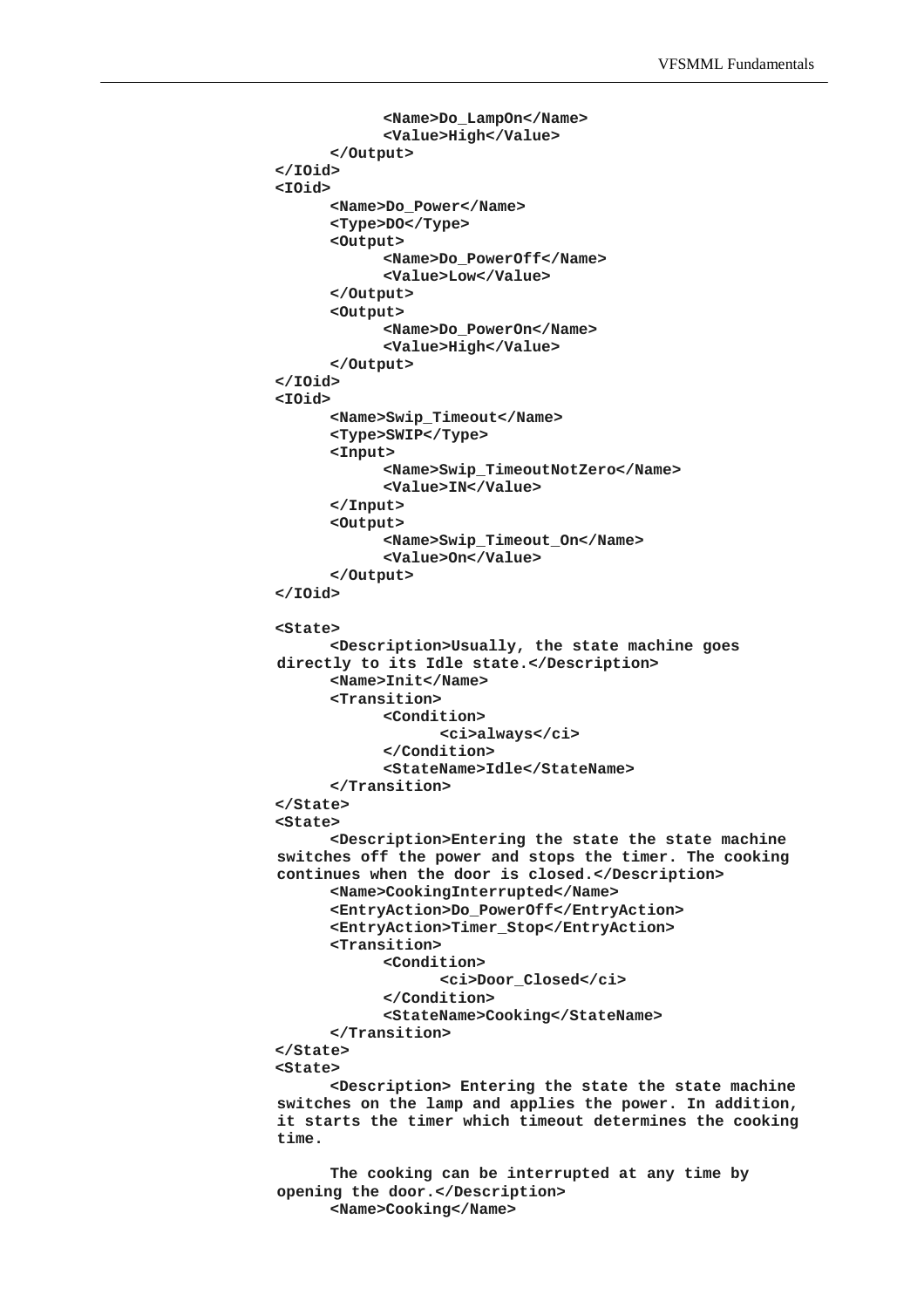```
<EntryAction>Do_LampOn</EntryAction> 
      <EntryAction>Do_PowerOn</EntryAction> 
      <EntryAction>Timer_Start</EntryAction> 
      <Transition> 
            <Condition> 
                   <ci>Door_Open</ci> 
            </Condition> 
            <StateName>CookingInterrupted</StateName> 
      </Transition> 
      <Transition> 
            <Condition> 
                   <ci>Timeout</ci> 
            </Condition> 
            <StateName>CookingCompleted</StateName> 
      </Transition> 
</State> 
<State> 
      <Description> Entering the state the Run signal is 
cleared. Opening and closing the door switches the lamp 
on and off. If the Run signal becomes active and the 
Timeout value is not zero the state machine goes to the 
state Cooking.</Description> 
      <Name>Idle</Name> 
      <EntryAction>Swip_Timeout_On</EntryAction> 
      <InputAction> 
            <Condition> 
                   <ci>Door_Closed</ci> 
            </Condition> 
            <Action>Do_LampOff</Action> 
      </InputAction> 
      <InputAction> 
            <Condition> 
                  <ci>Door_Open</ci> 
            </Condition> 
            <Action>Do_LampOn</Action> 
      </InputAction> 
      <Transition> 
            <Condition> 
                  <apply> 
                         <and/> 
                         <ci>Di_Run</ci> 
                         <ci>Swip_TimeoutNotZero</ci> 
                   </apply> 
            </Condition> 
            <StateName>Cooking</StateName> 
      </Transition> 
</State> 
<State> 
      <Description>Entering the state the state machine 
switches off the lamp and the power. In addition, it 
stops the timer. Opening the door switches the lamp on 
and the state machine returns to the Idle 
state.</Description> 
      <Name>CookingCompleted</Name> 
      <EntryAction>Do_LampOff</EntryAction> 
      <EntryAction>Do_PowerOff</EntryAction> 
      <EntryAction>Timer_Reset</EntryAction> 
      <InputAction> 
            <Condition> 
                   <ci>Door_Open</ci> 
            </Condition> 
            <Action>Do_LampOn</Action>
```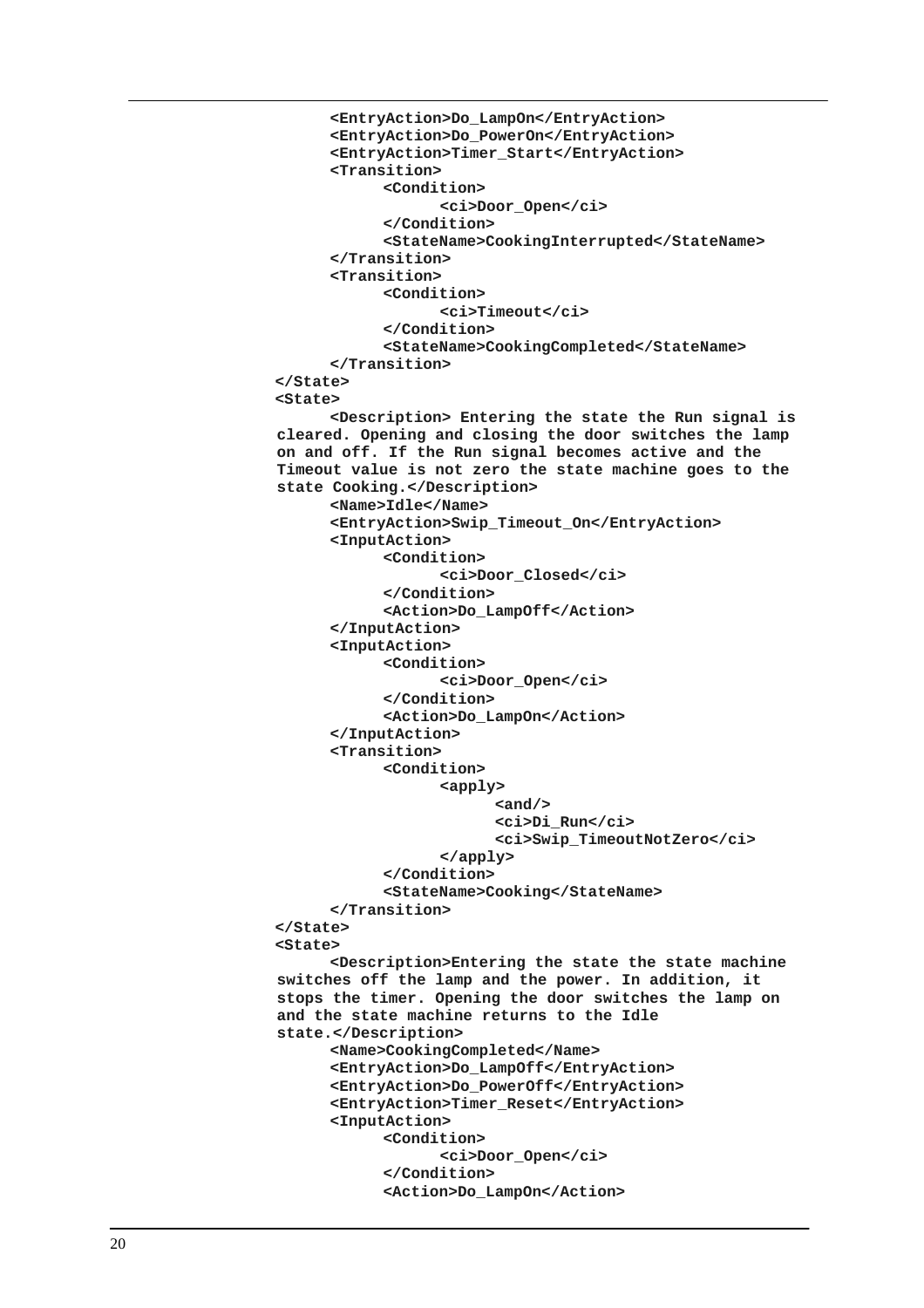```
</InputAction> 
            <Transition> 
                   <Condition> 
                          <ci>Door_Open</ci> 
                   </Condition> 
                   <StateName>Idle</StateName> 
            </Transition> 
      </State> 
</VFSM> 
<VFSM type="unit"> 
      <Type>DI16P</Type> 
      <Prefix>DI1</Prefix> 
      <Object> 
            <Name>MW:DI16P</Name> 
            <Property> 
                   <Name>CommPort</Name> 
                   <Value></Value> 
            </Property> 
            <Property> 
                   <Name>PhysAddr</Name> 
                   <Value>1</Value> 
            </Property> 
            <Property> 
                   <Name>Di0</Name> 
                   <Value>MW:Di:Door</Value> 
            </Property> 
            <Property> 
                   <Name>Di1</Name> 
                   <Value>MW:Di:Run</Value> 
            </Property> 
      </Object> 
      <IOid> 
            <Name>Di0</Name> 
            <Type>DI</Type> 
      </IOid> 
      <IOid> 
            <Name>Di1</Name> 
            <Type>DI</Type> 
      </IOid> 
</VFSM> 
<VFSM type="unit"> 
      <Type>DO16P</Type> 
      <Prefix>DO1</Prefix> 
            <Object> 
            <Name>MW:DO16P</Name> 
            <Property> 
                   <Name>CommPort</Name> 
                   <Value></Value> 
            </Property> 
            <Property> 
                   <Name>PhysAddr</Name> 
                   <Value>3</Value> 
            </Property> 
            <Property> 
                   <Name>Do0</Name> 
                   <Value>MW:Do:Power</Value> 
            </Property> 
            <Property> 
                   <Name>Do1</Name> 
                   <Value>MW:Do:Lamp</Value>
```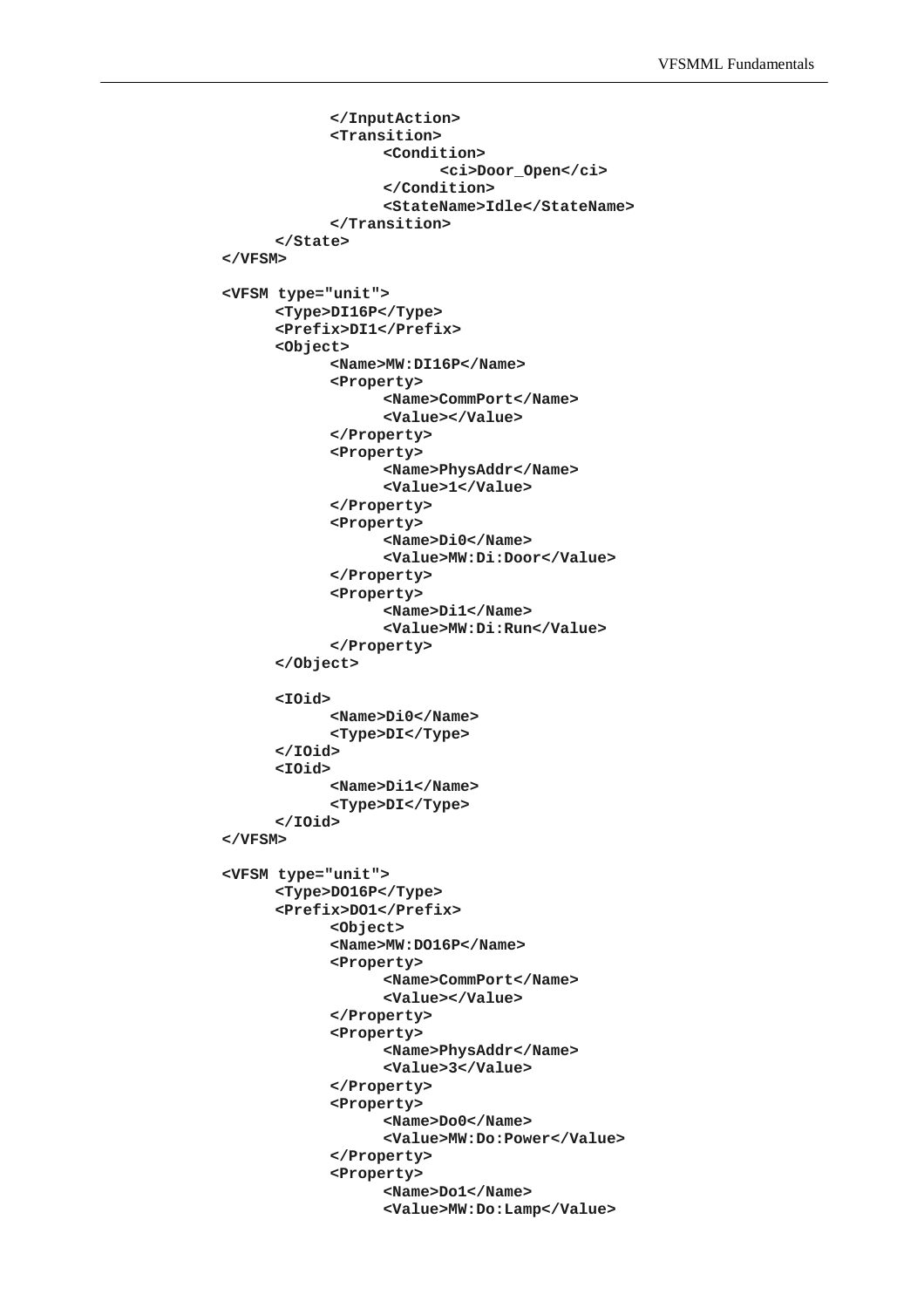```
</Property> 
           </Object> 
           <IOid> 
                  <Name>Do0</Name> 
                  <Type>DO</Type> 
           </IOid> 
           <IOid> 
                  <Name>Do1</Name> 
                  <Type>DO</Type> 
           </IOid> 
     </VFSM> 
     <VFSM type="unit"> 
           <Type>NI4</Type> 
           <Prefix>NI4</Prefix> 
           <Object> 
                  <Name>MW:NI4</Name> 
                  <Property> 
                        <Name>CommPort</Name> 
                        <Value></Value> 
                  </Property> 
                  <Property> 
                        <Name>PhysAddr</Name> 
                        <Value>5</Value> 
                  </Property> 
                  <Property> 
                        <Name>Ni0</Name> 
                        <Value>MW:Ni:CookingTime</Value> 
                  </Property> 
           </Object> 
           <IOid> 
                  <Name>Ni0</Name> 
                  <Type>NI</Type> 
           </IOid> 
     </VFSM> 
</vfsmml>
```
## **2.4.2 Simple Master-Slave Configuration**

The following example shows how to present dependencies between various state machines. The predefined VFSM "CMD" is used as an input and as an output and is designed for inter-VFSM communication (see also chapter A.02 in Appendix A).

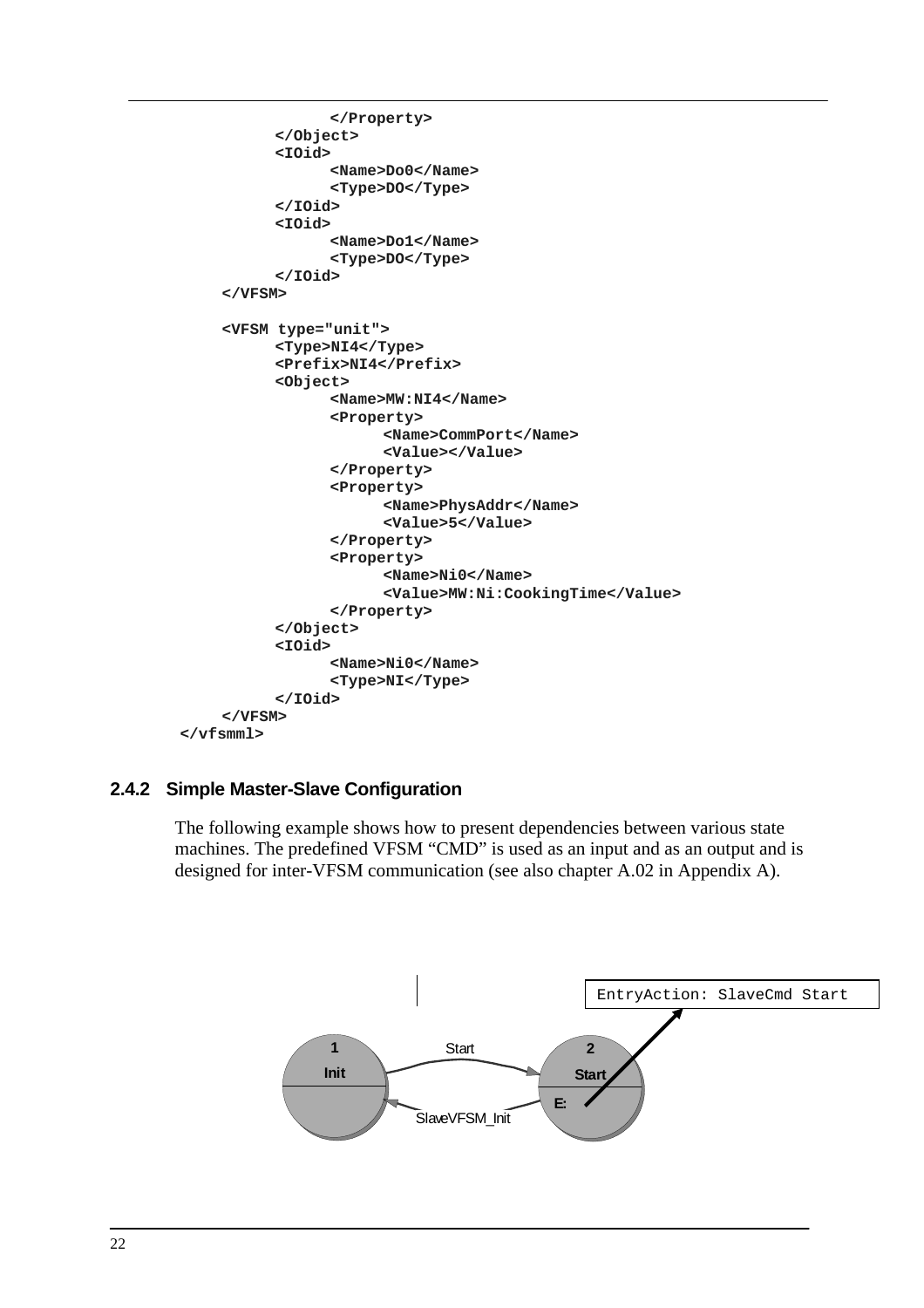



**Figure 7: Dependencies between Master and Slave** 

The table below shows the set of objects given for the master VFSM specification. Based on those objects, again, a set of input and output names can be defined.

| <b>Object Name</b> | Object Type                      | Description                                 |
|--------------------|----------------------------------|---------------------------------------------|
| MvCmd              | CMD                              | User command (incoming command)             |
| SlaveVFSM          | <b>VFSM</b>                      | Slave VFSM definition                       |
| SlaveCmd           | $\mathbb{C}\mathbf{M}\mathbf{D}$ | Command to the slave VFSM (outgoing command |

**Table 5: Master-Slave - Object Name Dictionary** 

| <b>Input Name</b> | Input Value        | <b>Object Name</b> |
|-------------------|--------------------|--------------------|
| <b>Start</b>      |                    | MvCmd              |
| SlaveVFSM Init    | Init (Slave state) | SlaveVFSM          |

**Table 6: Master-Slave - Input Name Dictionary**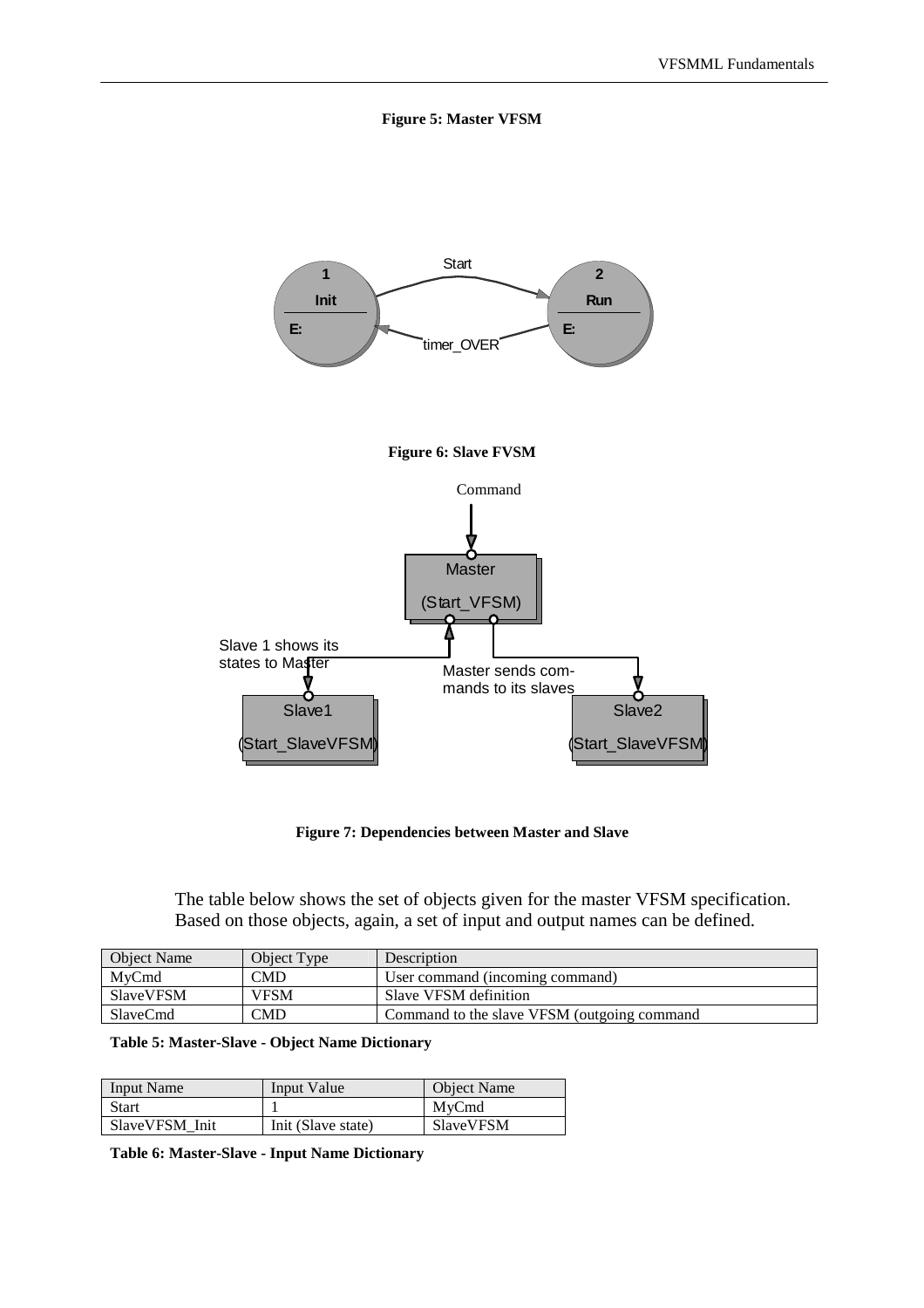| Output Name    | Output Value | <b>Object Name</b> |
|----------------|--------------|--------------------|
| SlaveCmd Start |              | <b>SlaveCmd</b>    |

**Table 7: Master-Slave - Output Name Dictionary** 

The table below shows the set of objects given for the slave VFSM specification. Both slave VFSM instances are of the same VFSM type. Based on those objects, again, a set of input and output names can be defined.

| <b>Object Name</b> | Object Type | Description         |
|--------------------|-------------|---------------------|
| MvCmd              | CMD-IN      | Command from master |
| timer              | וחז         | A timer             |

**Table 8: Master-Slave - Object Name Dictionary** 

| <b>Input Name</b> | Input Value | <b>Object Name</b> |
|-------------------|-------------|--------------------|
| <b>Start</b>      |             | MvCmd              |
| timer OVER        | OVER        | timer              |

**Table 9: Master-Slave - Input Name Dictionary** 

| <b>Output Name</b> | <b>Output Value</b> | <b>Object Name</b> |
|--------------------|---------------------|--------------------|
| timer ResetStart   | ResetStart          | timer              |
| timer Stop         | Stop                | timer              |

#### **Table 10: Master-Slave - Output Name Dictionary**

The mark-up representation of the master-slave example is given below:

```
<?xml version="1.0" ?> 
<?xml-stylesheet href="vfsmml.xsl" type="text/xsl"?> 
<!DOCTYPE vfsmml SYSTEM "vfsmml.dtd" > 
<vfsmml project="true"> 
     <Name>MasterSlave</Name> 
     <VFSM type="predefined"> 
           <Type>CMD</Type> 
           <Object> 
                 <Name>Master:MyCmd</Name> 
                 <Property> 
                       <Name>Type</Name> 
                       <Value></Value> 
                 </Property> 
           </Object> 
           <Object> 
                 <Name>Slave:MyCmd</Name> 
                 <Description>start_slave vfsm</Description> 
                 <Property> 
                       <Name>Type</Name> 
                       <Value></Value> 
                 </Property> 
           </Object> 
     </VFSM> 
     <VFSM type="predefined"> 
           <Type>TI</Type> 
           <Object> 
                 <Name>Timer1</Name> 
                 <Property> 
                       <Name>Const</Name> 
                       <Value>10</Value>
```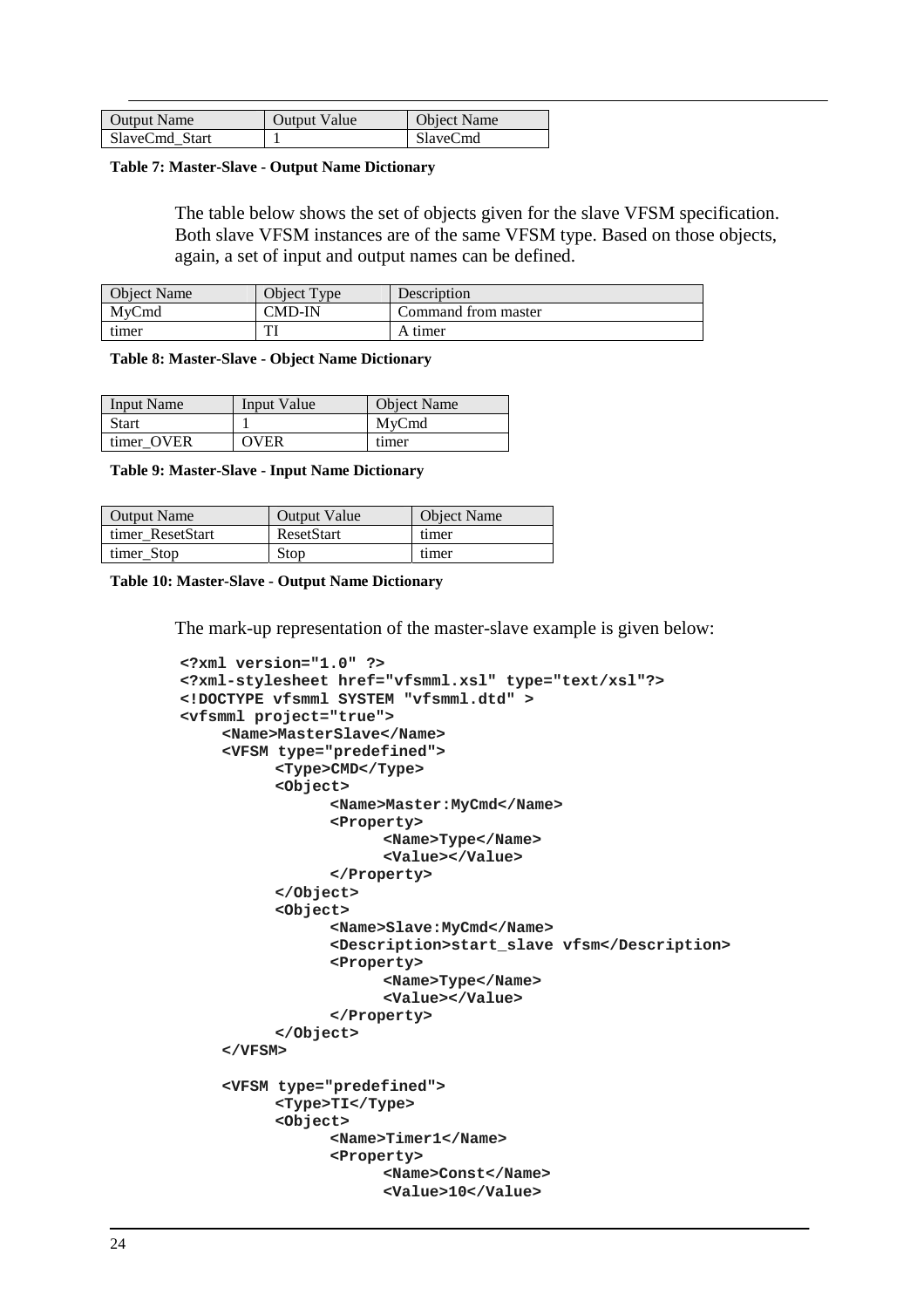```
</Property> 
            <Property> 
                   <Name>Clock</Name> 
                   <Value>sec</Value> 
            </Property> 
      </Object> 
      <Object> 
            <Name>Timer2</Name> 
            <Property> 
                   <Name>Const</Name> 
                   <Value>20</Value> 
            </Property> 
            <Property> 
                   <Name>Clock</Name> 
                   <Value>sec</Value> 
            </Property> 
      </Object> 
</VFSM> 
<VFSM type="vfsm"> 
      <Type>Start_VFSM</Type> 
      <Prefix>MAS</Prefix> 
      <Object> 
            <Name>Master</Name> 
            <Property> 
                   <Name>MyCmd</Name> 
                   <Value>Master:MyCmd</Value> 
            </Property> 
            <Property> 
                   <Name>SlaveVFSM</Name> 
                   <Value>Slave1</Value> 
            </Property> 
            <Property> 
                   <Name>SlaveCmd</Name> 
                   <Value>Slave:MyCmd</Value> 
            </Property> 
      </Object> 
      <IOid> 
            <Name>MyCmd</Name> 
            <Type>CMD-IN</Type> 
            <Input> 
                  <Name>Start</Name> 
                   <Value>1</Value> 
            </Input> 
      </IOid> 
      <IOid> 
            <Name>SlaveVFSM</Name> 
            <Type>VFSM</Type> 
            <Description>start_slave vfsm</Description> 
      </IOid> 
      <IOid> 
            <Name>SlaveCmd</Name> 
            <Type>CMD-OUT</Type> 
            <Description>start_slave vfsm</Description> 
            <Output> 
                   <Name>SlaveCmd_Start</Name> 
                   <Value>1</Value> 
            </Output> 
      </IOid> 
      <State> 
            <Name>Init</Name>
```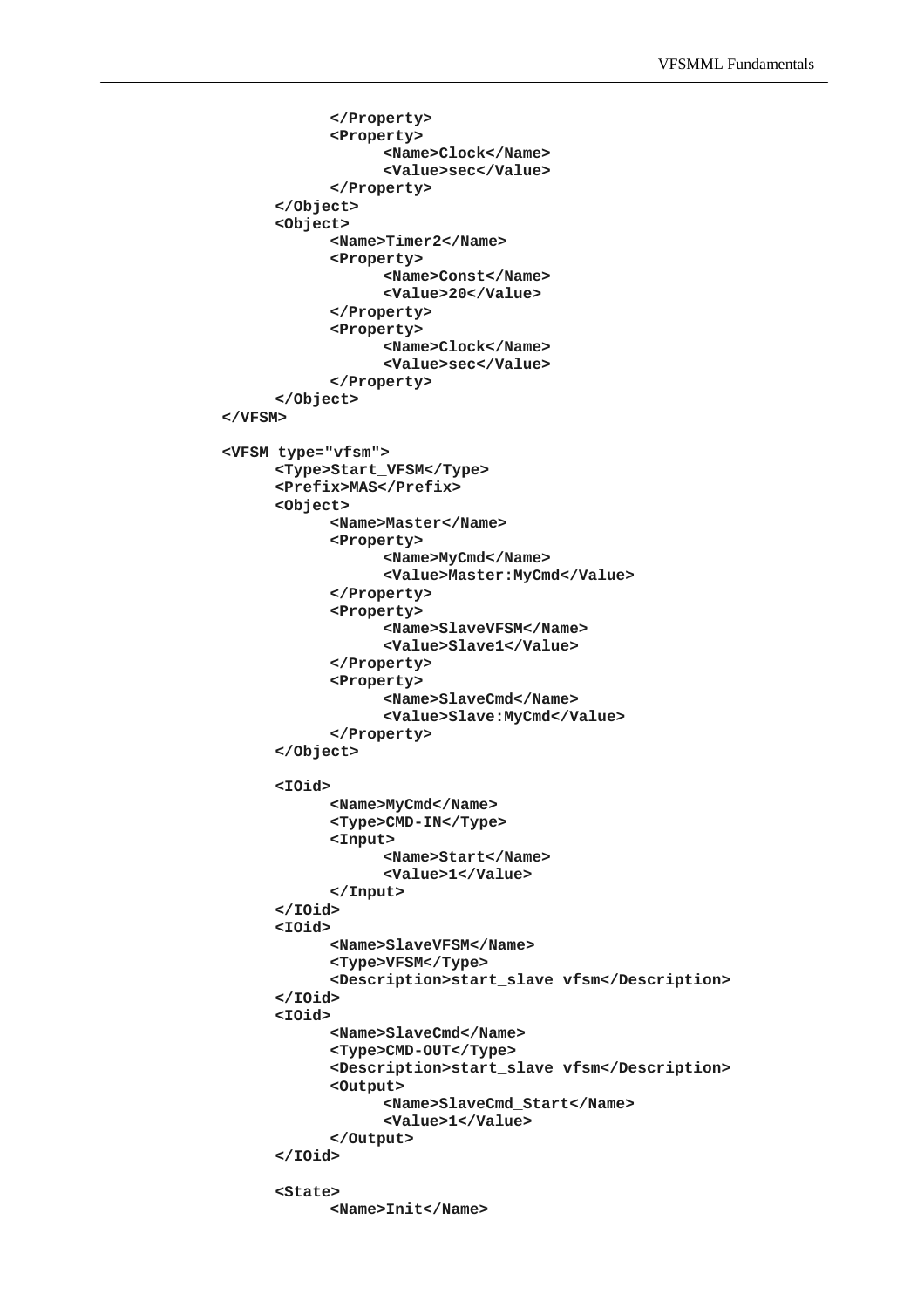```
<Transition> 
                   <Condition> 
                         <ci>Start</ci> 
                   </Condition> 
                   <StateName>Start</StateName> 
            </Transition> 
      </State> 
      <State> 
            <Name>Start</Name> 
            <EntryAction>SlaveCmd_Start</EntryAction> 
            <Transition> 
                  <Condition> 
                         <ci>SlaveVFSM_Init</ci> 
                   </Condition> 
                   <StateName>Init</StateName> 
            </Transition> 
      </State> 
</VFSM> 
<VFSM type="vfsm"> 
      <Type>Start_SlaveVFSM</Type> 
      <Prefix>SLA</Prefix> 
      <Object> 
            <Name>Slave1</Name> 
            <Description>start_slave vfsm</Description> 
            <Property> 
                   <Name>MyCmd</Name> 
                   <Value>Slave:MyCmd</Value> 
            </Property> 
            <Property> 
                   <Name>timer</Name> 
                   <Value>Timer1</Value> 
            </Property> 
      </Object> 
      <Object> 
            <Name>Slave2</Name> 
            <Property> 
                   <Name>MyCmd</Name> 
                   <Value>Slave:MyCmd</Value> 
            </Property> 
            <Property> 
                   <Name>timer</Name> 
                   <Value>Timer2</Value> 
            </Property> 
      </Object> 
      <IOid> 
            <Name>MyCmd</Name> 
            <Type>CMD-IN</Type> 
            <Input> 
                   <Name>Start</Name> 
                   <Value>1</Value> 
            </Input> 
      </IOid> 
      <IOid> 
            <Name>timer</Name> 
            <Type>TI</Type> 
            <Input> 
                   <Name>timer_OVER</Name> 
                   <Value>OVER</Value> 
            </Input> 
            <Output>
```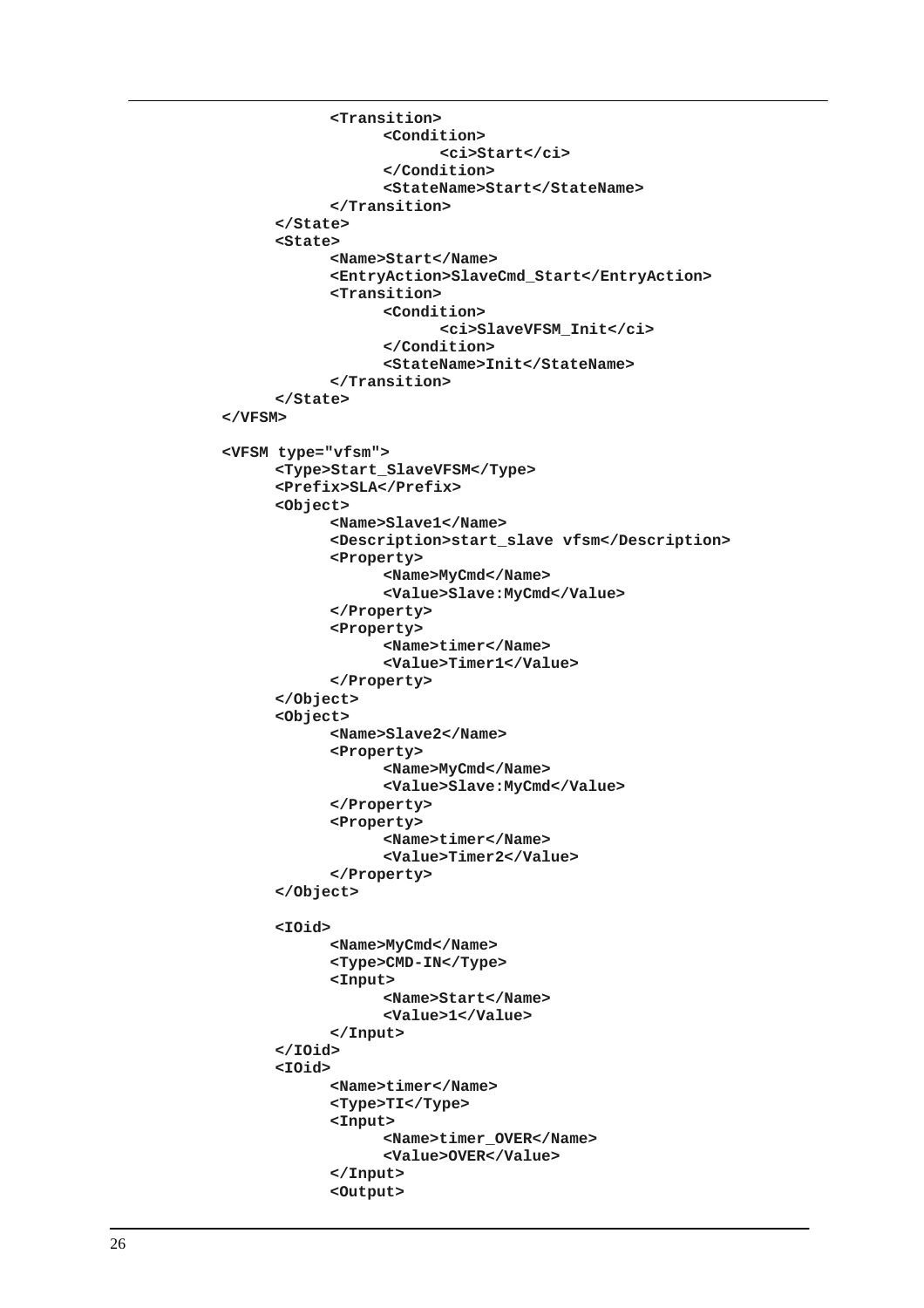```
<Name>timer_ResetStart</Name> 
                        <Value>ResetStart</Value> 
                 </Output> 
                 <Output> 
                        <Name>timer_Stop</Name> 
                        <Value>Stop</Value> 
                 </Output> 
           </IOid> 
           <State> 
                 <Name>Init</Name> 
                 <EntryAction>timer_Stop</EntryAction> 
                 <Transition> 
                       <Condition> 
                              <ci>Start</ci> 
                        </Condition> 
                        <StateName>Run</StateName> 
                 </Transition> 
           </State> 
           <State> 
                 <Name>Run</Name> 
                 <EntryAction>timer_ResetStart</EntryAction> 
                 <Transition> 
                        <Condition> 
                              <ci>timer_OVER</ci> 
                        </Condition> 
                        <StateName>Init</StateName> 
                 </Transition> 
           </State> 
    </VFSM> 
</vfsmml>
```
## 2.5 VFSMML Syntax and Grammar

VFSMML is an application of Extensible Markup Language (XML), and as such its syntax is governed by the rules of XML syntax, and its grammar is in part specified by the Document Type Definition (DTD). In other words, the details of using tags, attributes, entity references and so on are defined in the XML language specification and the details about VFSMML element and attribute names, which elements can be nested inside each other, and so on are specified in the VFSMML DTD in A.03.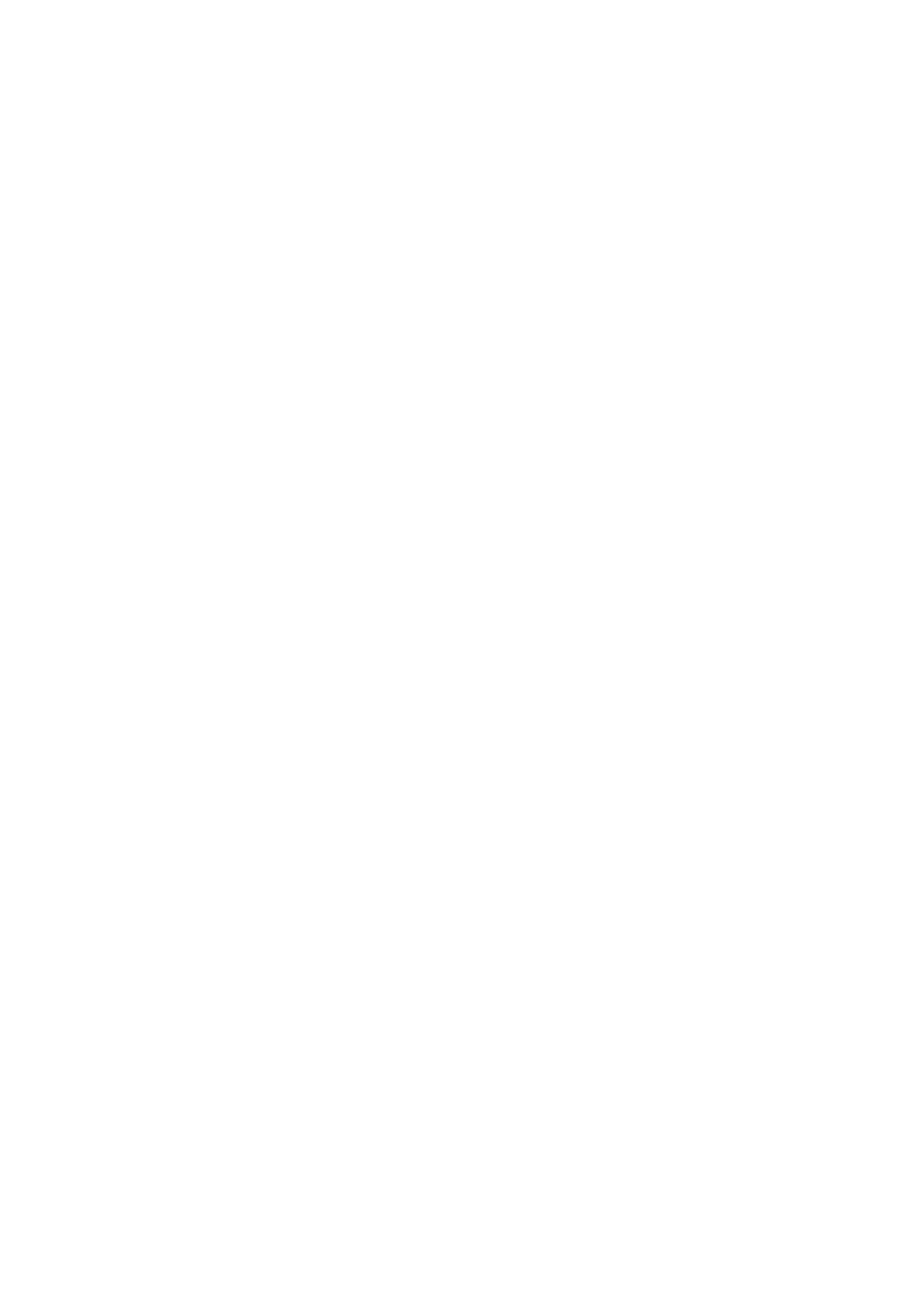## **3 VFSMML Markup**

## 3.1 Element Usage Guide

## **3.1.1 Summary of Elements**

The Figure 8 below gives an overview about all defined tags and their hierarchy. All bold italic tags can appear many times inside their parent tags. The (o) means, the element is optional, (a) means there is an attribute defined.

The <Condition> tag can be a single name or a logical expression given using notation as defined in MathML. Here only following tags are used: <apply>, <and>,  $<$ or $>$  and  $<$ ci $>$ . In the following chapter more accurate description is given.

| vfsmml(a)     |                 |   |                        |                                   |                         |
|---------------|-----------------|---|------------------------|-----------------------------------|-------------------------|
| $\Rightarrow$ | Name (o)        |   |                        |                                   |                         |
| $\Rightarrow$ | Description (o) |   |                        |                                   |                         |
| ⇨             | VFSM(a)         |   |                        |                                   |                         |
|               |                 | ⇨ | Type                   |                                   |                         |
|               |                 | ⇨ | Description (o)        |                                   |                         |
|               |                 | ⇨ | Prefix (o)             |                                   |                         |
|               |                 | ⇨ | Object (o)             |                                   |                         |
|               |                 |   |                        | $\Rightarrow$ Name                |                         |
|               |                 |   |                        | → Description (o)                 |                         |
|               |                 |   |                        | $\Leftrightarrow$ Property (o)    |                         |
|               |                 |   |                        | ⇨                                 | Name                    |
|               |                 |   |                        | ⇨                                 | Value                   |
|               |                 | ⇨ | <i><b>IOid (o)</b></i> |                                   |                         |
|               |                 |   | ⇨                      | Name                              |                         |
|               |                 |   |                        | $Arr$ Type                        |                         |
|               |                 |   |                        | $\Rightarrow$ Description (o)     |                         |
|               |                 |   | ⇨                      | $lnput($ o $)$                    |                         |
|               |                 |   |                        | ⇨                                 | Init (o)                |
|               |                 |   |                        | ⇨                                 | Name                    |
|               |                 |   |                        | ⇨                                 | Value                   |
|               |                 |   | ⇨                      | Output (o)                        |                         |
|               |                 |   |                        | $\Rightarrow$                     | Name                    |
|               |                 |   |                        |                                   | ⇒ Value                 |
|               |                 | ⇨ | State (a, o)           |                                   |                         |
|               |                 |   |                        | $\Leftrightarrow$ Description (o) |                         |
|               |                 |   |                        | $\Rightarrow$ Name (o)            |                         |
|               |                 |   | ⇨                      | <b>EntryAction (o)</b>            |                         |
|               |                 |   | ⇨                      | ExitAction (o)                    |                         |
|               |                 |   | $\Rightarrow$          | <b>InputAction (o)</b>            |                         |
|               |                 |   |                        | ⇨                                 | Condition               |
|               |                 |   |                        | $\Rightarrow$                     | Action                  |
|               |                 |   | ⇨                      | <b>Transition (o)</b>             |                         |
|               |                 |   |                        |                                   | $\Rightarrow$ Condition |
|               |                 |   |                        | ⇨                                 | <b>StateName</b>        |
|               |                 |   |                        |                                   | ⇔ Action (o)            |

The dependencies between certain tags are explained in section 3.2.

**Figure 8 VFSMML tags and their hierarchy**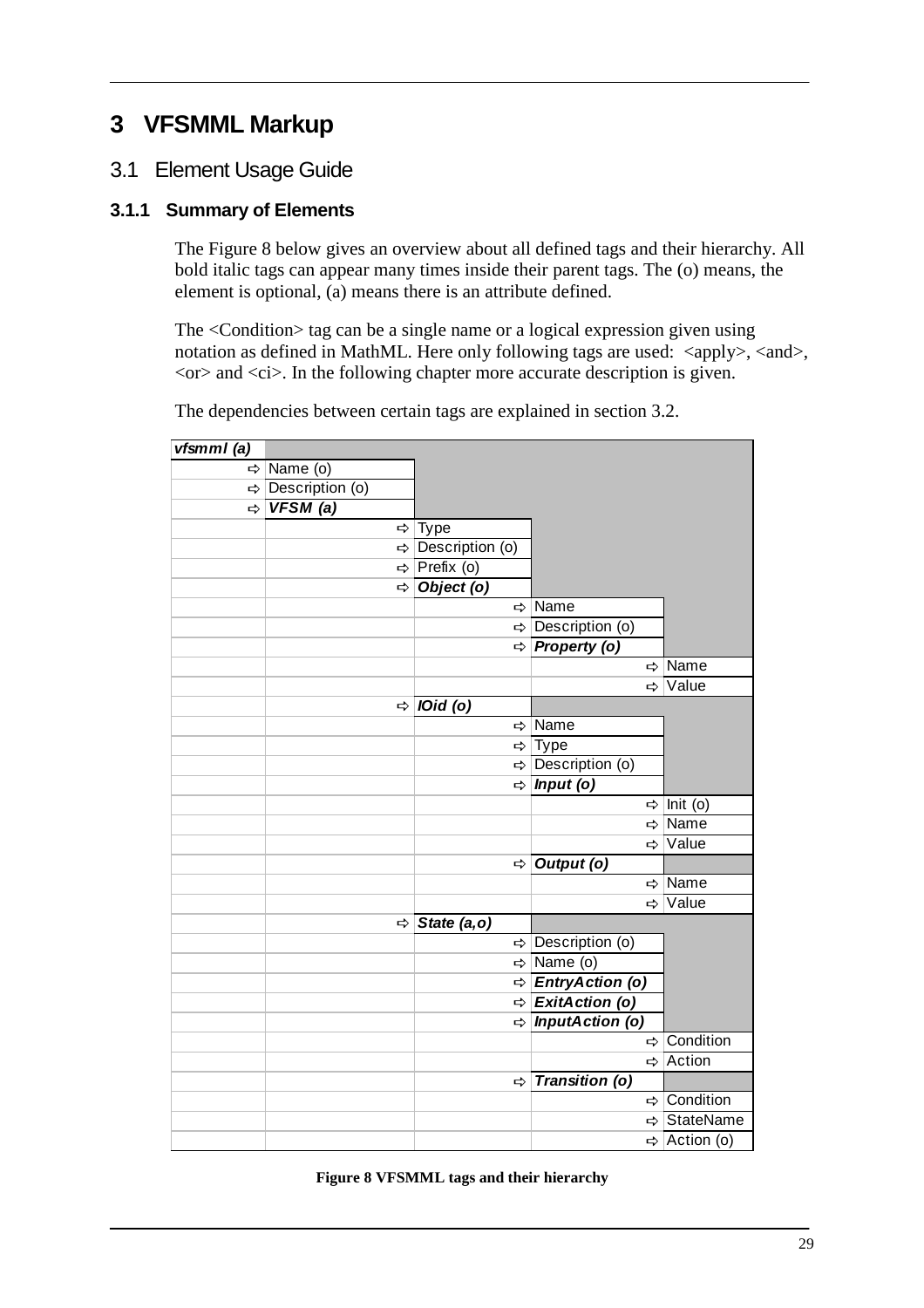## **3.1.2 Overview of Syntax and Usage**

In the following all defined tags are listed alphabetically.

*<Action> Tag*  The VFSM virtual output.

Each output name is defined in the <IOid> tag section and can be used in the <State> tag section as <Action>. Each <Action> tag value must be first defined in the <IOid> tag section (IOid – Output – Name) before it can be used. The <Action> tag is obligatory in the <InputAction> tag section and optional in the <Transition> tag section.

#### Example:

In following the action "Start" will be set when entering the state or when receiving the command "CmdStart".

```
<IOid> 
      ... 
      <Output> 
             <Name>Start</Name> 
             <Value>HIGH</Value> 
      </Output> 
</IOid> 
... 
<State> 
      <EntryAction>Start</EntryAction> 
      <InputAction> 
             <Condition> 
                   <ci>CmdStart</ci> 
             </Condition> 
             <Action>Start</Action> 
      </InputAction> 
</State>
```
#### *<Condition> Tag*

The definition of conditions to perform a transition or execute an input action.

The value is a logical expression using notation as defined in MathML. The <Condition> tag is obligatory in the <InputAction> and <Transition> tag section.

Examples:

1. Single input condition. Do something when the input name "Start" is set: **<Condition> <ci>**Start**</ci>** 

```
</Condition>
```
2. OR condition. Do something, when "Stop" or "Door\_Open" is set: **<Condition>** 

```
<apply> 
             </or> 
             <ci>Stop</ci> 
             <ci>Door_Open</ci> 
      </apply> 
</Condition>
```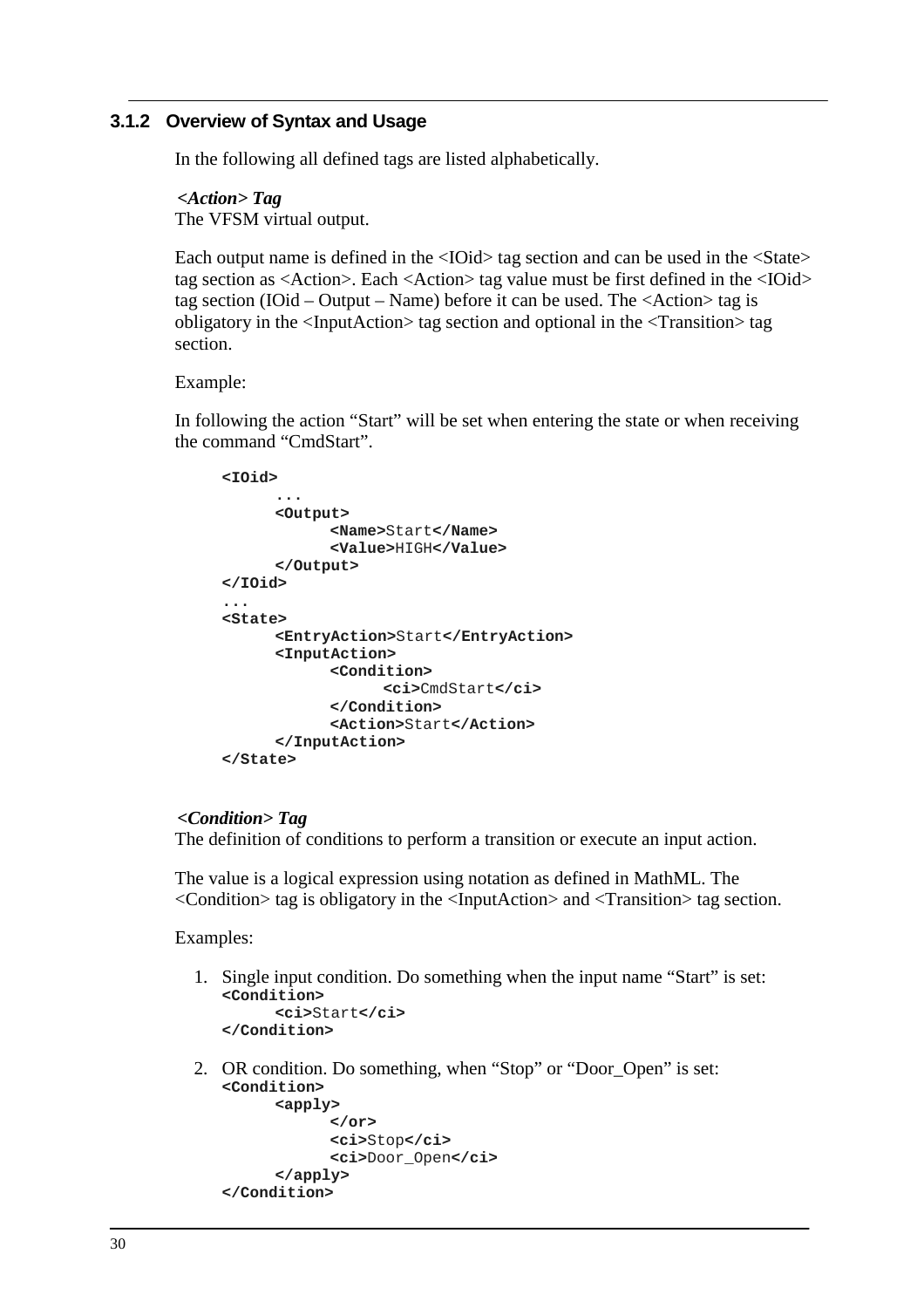3. OR and AND condition. Do something, when "Start" and "Door\_Open" or "Start" and "Timer\_Over" is set, i.e. "Start AND (Door\_Open OR Time\_Over)":

```
<Condition> 
      <apply> 
             </and> 
             <ci>Start</ci> 
             <apply> 
                    </or> 
                    <ci>Door_Open</ci> 
                    <ci>Timer_Over</ci> 
             </apply> 
      </apply> 
</Condition>
```
#### *<Description> Tag*

An optional comment allowed for certain tags.

Following tags can contain the optional <Description> sub tag: <vfsmml>, <VFSM>, <Object>, <IOid> and <State>.

#### *<EntryAction> Tag*

VFSM output name, set when entering a state.

See <Action> tag for more information. <EntryAction> is an optional tag in the <State> tag section only. Any number of <EntryAction> tags is allowed inside a <State> tag.

#### *<ExitAction> Tag*

VFSM output name, set when exiting a state.

See <Action> tag for more information. <ExitAction> is an optional tag in the <State> tag section only. Any number of <ExitAction> tags is allowed inside a <State> tag.

#### *<Init> Tag*

Specifies input names valid after the VFSM start-up.

Can be "true" or "false". The default value is "false". If "true" is set, the current name is active at the VFSM start-up. <Init> is an optional tag inside the  $\langle$ Input $\rangle$  tag section only. For instance the name "always" should always be active as per definition.

#### *<Input> Tag*

An input name definition based on possible values of a given Object.

There is any number of <Input> tags allowed inside an <IOid> tag. Each <Input> tag contains three sub tags: <Init> (optional, default value is "false"), <Name> and <Value>.

#### Examples: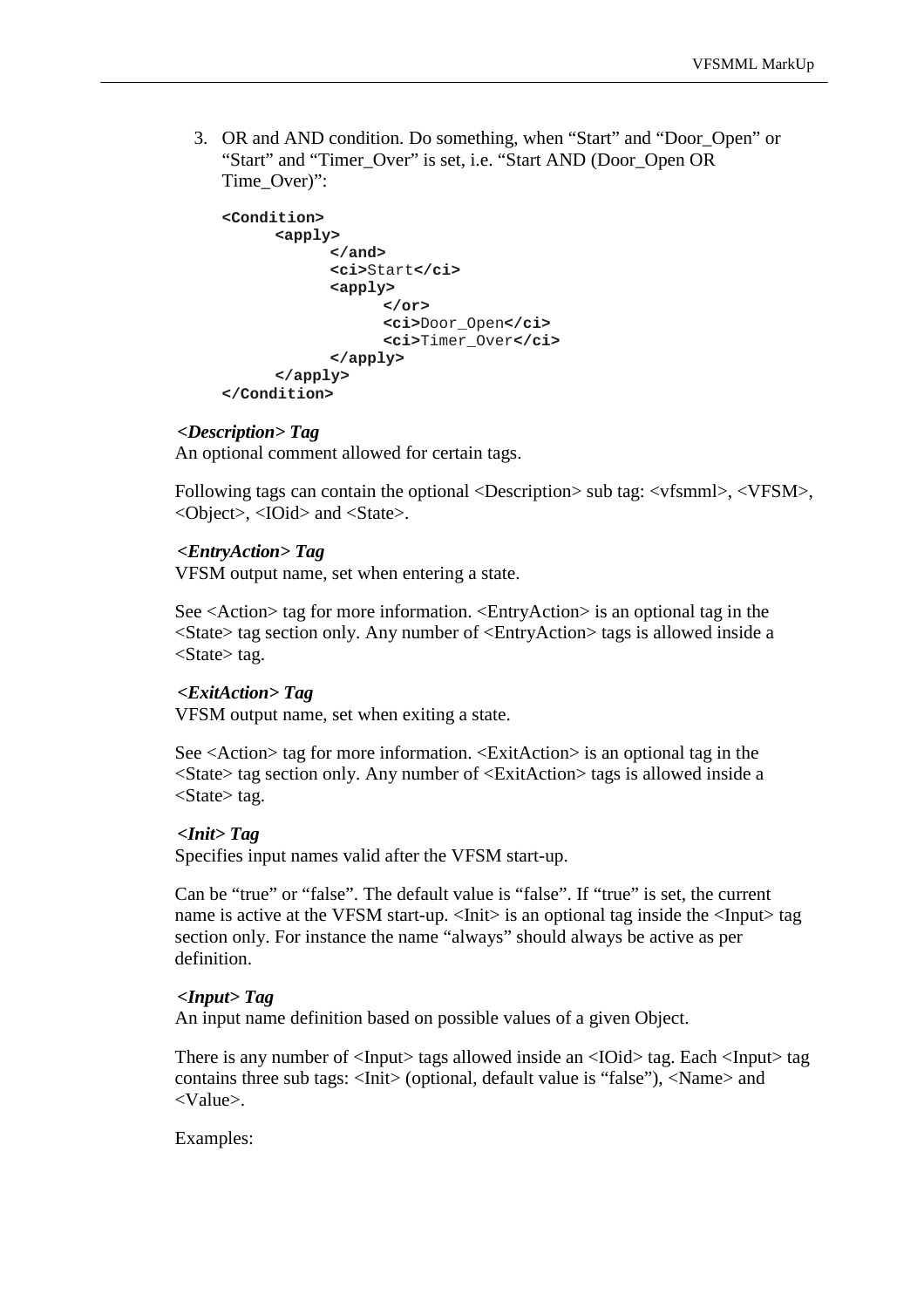1. Input based on a predefined VFSM (DI). The instance DI\_1 is created on the type DI. For this instance the name "door\_closed" is defined to represent the value "LOW" of the IOid "Di\_door" (see also definition of DI in Appendix A).

```
<VFSM type="predefined"> 
      <Type>DI</Type> 
      <Object> 
             <Name>DI_1</Name> 
      </Object> 
</VFSM> 
<VFSM> 
      <Name>MyVFSM</Name> 
      <Object> 
             <Name>MyVFSM1</Name> 
             <Property> 
                   <Name>Di_door</Name> 
                   <Value>DI_1</Value> 
             </Property> 
      </Object> 
      <IOid> 
             <Name>Di_door</Name> 
             <Type>DI</Type> 
             <Input> 
                   <Name>door_closed</Name> 
                   <Value>LOW</Value> 
             </Input> 
      </IOid> 
       ... 
</VFSM>
```
2. Input based on a VFSM. The instance vfsm\_A1 is created on the type vfsm\_type\_A. For this instance the name "slave\_stop" is defined to represent the state "stop" of the vfsm\_A1 VFSM.

```
<VFSM> 
      <Type>vfsm_type_A</Type> 
      <Object> 
             <Name>vfsm_A1</Name> 
      </Object> 
      <State>start</State> 
      <State>stop</State> 
</VFSM> 
<VFSM> 
      <Type>vfsm_type_B</Type> 
      <Object> 
             <Name>vfsm_B1</Name> 
             <Property> 
                   <Name>A1</Name> 
                   <Value>vfsm_A1</Value> 
             </Property> 
      </Object> 
      <IOid> 
             <Name>A1</Name> 
             <Type>vfsm_type_A</Type> 
             <Input> 
                   <Name>slave_stop</Name> 
                   <Value>stop</Value> 
             </Input> 
      </IOid> 
       ... 
</VFSM>
```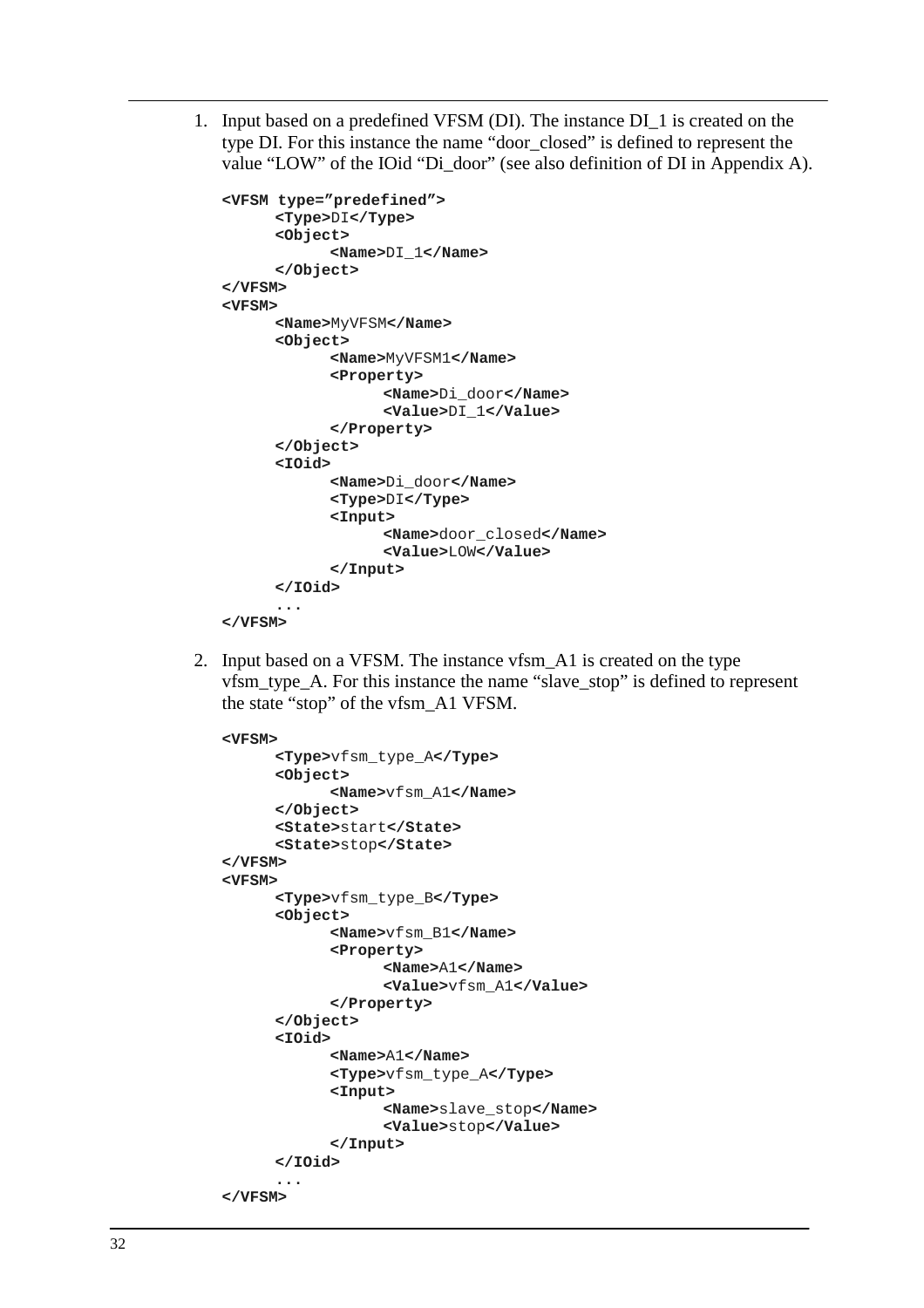## *<InputAction> Tag*

VFSM output name, set when certain conditions (input names) are given.

One <InputAction> tag contains two mandatory sub tags: <Condition> and  $\leq$ Action $\geq$ . Any number of  $\leq$ InputAction $\geq$  tags is allowed inside each  $\leq$ State $\geq$  tag. The <InputAction> tag is optional and possible only inside the <State> tag.

#### *<IOid> Tag*

An identifier of any kind of VFSM type used inside certain VFSM (Object – Property – Name).

Any number of <IOid> tags is allowed inside a <VFSM> tag. One <IOid> tag may contain the following sub tags: <Name>, <Type>, <Description>, <Input> and <Output>. The <Input> and <Output> tags define the names of its possible values. The <Type> specifies the object type used for this definition (i.e. another VFSM or predefined VFSM).

#### Example:

An IOid based on a DI object. For instance the name "on" is defined to represent the value "HIGH" (see also definition of DI in Appendix A).

```
<VFSM> 
      <IOid> 
             <Name>Switch</Name> 
             <Type>DI</Type> 
             <Input> 
                    <Name>on</Name> 
                    <Value>HIGH</Value> 
             </Input> 
      </IOid> 
</VFSM>
```
#### *<Name> Tag*

Defines the name of the content specified inside its parent tag.

The <Name> tag is used with the following tags: <vfsmml>, <Object>, <Property>, <IOid>, <Input>, <Output> and <State>. Each <vfsmml> has a unique name. Each <Object> has a unique name inside its <vfsmml> tag. Each <IOid> , <Input>, <Output> and <State> has a unique name inside its <VFSM> tag.

#### *<Object> Tag*

Creates and describes the properties of an incarnation of a VFSM.

The <Object> tag contains the following sub tags: <Name>, <Description> and <Property>. Object properties depend on its VFSM. In Appendix A all predefined VFSM and their properties for a default VFSMML document are listed. The  $\langle$ Object $>$  tag is mandatory inside the  $\langle$ VFSM $>$  tag, but any number of  $\langle$ Object $>$  tags is allowed. See also section 3.2 for more information about tag dependencies.

#### *<Output> Tag*

An output name definition based on possible values of the used object.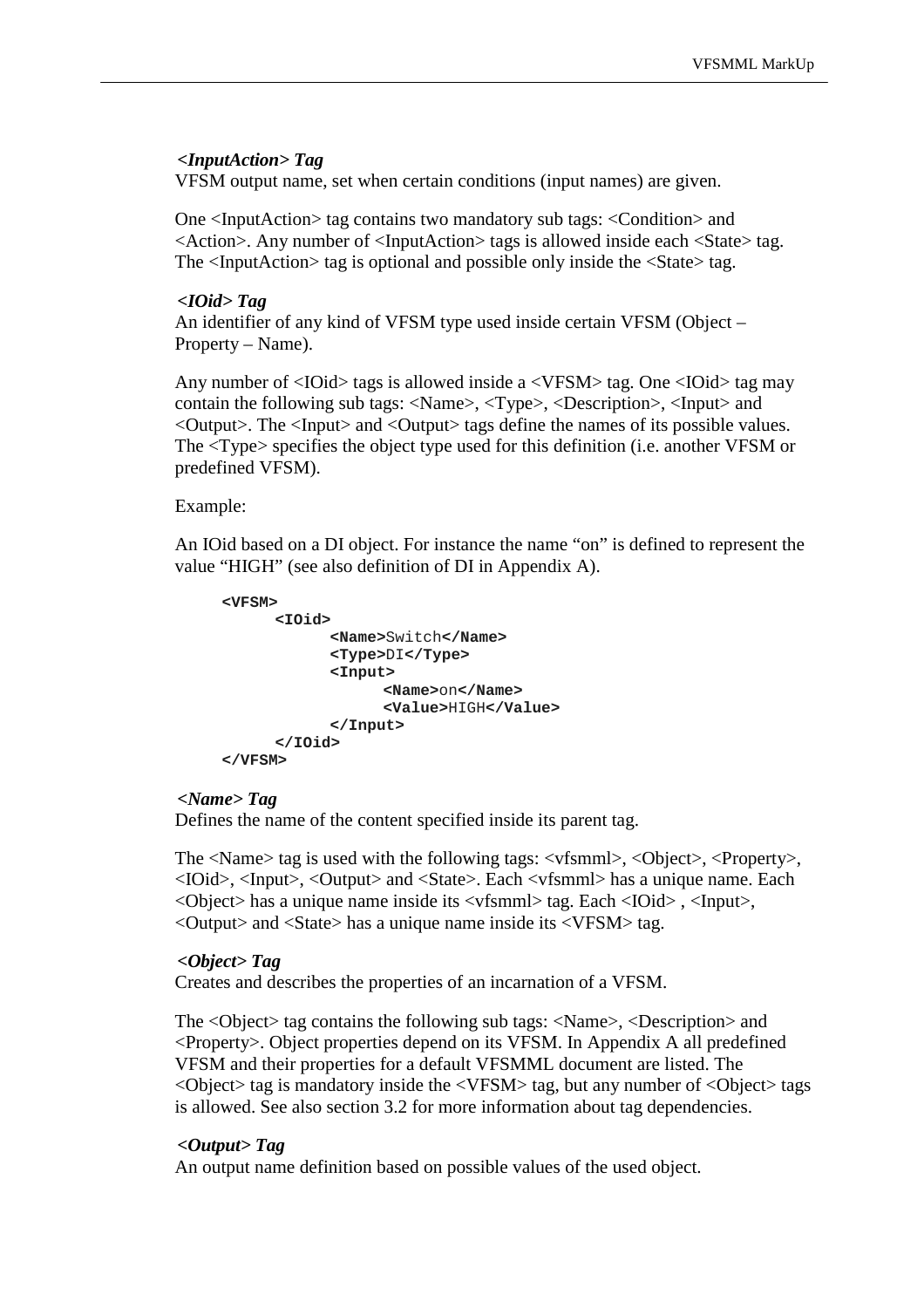There is any number of <Output> tags allowed inside an <IOid> tag. Each <Output> tag contains two sub tags: <Name> and <Value>.

Examples:

Output based on a predefined VFSM (DO). The instance DO\_1 is created on the type DO. For this instance the name "close\_door" is defined to represent the value "HIGH" of the IOid "door" (see also definition of DO in Appendix A).

```
<VFSM type="predefined"> 
      <Type>DO</Type> 
      <Object> 
            <Name>DO_1</Name> 
      </Object> 
</VFSM> 
<VFSM> 
      <Type>MyVFSM</Type> 
      <Object> 
            <Name>MyVFSM1</Name> 
             <Property> 
                   <Name>door</Name> 
                   <Value>DO_1</Value> 
            </Property> 
      </Object> 
      <IOid> 
             <Name>door</Name> 
            <Type>DO</Type> 
             <Output> 
                   <Name>close_door</Name> 
                   <Value>HIGH</Value> 
             </Output> 
      </IOid> 
</VFSM>
```
*<Prefix> Tag*  Prefix of a type definition.

Each VFSM type (besides predefined VFSM) has a unique three-letter prefix inside its <vfsmml> tag.

*<Property> Tag*  Defines a property of a VFSM.

Properties are parameters which stay constant at least for the execution time of the entire system. Properties define also all the objects on which the current VFSM is based (other VFSMs or predefined VFSMs). There is any number of <Property> tags allowed inside an <Object> tag.

Examples:

1. Constant parameter: definition of scanner step-motor properties: the motor is only responsible for the x-direction and the maximum number of steps is 100.

```
<VFSM> 
      <Type>motor</Type> 
      <Object>
```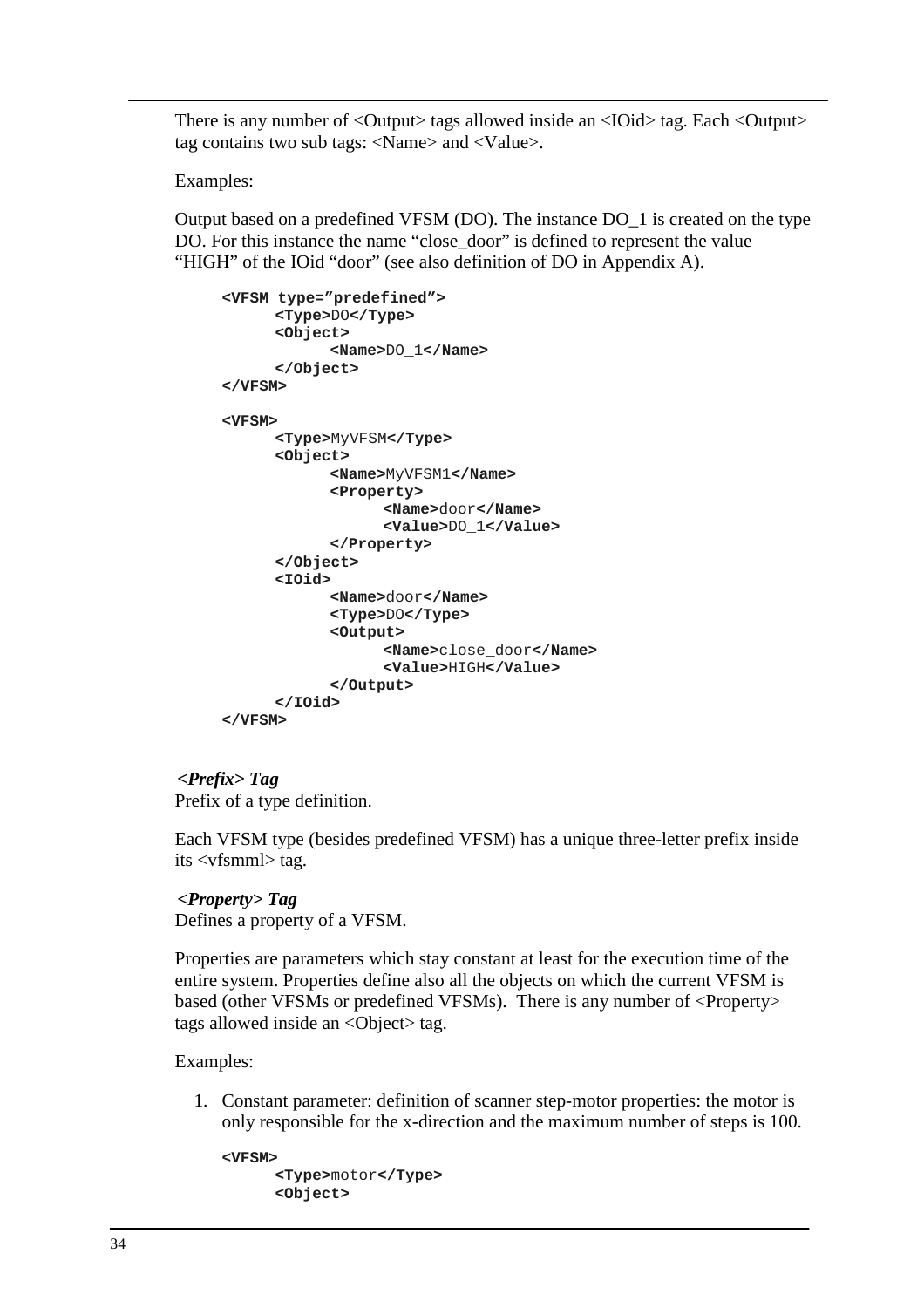```
<Name>motor_x</Name> 
             <Property> 
                   <Name>max_x</Name> 
                   <Value>100</Value> 
             </Property> 
             <Property> 
                   <Name>max_y</Name> 
                   <Value>0</Value> 
             </Property> 
      </Object> 
      ... 
</VFSM>
```
2. Objects on which the current VFSM is based: the VFSM contains a timer and is used two times in the system. Each VFSM copy contains an own timer (TI object) with different properties:

```
<VFSM type="predefined"> 
      <Type>TI</Type> 
      <Object> 
             <Name>timer1</Name> 
             ... 
      </Object> 
      <Object> 
             <Name>timer2</Name> 
             ... 
      </Object> 
</VFSM> 
... 
<VFSM> 
      <Type>Slave</Type> 
      <Object> 
             <Name>Slave1</Name> 
             <Property> 
                   <Name>timer</Name> 
                   <Value>timer1</Value> 
             </Property> 
      </Object> 
      <Object> 
             <Name>Slave2</Name> 
             <Property> 
                   <Name>timer</Name> 
                   <Value>timer2</Value> 
             </Property> 
      </Object> 
      ... 
</VFSM>
```
## *<State> Tag*

Describes one state of a VFSM.

There is any number of <State> tags allowed inside a <VFSM> tag. One <State> tag contains following sub tags: <Description>, <Name>, <EntryAction>, <ExitAction>, <InputAction> and <Transition>. The <State> tag contains one mandatory attribute "always", which can be "true" or "false". The default value of this attribute is "false".

#### *<StateName> Tag*

One state name from the set of all states of the current VFSM.

See also section 3.2 for more information about tag dependencies.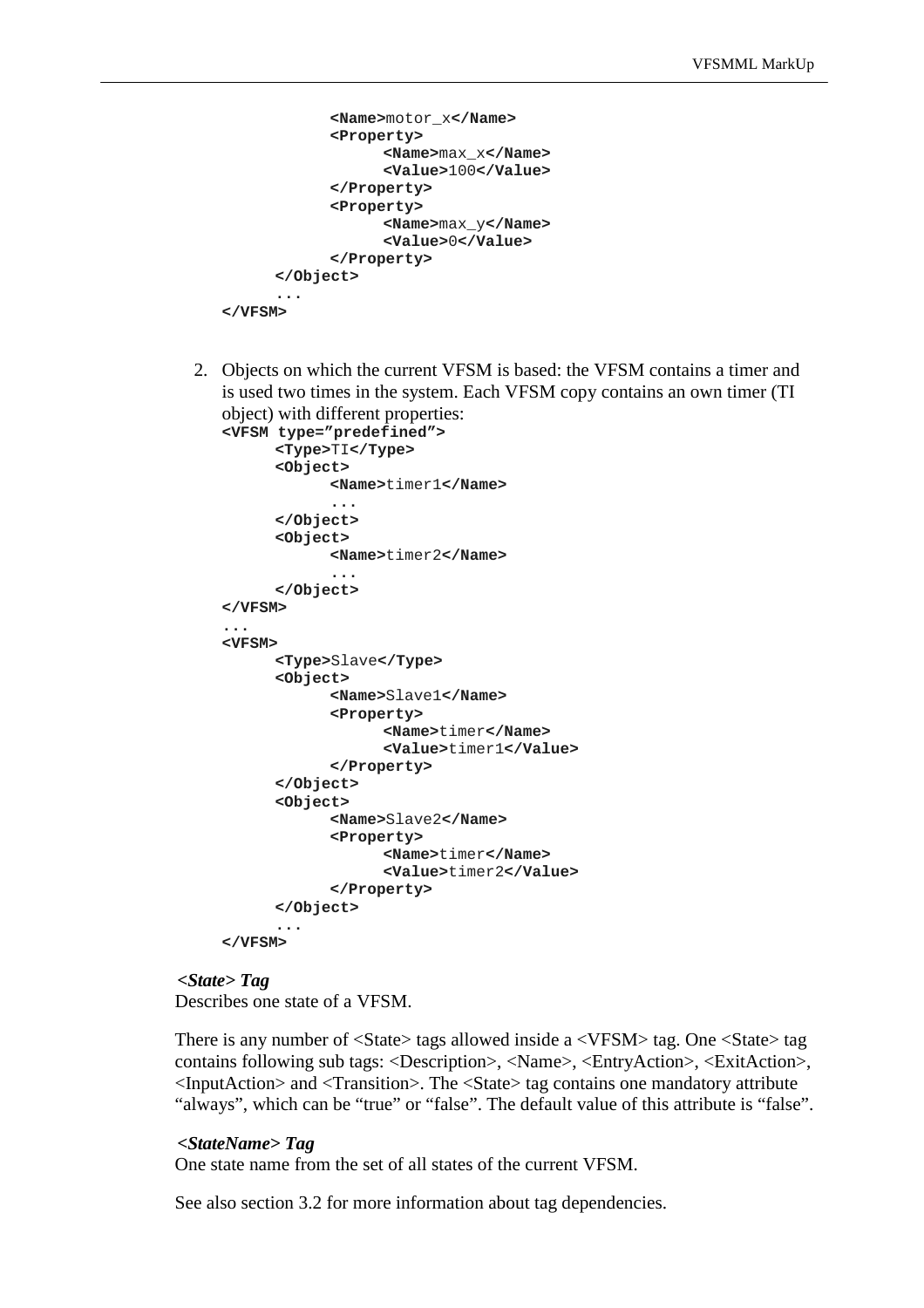## *<Transition> Tag*

The state transition definition.

A <Transition> tag is optional and contains three sub tags: <Condition>, <Action> (optional) and <StateName>. Any number of <Transition> tags is allowed inside a <State> tag.

### *<Type> Tag*

Defines a type name of a VFSM.

Based on this name any number of instances of a given VFSM can be defined. The name of an object is then an instance of this type. The  $\langle \text{Type} \rangle$  tag is mandatory.

For instance, a system uses 10 timers of type TI. Then there are 10 objects defined:

```
<VFSM type="predefined"> 
      <Type>TI</TI> 
      <Object> 
             <Name>timer1</Name> 
      </Object> 
      <Object> 
             <Name>timer2</Name> 
      </Object> 
      ... 
      <Object> 
             <Name>timer10</Name> 
      </Object> 
</VFSM>
```
#### *<Value> Tag*

The value represented by the name of  $\langle$ Property>,  $\langle$ Input $\rangle$  or  $\langle$ Output $\rangle$  tag.

For <Input> and <Output>, the value must be from the range of values defined in the appropriate <VFSM> tag. For <Property> of a predefined VFSM only supported property values (see predefined VFSM definitions in Appendix A) are allowed. For a <Property> section of a new VFSM tag any values are possible.

#### *<VFSM> Tag*

Announces a VFSM definition.

There is any number of  $\langle VFSM \rangle$  tags possible inside a  $\langle VFSM \rangle$  tag. Each <VFSM> tag contains following sub tags: <Type>, <Object>, <Description>, <Prefix>, <IOid> and <State>. The <VFSM> tag contains one mandatory attribute "type", which can be "vfsm", "predefined" or "unit". The default value of this attribute is "vfsm". For attributes "predefined" and "unit" the sub-tag <State> is not allowed.

#### *<vfsmml> Tag*

The root VFSMML tag.

The <vfsmml> tag includes a VFSM or a system of VFSMs. Each <vfsmml> tag contains following sub tags: <Name>, <Description> and <VFSM>. This is the top level VFSMML tag. The <vfsmml> tag contains two mandatory attributes:

"project" – can be "true" or "false". The default value of this attribute is "false".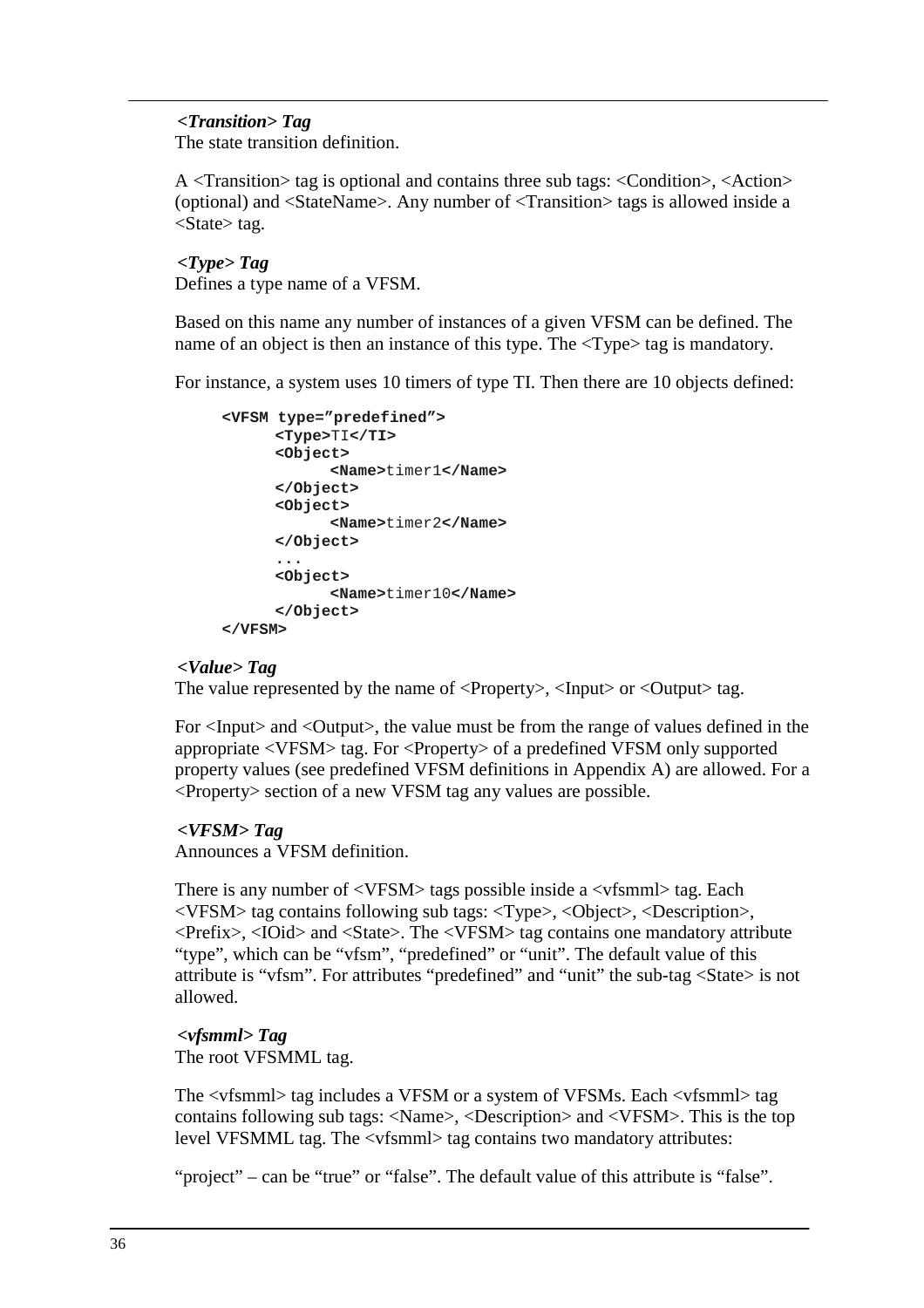"source" – can be "default" or any other string. The default value is "default". This attribute is used to announce predefined object types used later in the VFSM specification. Appendix A on page 41 lists all predefined types in a "default" system.

#### **3.1.3 Element Attributes**

In following all defined attributes are listed alphabetically:

#### *always*

The <State> tag contains the attribute "always" which is usually set to false and means a normal state of an FSM. One of the states of a FSM can contain always="true". This defines not a state of the affected FSM, but is a definition of input actions valid for each state of this FSM (i.e. input actions *always* set). Such an "always-state" does not have a name or entry/exit action, nor it is possible to define a transition to or from this state.

#### *project*

The <vfsmml> tag contains the attribute "project", which allows to distinguish between complete independent project specifications (value "true") and single VFSM specifications (value "false").

#### *source*

The <vfsmml> tag contains the attribute "source", which specifies the source of the predefined types. The default value is "default". Appendix A describes all predefined types in a default system. There are any values allowed, however the target system has to know the VFSM definition of the predefined VFSM used, to be able to extract the VFSMML data.

#### *type*

The <VFSM> tag contains the attribute "type", which allows to distinguish between new VFSM definitions (value "vfsm"), known predefined VFSM definitions (value "predefined") and simple unit definitions (value "unit").

#### **3.1.4 Error Message**

There is a need for one error message in case the value of the source attribute is unknown. Then the VFSMML message can not be correctly interpreted. The receiver of a VFSMML definition containing an undefined 'source' attribute shall return an empty  $\langle \text{vfsmm} \rangle$  tag where the value of the source attribute is set to "unknown":

```
<vfsmml source="unknown"></vfsmml>
```
## 3.2 Linked Information

Some VFSMML tags define values, which are linked together. Following Table 11 gives an overview of tags which uses names previously defined: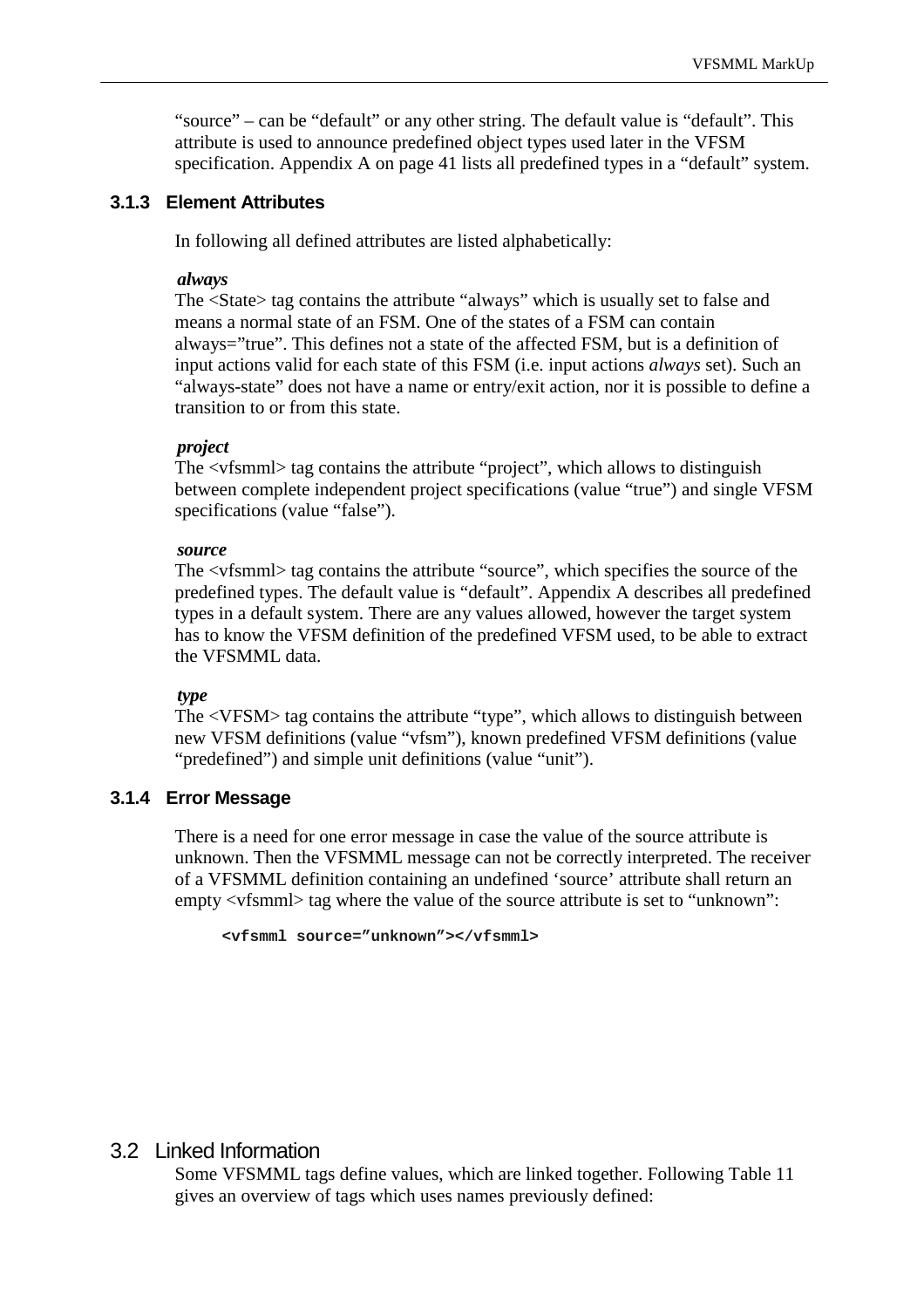| Tag                                                                                                                                           | Linked to                                                     | Description                                                                                                                                                                                               |
|-----------------------------------------------------------------------------------------------------------------------------------------------|---------------------------------------------------------------|-----------------------------------------------------------------------------------------------------------------------------------------------------------------------------------------------------------|
| $<$ StateName $>$                                                                                                                             | $\langle$ State> $\rightarrow$ $\langle$ Name>                | Specifies a name of a state previously defined                                                                                                                                                            |
| $\leq$ Action $\geq$ ,<br><entryaction>,<br/><exitaction>,<br/><math>\langle</math>InputAction<math>\rangle</math></exitaction></entryaction> | $\langle$ Output $\rangle \rightarrow \langle$ Name $\rangle$ | Specifies a name of an output previously defined                                                                                                                                                          |
| $\langle$ Condition $\rangle$                                                                                                                 | $\langle$ Input $\rangle \rightarrow \langle$ Name $\rangle$  | Specifies a name of an input previously defined.<br>Also a set of input names all connected with an<br>OR or AND is possible. See <condition> tag<br/>description on page 30 for more details</condition> |

#### **Table 11: Linked Tags**

There is also some logical information linked together:

The <VFSM>-<Object>-<Name> is one (of many possible) incarnations of the <VFSM>-<Type>. In its list of properties, first of all, any <IOid>-<Name> has to be defined, i.e. the <Object>-<Name> of the VFSM on which this specific <IOid>- <Name> is based. The following example shall explain this dependency:

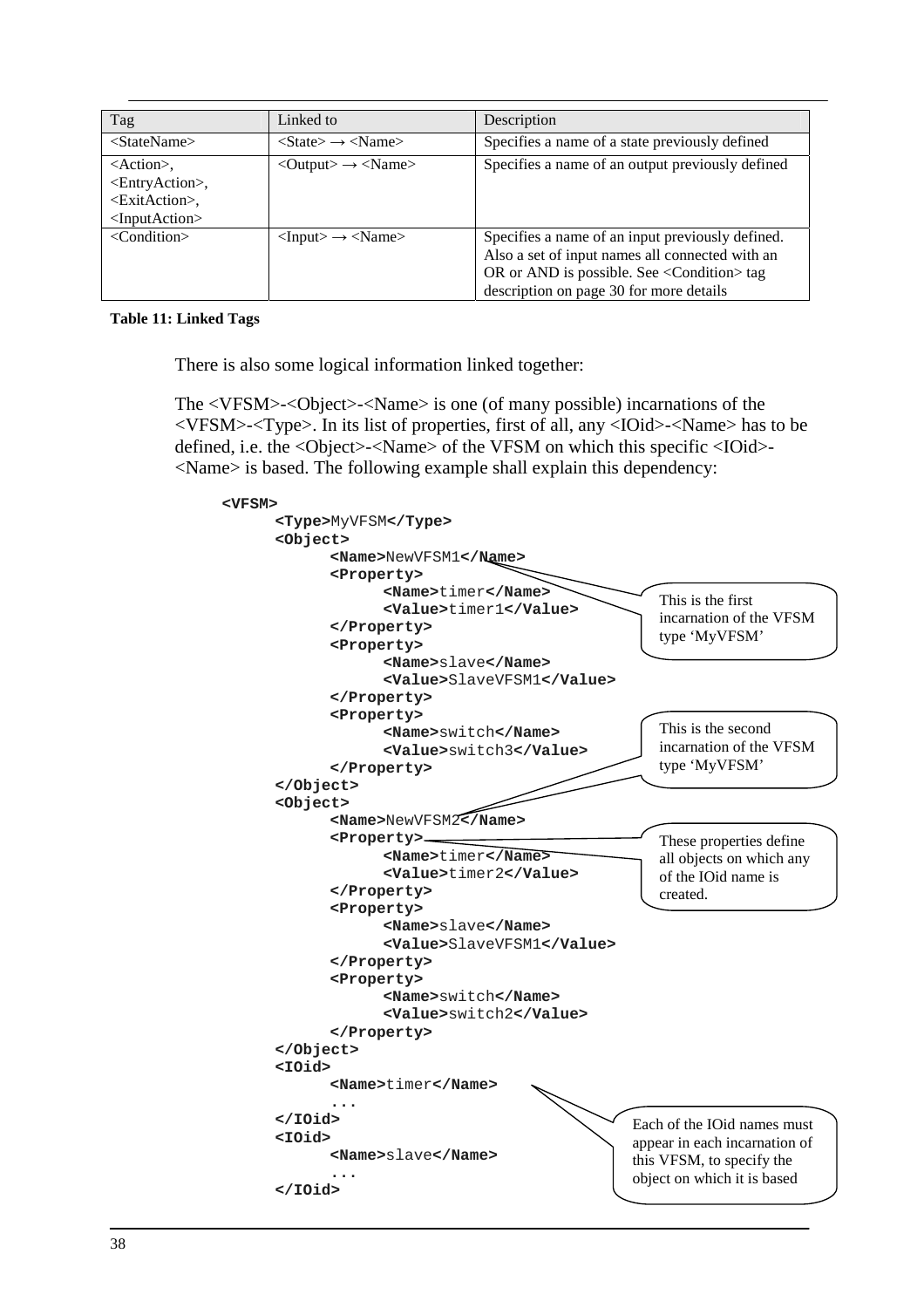```
<IOid> 
             <Name>switch</Name> 
              ... 
      </IOid> 
</VFSM>
```
In other words, each VFSM has its type (VFSM – Type). Based on this type any number of incarnations is possible (VFSM – Object – Name). Each incarnation uses own incarnations of other VFSM, e.g. a "switch" is a typical VFSM used by other VFSM. The description of how to use the foreign VFSM is given in the proper IOid section (VFSM – IOid – Name).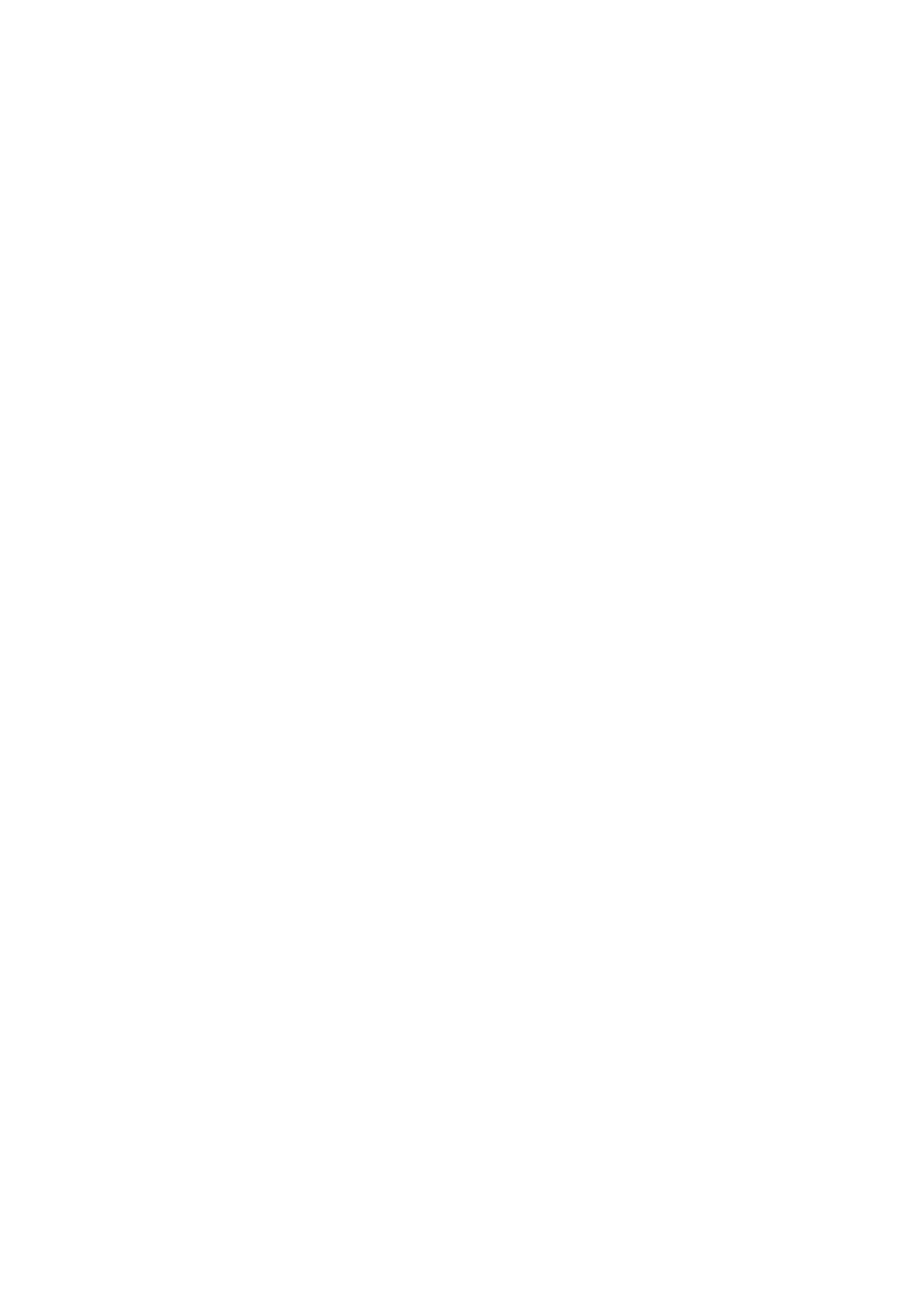## **Appendix A Predefined default VFSM**

If no special "source" attribute is given, the default

**source="default"** 

is used. The Table 12 below gives an overview of all predefined VFSM, their definitions are presented in the following sub-sections.

| <b>Type</b> | <b>Input Values</b>              | <b>Output Values</b>                      |
|-------------|----------------------------------|-------------------------------------------|
| <b>AL</b>   |                                  | Coming, Going, Staying                    |
| <b>CMD</b>  | Any positive number > 0          | Clear $(=0)$ , any positive number > 0    |
| <b>CNT</b>  | RUN, STOP, RESET, OVER, OVERSTOP | Start, Stop, Reset, ResetStart, Inc, Dec. |
| <b>DAT</b>  | UNDEF, DEF, CHANGED, INIT        |                                           |
| DI          | HIGH, LOW                        |                                           |
| <b>DO</b>   |                                  | High, Low                                 |
| <b>ECNT</b> | RUN, STOP, RESET, OVER, OVERSTOP | Start, Stop, Reset, ResetStart, Inc, Dec. |
| <b>NI</b>   | UNDEF, DEF, CHANGED, INIT        |                                           |
| <b>NO</b>   |                                  | Off, On, Set                              |
| <b>OFUN</b> | Any positive number              | Any positive number                       |
| <b>PAR</b>  | UNDEF, DEF, CHANGED, INIT        |                                           |
| <b>STR</b>  | ON, OFF, SET, MATCH, NOMATCH     | Off, Init, Match, Nomatch, Def            |
| <b>SWIP</b> | LOW, IN, HIGH, OFF               | on, off                                   |
| <b>TAB</b>  |                                  | Any positive number                       |
| ITI.        | RUN, STOP, RESET, OVER, OVERSTOP | Start, Stop, Reset, ResetStart            |
| <b>UDC</b>  | UNDEF, DEF, CHANGED, INIT        | Clear, Up, Down                           |
| <b>XDA</b>  | Any positive number              | Any positive number                       |

#### **Table 12: Predefined VFSM and their value ranges (source="default")**

Each predefined VFSM contains one or more *properties*. Those are constant parameters which can only be changed during VFSM setup, but not while run-time.

Some of the predefined objects are objects defined to exchange control information with the real world or with other state machines. In particular those objects are: DI, DO, NI, NO, TAB, CMD and XDA. Those objects are defined using the master slave concept. The hierarchy begins with the VFSM control system on top and ends with the real controlled system on the bottom as shown in the diagrams below.

In Figure 9 the objects DI, DO, NI, NO and TAB are slaves from the VFSM control system and masters from the real controlled system point of view. Each master sends commands to its slave. Each slave shows his current state to its master. For instance the DI VFSM is controlled by the states of the real existing device connected to it (e.g. a switch is on, a flag is present etc.) and presents its states to the higher layers of the VFSM control system. The DO VFSM is controlled by the commands from the higher layer of the VFSM control system and sends own commands to the real existing device connected to it (e.g. to a switch).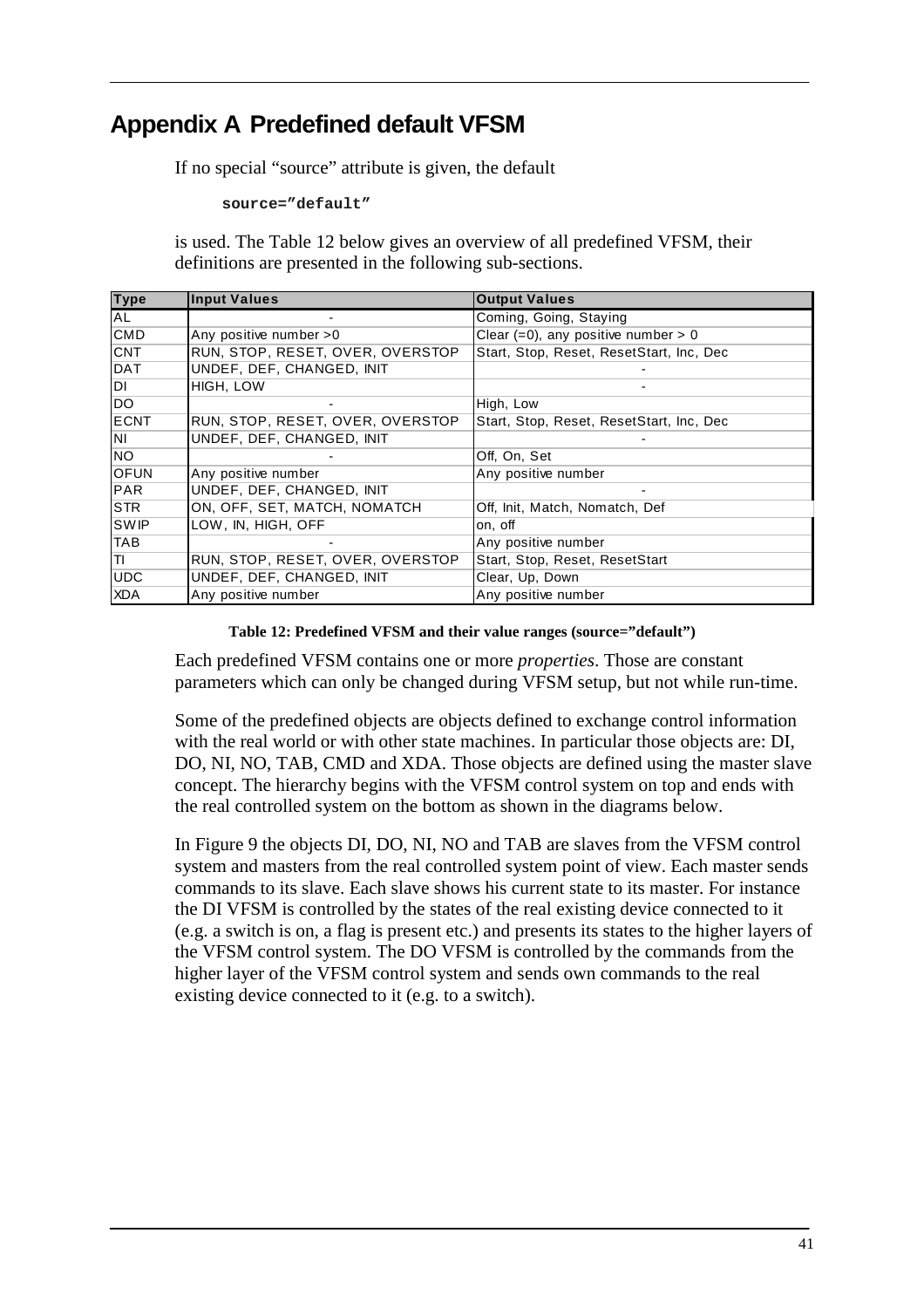

**Figure 9. Objects defined to exchange control information with the real world** 

Figure 10 shows the principle of the CMD object used to exchange data between state machines.



**Figure 10. CMD object defined to exchange control information between state machines** 

## A.01 Alarm (AL)

The AL VFSM controls an alarm queue. The following state machine diagram describes the behavior of the AL VFSM: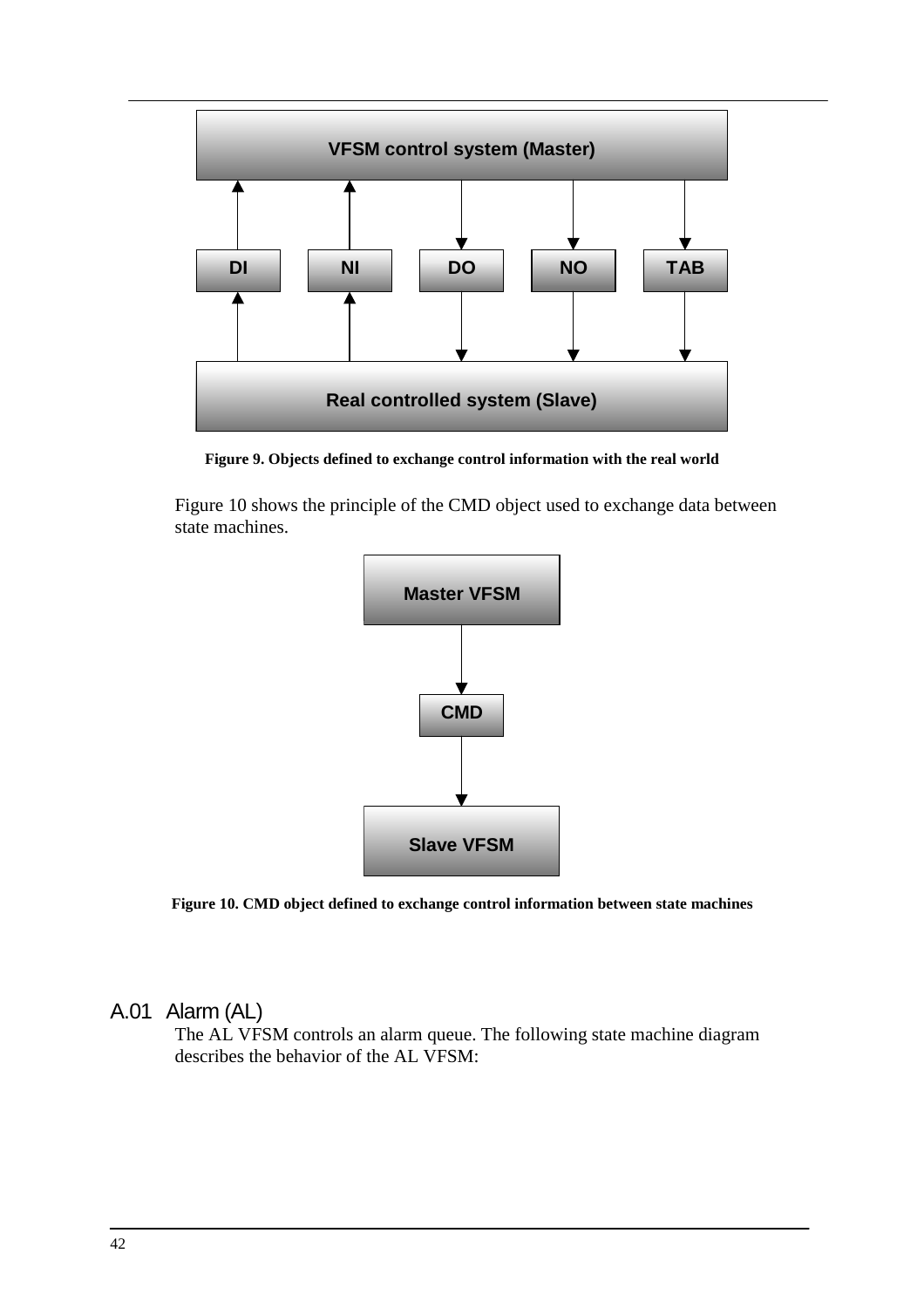

#### **Figure 11: AL VFSM**

The actions Insert, Remove and Maintain alarm are explained in the table below. E: means an entry action, X: means an exit action, I: means an input action.

| Action         | Description                                          |
|----------------|------------------------------------------------------|
| Insert alarm   | Add current alarm to the top of the alarm queue      |
| Remove alarm   | Remove current alarm from the alarm queue            |
| Maintain alarm | Move the current alarm to the top of the alarm queue |

#### **Table 13: AL Output Names**

The input names used for state transitions:

| <b>Input Name</b> | Description                                                                             |
|-------------------|-----------------------------------------------------------------------------------------|
| Coming            | Erroneous situation has occurred (incoming command)                                     |
| Going             | Erroneous situation has gone (incoming command)                                         |
| Staying           | Erroneous situation has occurred. The situation can not be solved (incoming<br>command) |
| Ack               | Situation acknowledged (incoming command)                                               |

#### **Table 14: Al Input Names**

The AL VFSM has following properties: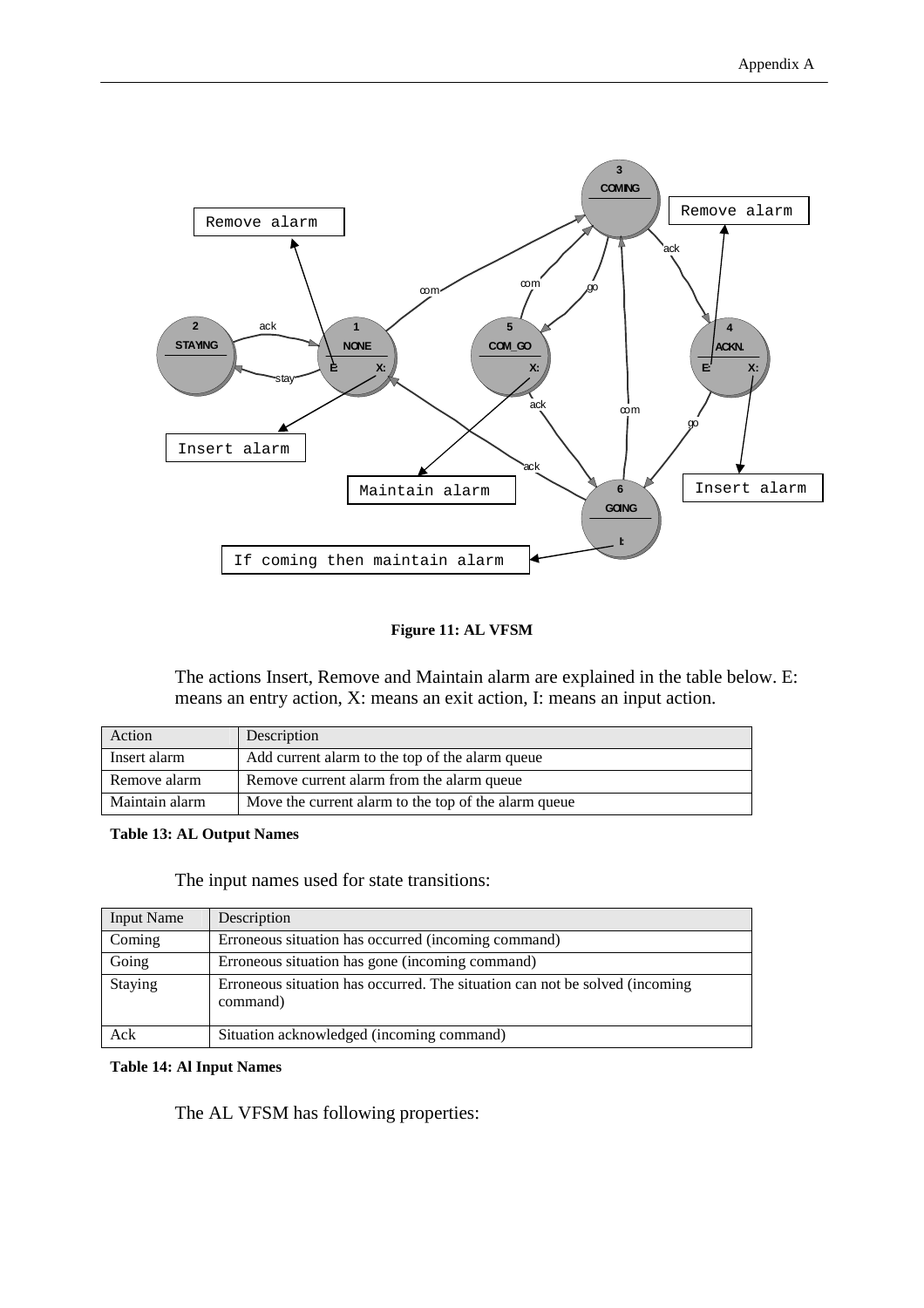#### *Category*

Defines the alarm severity. Can be any number  $\geq 0.65535$ . Some alarms depend on the current state and input name. The table below specifies the meaning of special categories:

| Category | Input Name                            |                        |
|----------|---------------------------------------|------------------------|
|          | Coming, Staying                       | Going, Ack, None       |
|          | Write Error to EventLog               | Write Info to EventLog |
|          | Write Warning to EventLog             | Write Info to EventLog |
|          | Write Info to EventLog                | Write Info to EventLog |
| other    | Do not change EventLog (user defined) |                        |

#### **Table 15: AL Alarm Severity**

#### *Text*

Defines the alarm text. To support different languages and references to other data objects two special identifiers are defined:

%<ObjectName> $1$  - this string in the alarm text defines a reference to a data object.

For instance

**Val. is too high: %NiVoltage V** 

will be displayed as

**Val. is too high: 8.9 V** 

if an ObjectName NiVoltage is defined and its value at the moment of the alarm generation is 8.9.

IDS  $\langle TextId \rangle$  - this string in the alarm text will be replaced by a string stored in a resource file used with the system. For instance

 **IDS\_VAL\_TOO\_HIGH: %NiVoltage V** 

will be displayed as

**Val. is too high: 8.9 V** 

if an object NiVoltage exists as in the previous example and in a resource file one line like following will be found<sup>2</sup>:

**IDS\_VAL\_TOO\_HIGH "Val. Is too high"** 

## A.02 Command (CMD)

The CMD VFSM is used to exchange control information between state machines as explained at the beginning of this appendix. The following state machine diagram describes the behavior of the CMD VFSM:

<sup>&</sup>lt;sup>1</sup> this is not a tag, but a place holder for a defined ObjectName

 $2^2$  The format of such a resource file is application dependant and not specified in the VFSMML standard.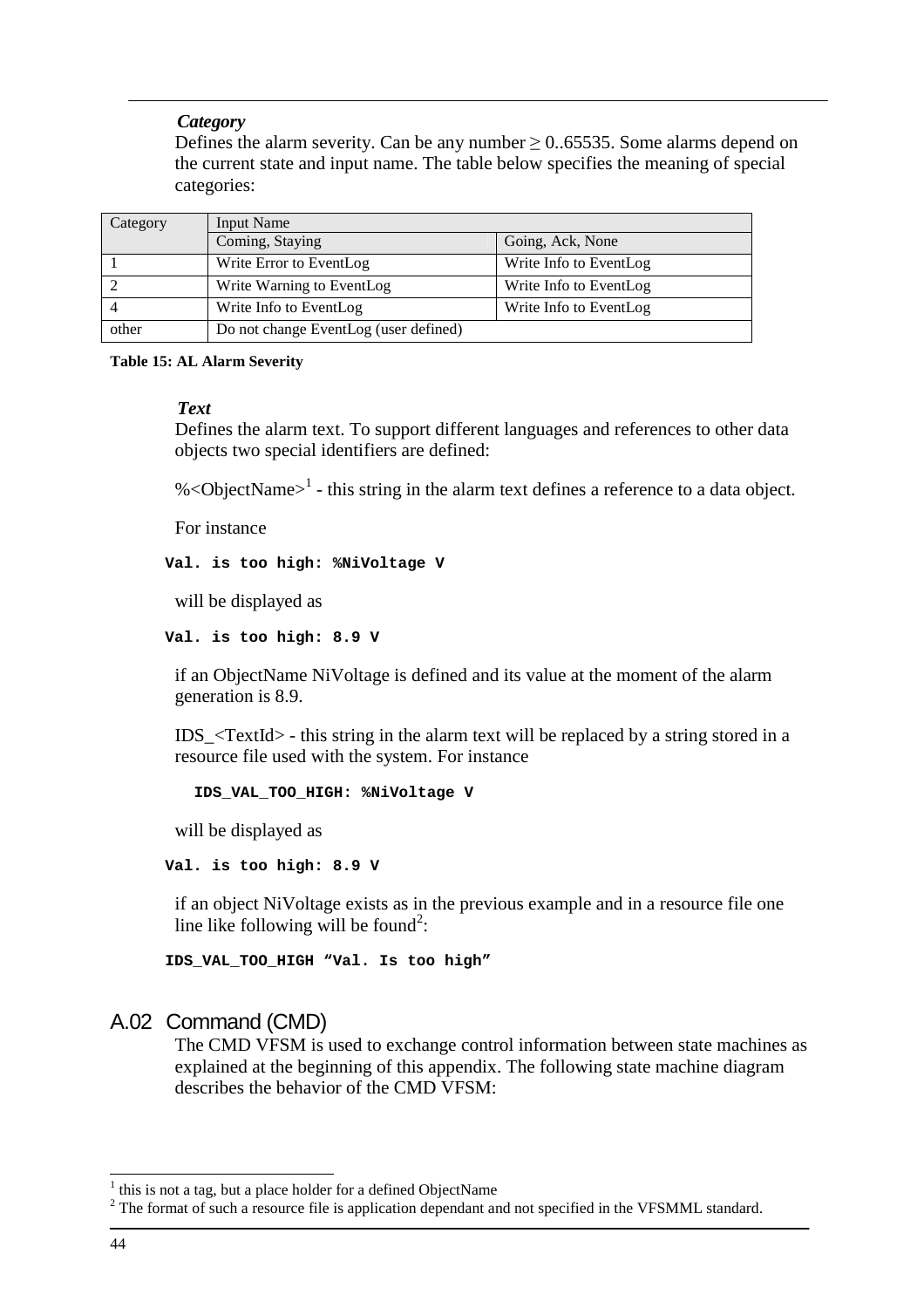

**Figure 12: CMD VFSM** 

The output is always same as the input. The system is triggered any time a command was send, also when the same command was repeated. A command is represented by a number. The value 0 is reserved for the 'clear' action and must not be used for other control purposes.

The CMD VFSM is used in communication between state machines in a master-slave model:



**Figure 13: Usage of CMD VFSM** 

From the view of the Master VFSM the CMD VFSM is a CMD-OUT VFSM, i.e. the Master performs the input action 'cmd' sending it to CMD VFSM. From the view of the Slave VFSM the CMD VFSM is the CMD-IN VFSM, i.e. the Slave VFSM is the receiver of the output action 'cmd' from the CMD VFSM.

The CMD VFSM has following properties:

## *Type*

Filename, where all commands (numbers) are mapped to meaningful names, i.e. strings. These strings serve the client to display the data appropriately.

## A.03 Counter (CNT)

The CNT VFSM controls a counting device. The following state machine diagram describes the behavior of the CNT VFSM: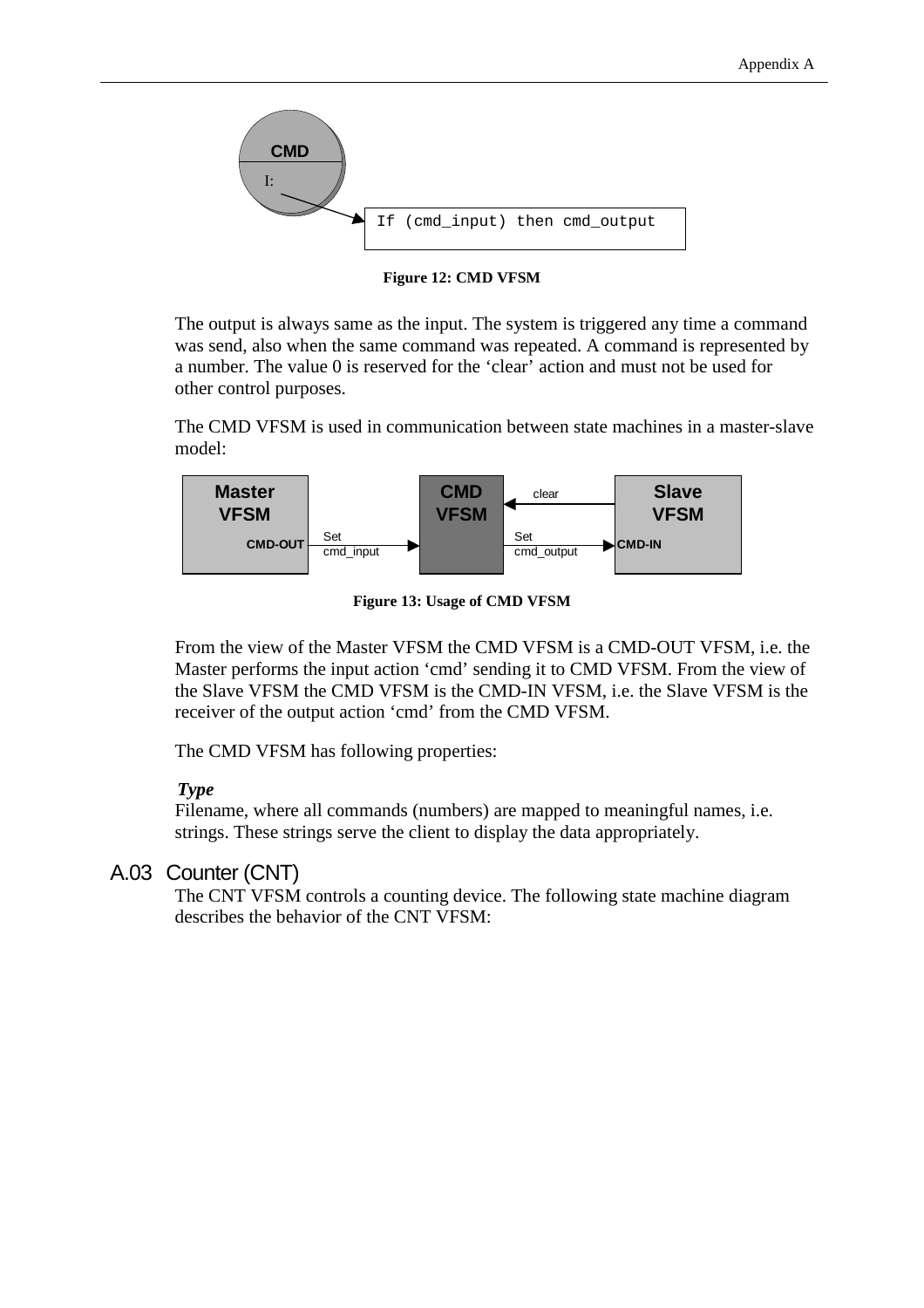

#### **Figure 14: CNT VFSM**

The input names used for state transitions:

| <b>Input Name</b> | Description                                                                                 |
|-------------------|---------------------------------------------------------------------------------------------|
| start             | Incoming command from a master: start counter                                               |
| stop              | Incoming command from a master: stop counter                                                |
| reset             | Incoming command from a master: reset counter (don't care if counter running or<br>stopped) |
| reset start       | Incoming command from a master: reset and start counter                                     |
| expiration        | The counting device reports a new state: limit exceeded                                     |

**Table 16: CNT Input Names** 

The CNT VFSM has following properties:

## *Const*

Defines the counter limit. Can be a number (e.g. 10) or an NI, DAT or PAR object.

## A.04 Data (DAT)

The DAT VFSM controls a data object which is used to receive and store data. On starting the VFSM is in state OFF. The following state machine diagram describes the behavior of the DAT VFSM: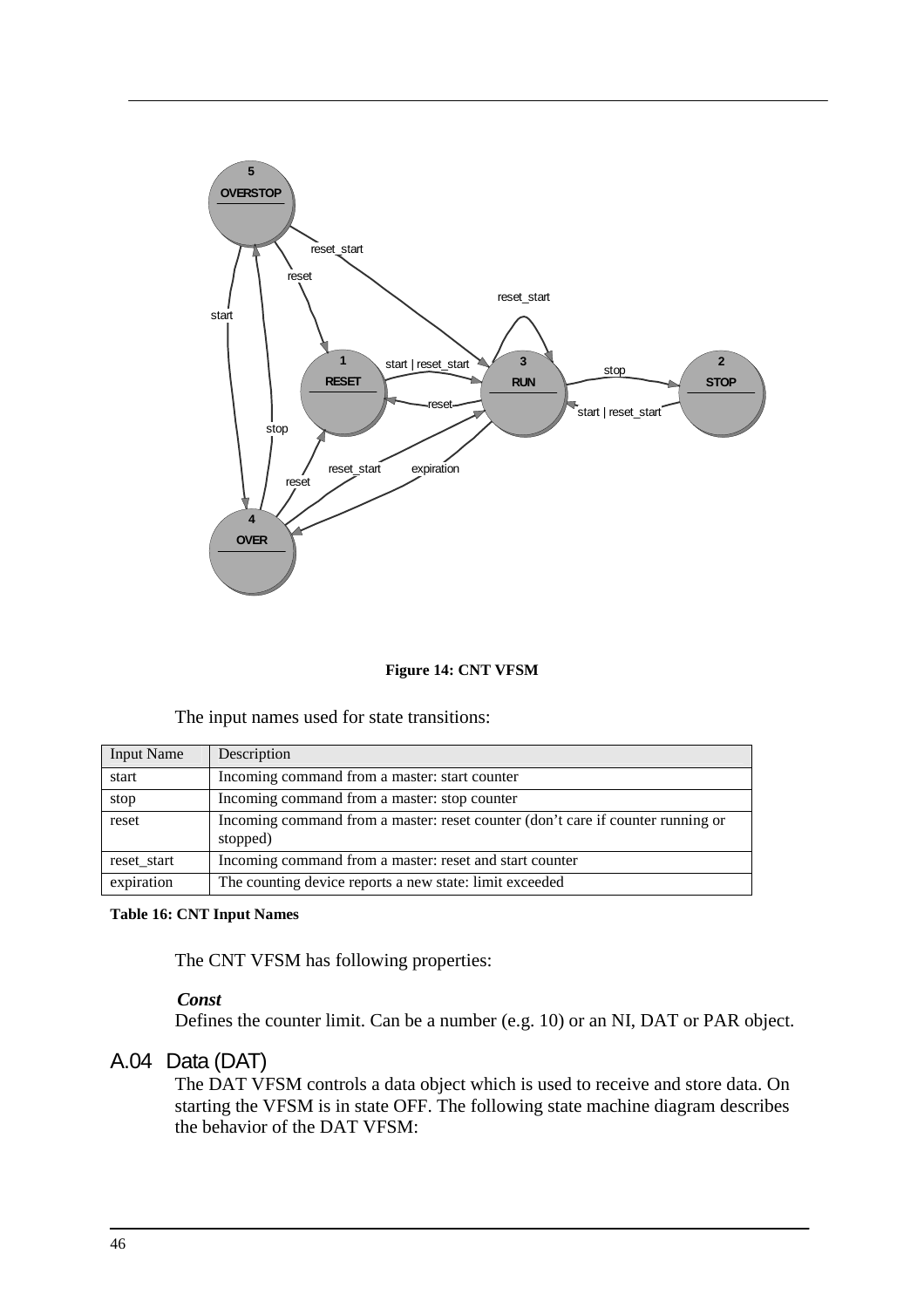

#### **Figure 15: DAT VFSM**

#### The input names used for state transitions:

| <b>Input Name</b> | Description                                                                                                         |
|-------------------|---------------------------------------------------------------------------------------------------------------------|
| <sub>on</sub>     | Incoming command from a master: activate object                                                                     |
| off               | Incoming command from a master: deactivate object                                                                   |
| new_data          | The owned data object reports a new state: new data received                                                        |
| set               | The owned data object reports a new state: data read (by somebody) i.e. the change<br>has been notified / consumed. |

#### **Table 17: DAT Input Names**

The DAT VFSM has following properties:

#### *Format*

Defines the data type of the stored value. The following types are defined:

```
bool: true (1) or false (0) 
char: 7 bit character 
uchar: 8 bit character (unsigned) 
byte: -127..+127 (8 bit signed) 
ubyte: 0..255 (8 bit unsigned) 
short: -32767..+32767 (16 bit signed) 
ushort: 0..65535 (16 bit unsigned) 
long: -2147483647..+ 2147483647 (32 bit signed) 
ulong: 0..4294967295 (32 bit unsigned)
```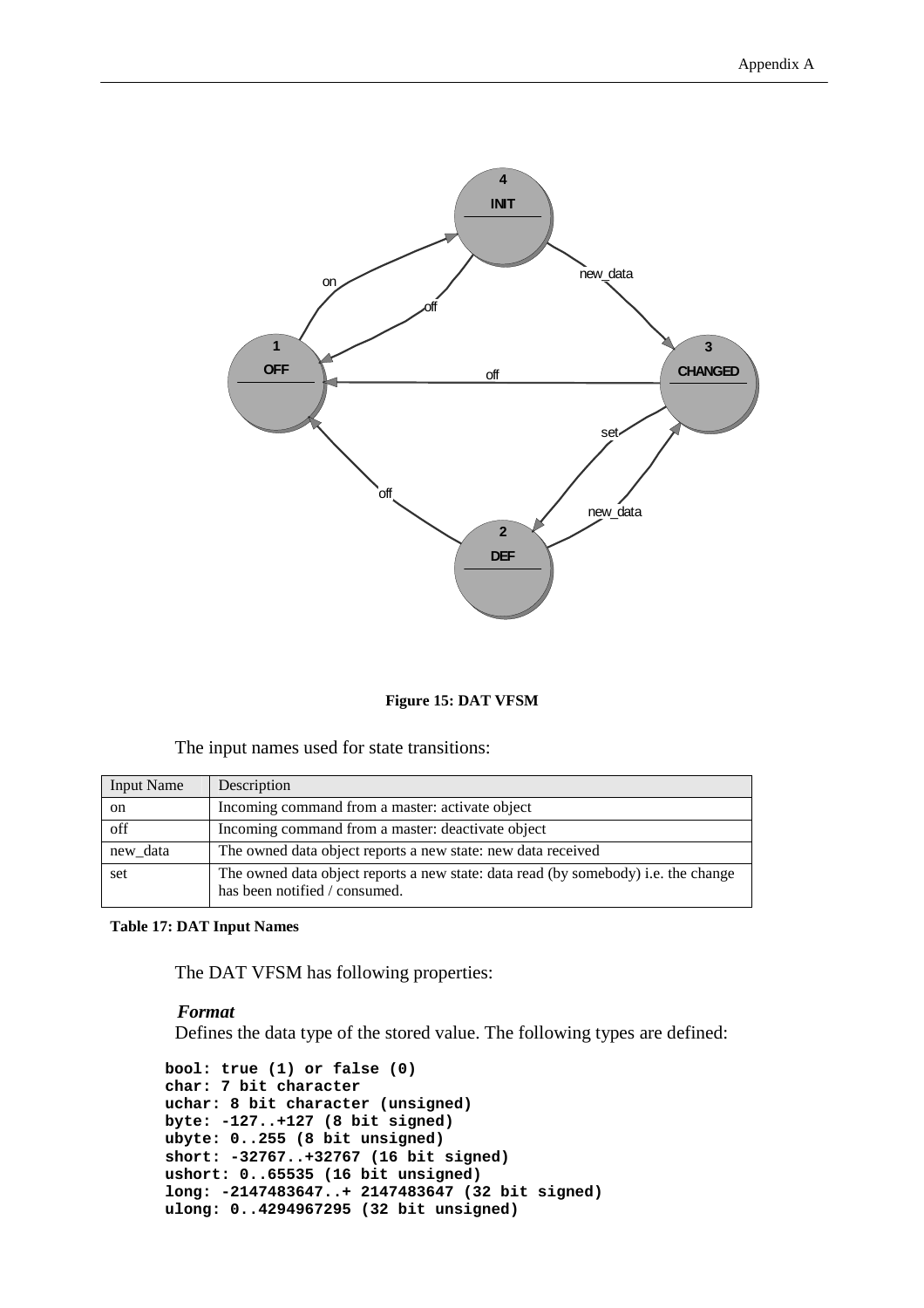```
float: 32 bit floating point (8.43x10-37≤|f|≤3.37x1038) 
double: 64 bit floating point (4.19x10-307≤|f|≤1.67x10308) 
string: a character string of any length 
pointer: -2147483647..+ 2147483647 (32 bit signed) 
%E0..%E8: 32 bit floating point, exponent repr. e.g. "3.5e-12" 
%F0..%F8: 32 bit floating point, fixpoint repr. e.g. "1.234" 
%G0..%G8: automatic conversion data type
```
%En and %Fn are floating point values. The number n (0..8) specifies the number of digits representing the number when sent to a client. It is not the internal representation; this is always the full range. The same is valid for %Gn, however the data type is found automatically.

#### *Unit*

Defines the unit of the type (e.g. V, mA, Bar, etc.). This string is free selectable and serves the client to display the data appropriately.

## A.05 Digital Input (DI)

The DI VFSM is used to receive states of a real controlled device. The following state machine diagram describes the behavior of the DI VFSM:



#### **Figure 16: DI VFSM**

When starting, the VFSM is in state UNDEF, i.e. the digital value (HIGH or LOW) is not defined / known yet. From the control system point of view the DI VFSM is a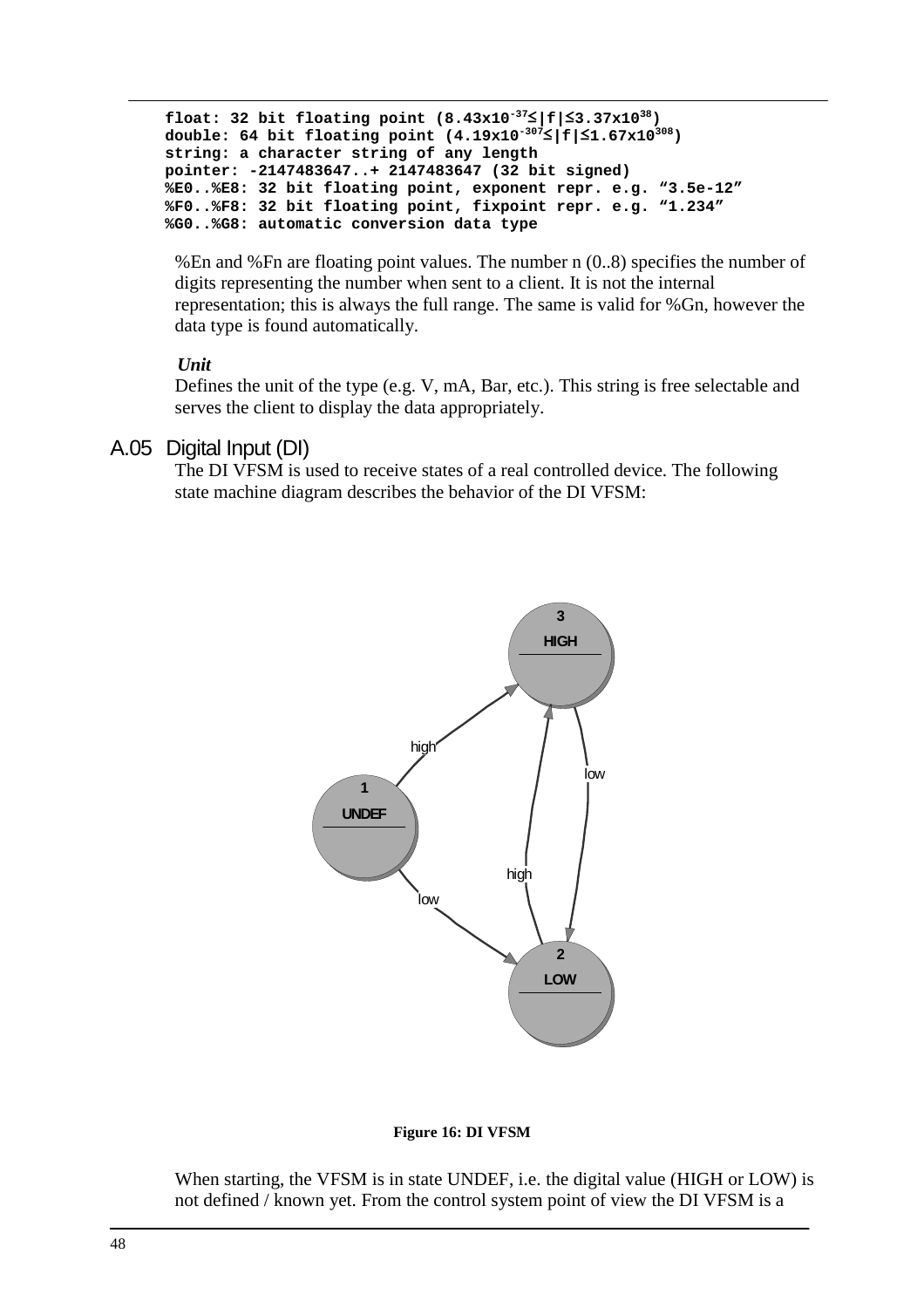slave and shows its status by its states (see also the Figure 9. Objects defined to exchange control information with the real world and its description).

The input names used for state transitions are states of the real controlled device:

| <b>Input Name</b> | Description                                                 |
|-------------------|-------------------------------------------------------------|
| high              | The real controlled device is in state high/on/true (etc.)  |
| low               | The real controlled device is in state low/off/false (etc.) |

#### **Table 18: DI Input Names**

The DI VFSM has following properties:

#### *Invert*

Optional, if not present the default value is FALSE. It can be TRUE if the value shall be inverted for further evaluation. For instance, if a DI is set to LOW, it was received as HIGH.

## A.06 Digital output (DO)

The DO VFSM is used to send commands to a real controlled device. The following state machine diagram describes the behavior of the DO VFSM:



**Figure 17: DO VFSM**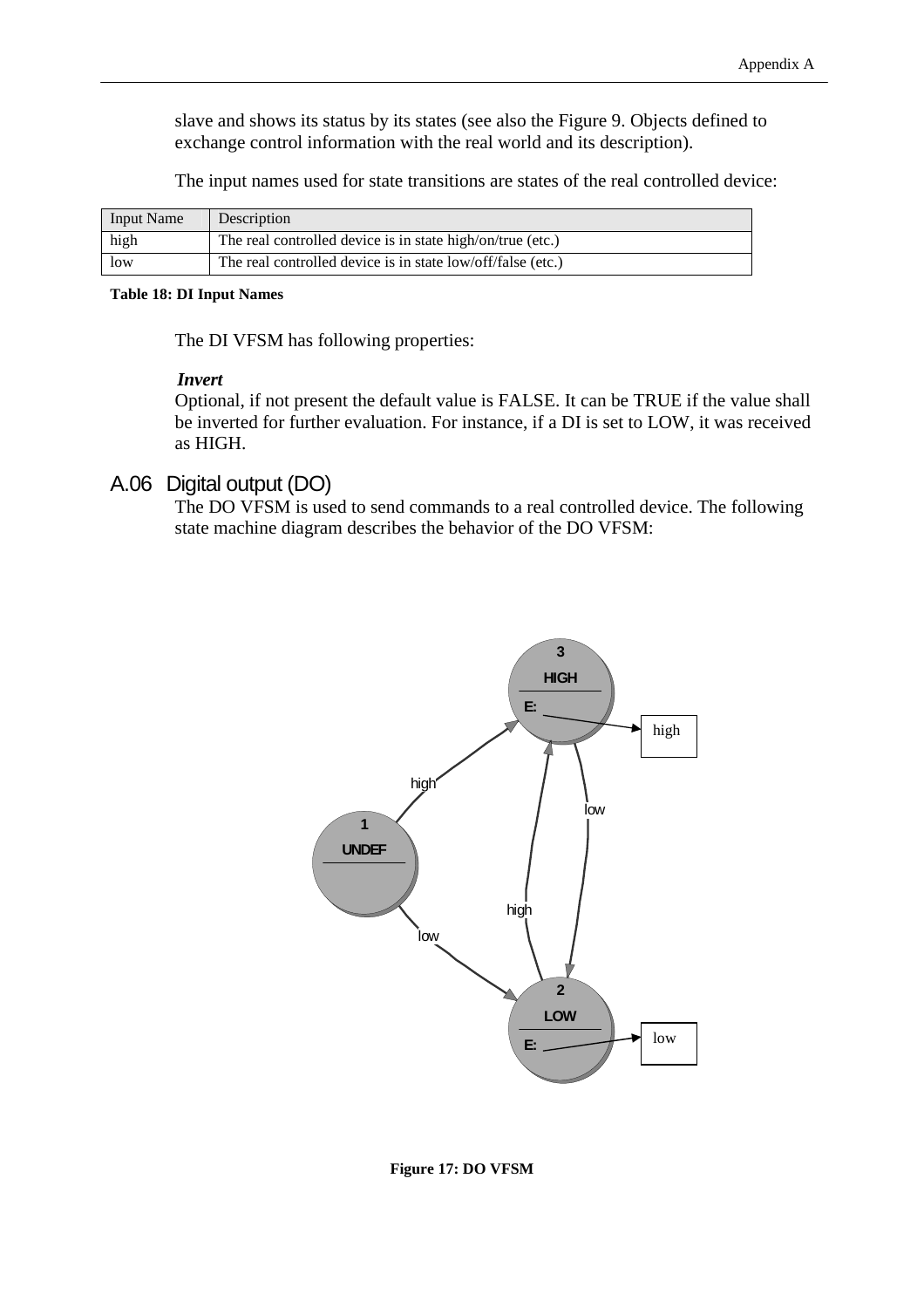When starting, the VFSM is in state UNDEF, i.e. the digital value (HIGH or LOW) is not defined yet. From the control system point of view the DO VFSM is a slave and receives commands (low or high). From the real controlled device point of view DO is a master and sends commands (low or high) to it.

The input names are commands from the control system (master) and are used for the state transitions as follow:

| <b>Input Name</b> | Description                          |
|-------------------|--------------------------------------|
| High              | Incoming command from a master: high |
| Low               | Incoming command from a master: low  |

#### **Table 19: DO Input Names**

The output names are commands to the real controlled system (slave) and are used as entry actions in following states:

| <b>State Name</b> | Description                                                     |
|-------------------|-----------------------------------------------------------------|
| HIGH              | Entry action: send command 'high' to the real controlled device |
| <b>LOW</b>        | Entry action: send command 'low' to the real controlled device  |

#### **Table 20: DO Output Names**

The DO VFSM has following properties:

#### *Invert*

Optional, if not present the default value is FALSE. It can be TRUE if the value shall be inverted for further evaluation. For instance, if a DO is set to LOW, it will be sent out as HIGH.

## A.07 Event counter (ECNT)

The ECNT is a VFSM derived from the CNT VFSM. Its behavior is the same as of the CNT VFSM, however it is used to count any kind of events inside the VFSM control system and therefore a few additional properties are defined:

#### *Const*

Defines the counter limit. Can be a number (e.g. 10) or another NI, DAT or PAR object.

#### *Input*

Defines the object used as base for the counter, i.e. VFSM which shall be observed by the counter.

#### *UpValue*

Defines the event on the observed object, which increases the counter.

## A.08 Numeric input (NI)

The NI is a VFSM derived from the DAT VFSM. Its behavior is the same as of the DAT VFSM. Its purpose is to communicate with a real existing device as its master (see also Figure 9 on page 42 and its description). There are following properties defined: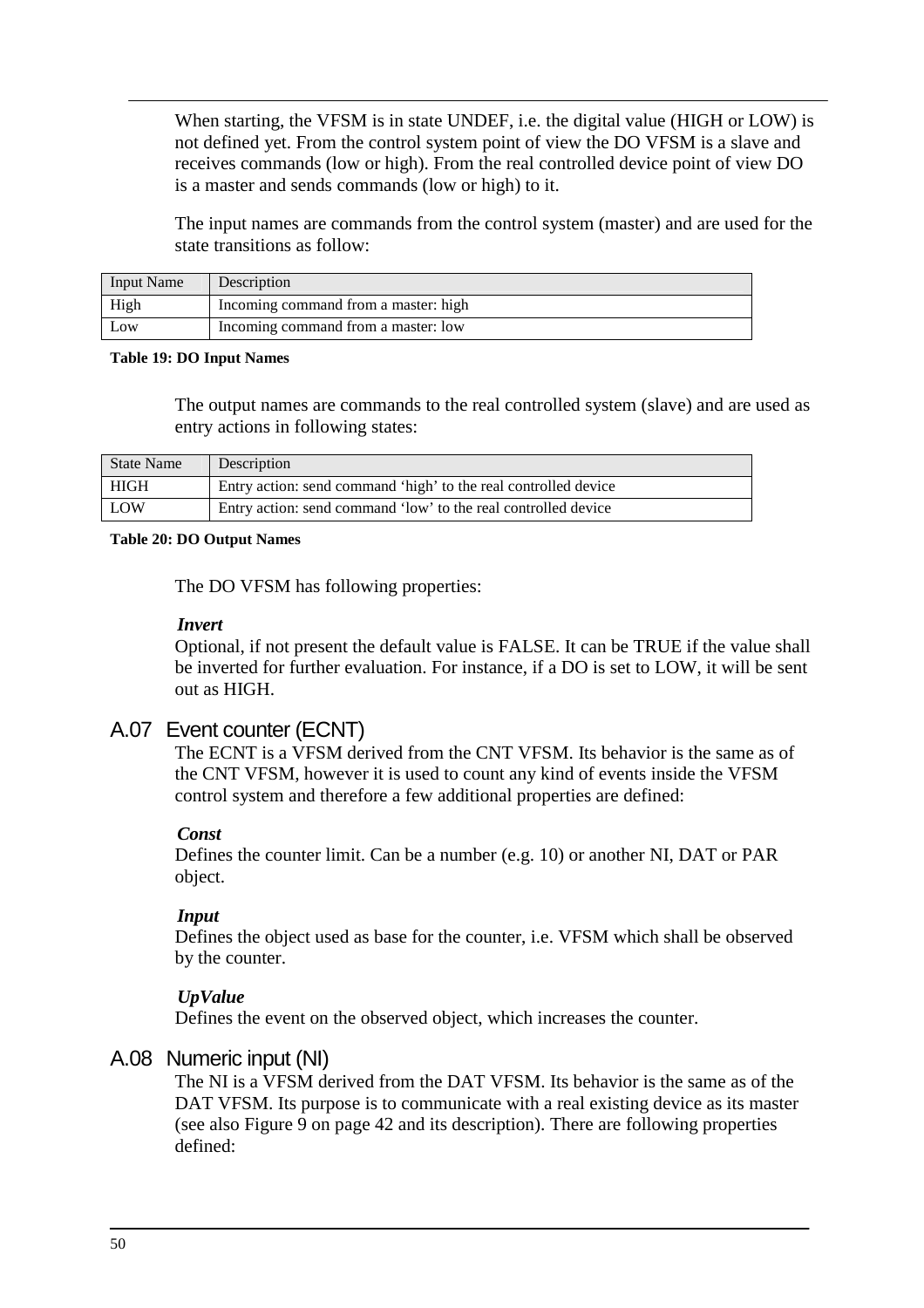#### *Format*

Defines the data type of the stored value. All the same data types as for the Data object besides string (see A.04) are possible.

#### *Unit*

Defines the unit of the type (e.g. V, mA, Bar, etc.). This string is freely selectable and serves the client to display the data appropriately.

#### *ScaleMode*

Defines the scale mode of the type:

**lin:**  $y = ax + b$ **exp:**  $v = e^{ax+b}$  $log: y = log(ax + b)$ 

#### *ScaleFactor*

Defines the scale factor for the scale mode (the value of *a*).

#### *Offset*

Defines the offset for the scale mode (the value of *b*).

#### *Threshold*

Defines the threshold for the NI value.

#### A.09 Numeric output (NO)

The NO VFSM is used to provide data to a real controlled device. On starting, the NO VFSM is in state OFF. The following state machine diagram describes its behavior:



#### **Figure 18: NO VFSM**

The purpose of the NO VFSM is to send internally stored data to the real controlled device as its master (see also Figure 9. Objects defined to exchange control information with the real world on page 42 and its description).

The input names are commands from the control system (master) and are used for the state transitions as follow: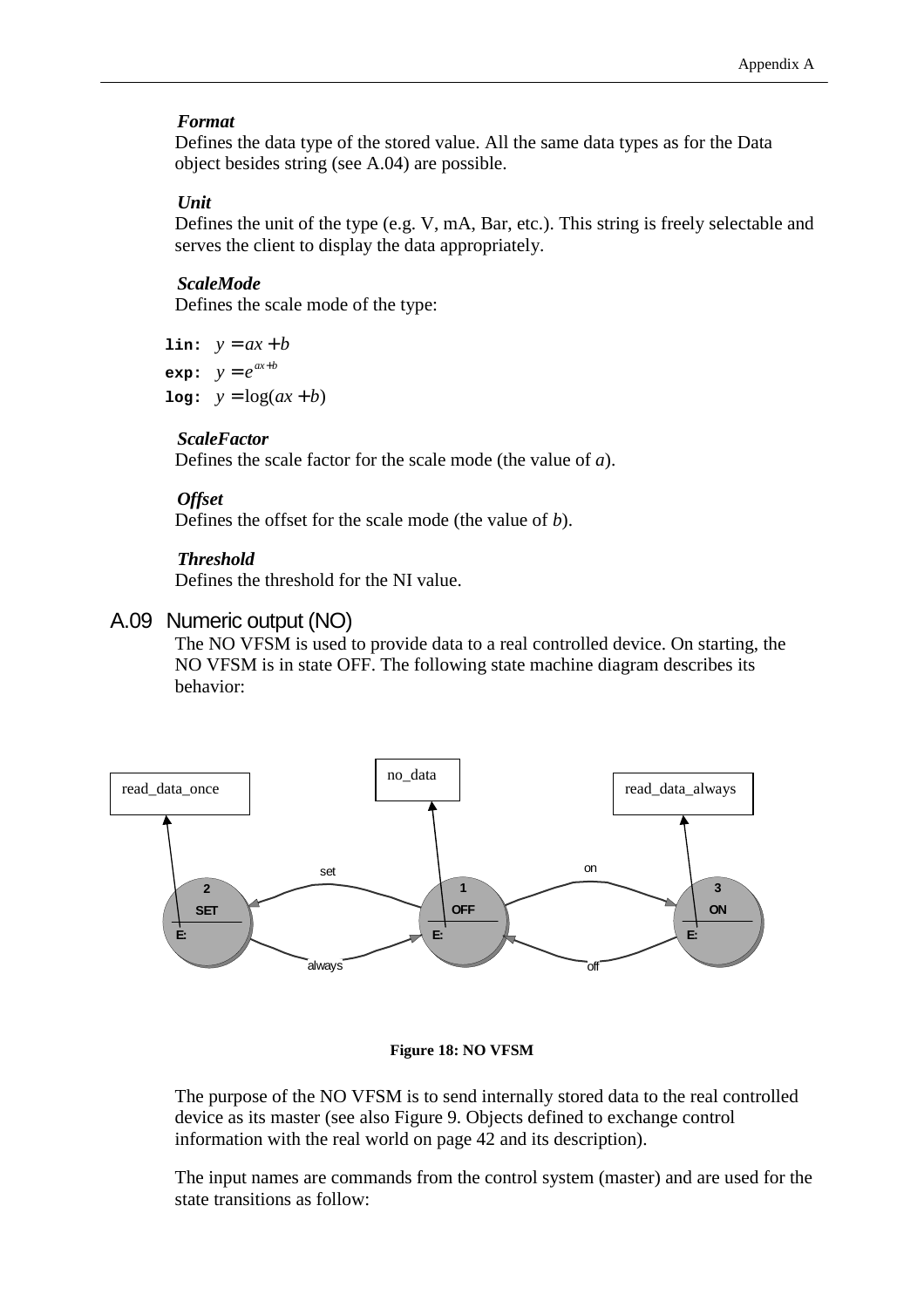| <b>Input Name</b> | Description                                                      |
|-------------------|------------------------------------------------------------------|
| set               | Incoming command from a master: activate the object once         |
| on                | Incoming command from a master: activate the object continuously |
| off               | Incoming command from a master: deactivate the object            |

#### **Table 21: NO Input Names**

The output names are commands to the real controlled system (slave) and are used as entry actions as follows:

| State Name | Description                                                                 |
|------------|-----------------------------------------------------------------------------|
| <b>SET</b> | Entry action: send command 'read_data_once' to the real controlled device   |
| ON         | Entry action: send command 'read_data_always' to the real controlled device |
| <b>OFF</b> | Entry action: send command 'no data' to the real controlled device          |

#### **Table 22: NO Output Names**

The following properties are defined:

#### *Format*

Defines the data type of the stored value. All the same data types as for the Data object besides string (see A.04) are possible.

#### *Unit*

Defines the unit of the type (e.g. V, mA, Bar, etc.). This string is free selectable and just serves the client to display the data appropriately.

#### *ScaleMode*

Defines the scale mode of the type:

```
lin: y = ax + bexp: v = e^{ax+b}log: y = log(ax + b)
```
#### *ScaleFactor*

Defines the scale factor for the scale mode (the value of *a*).

#### *Offset*

Defines the offset for the scale mode (the value of *b*).

#### *OutData*

Defines the object (TAB, DAT, PAR, NI or UDC) to be used for output.

## A.10 Output function (OFUN)

The OFUN VFSM is used to enable the control system to evaluate results of certain calculations which are not I/O related. The OFUN VFSM has only one state and its output is a function of the input. The following state machine diagram describes its behavior. The function *f* is user defined.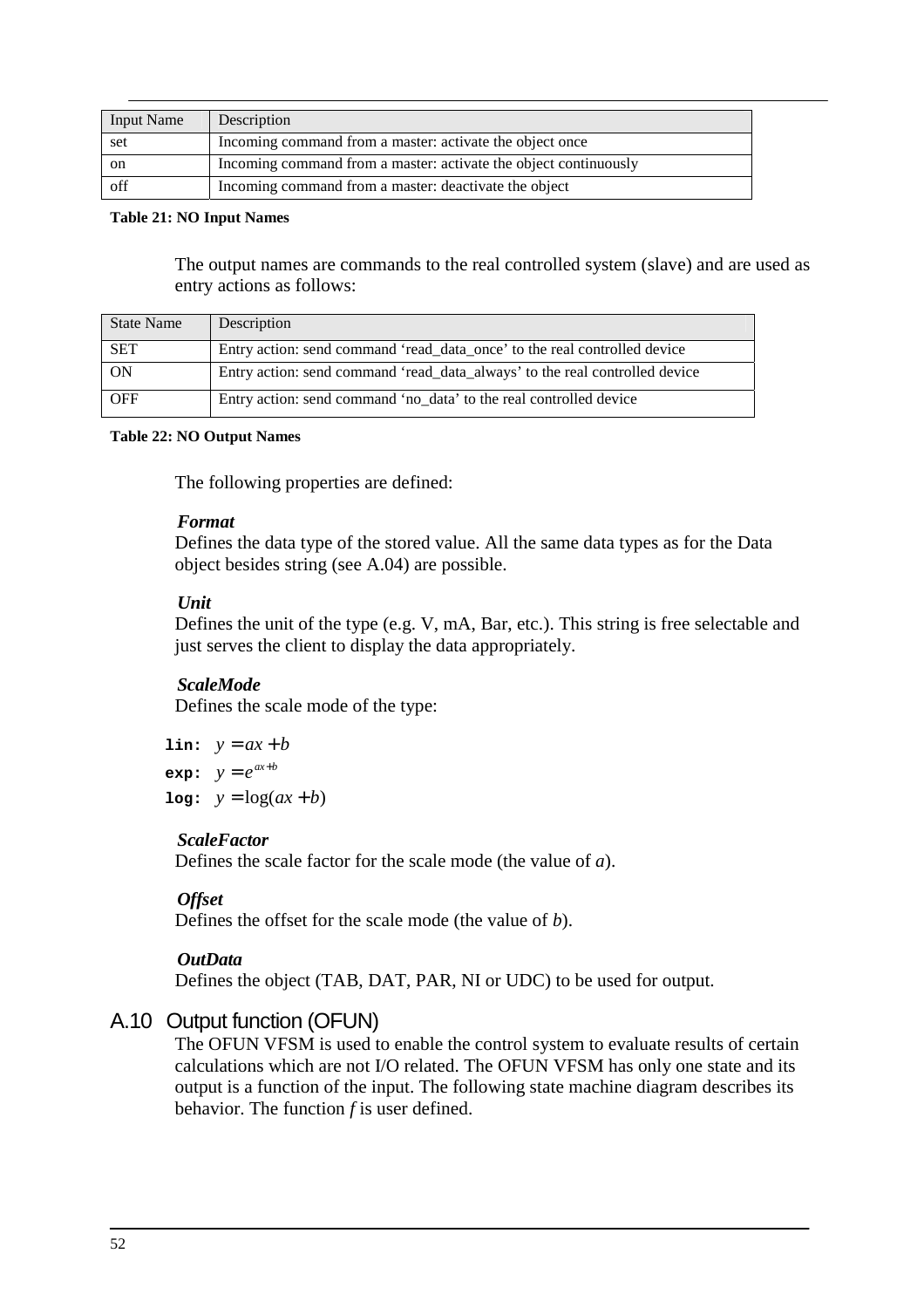

**Figure 19: OFUN VFSM** 

The following properties are defined:

#### *FunctionName*

Defines the name of the function *f* which implements the OFUN object (e.g. a C++ function).

#### *UnitName*

Defines the unit (interface) or VFSM to be accessed by the coded function.

#### A.11 Parameter (PAR)

The PAR is a VFSM derived from the DAT VFSM. Its behaviour is the same as of the DAT VFSM. Its complexity is very similar to the NI object. However the data stored in a PAR VFSM can be saved to be available after a system restart. The following properties are defined:

#### *Category*

Defines how to save the parameter value. The following categories are possible (PP=Process Parameters, EP=Equipment Parameters):

```
PP: store the parameter temporary (for current sesion) 
PP_Coded: exactly the same as PP, however the parameter value is a 
   result of a calculation. There is no need to distinguish between 
   PP and PP_Coded, besides that the user knows the source of the 
   data. 
EP: store the parameter permanently for the current user 
EP_LM_USER: store the parameter permanently for all users 
EP_LM_ADMIN: store the parameter permanently for all users, can be
```

```
change only by a system administrator
```
#### *Format*

Defines the data type of the stored value. All the same data types as for the Data object (see A.04) are possible.

#### *Unit*

Defines the unit of the type (e.g. V, mA, Bar, etc.). This string is free selectable and serves the client to display the data appropriately.

#### *LimitLow*

Defines the lowest accepted value.

#### *LimitHigh*

Defines the highest accepted value.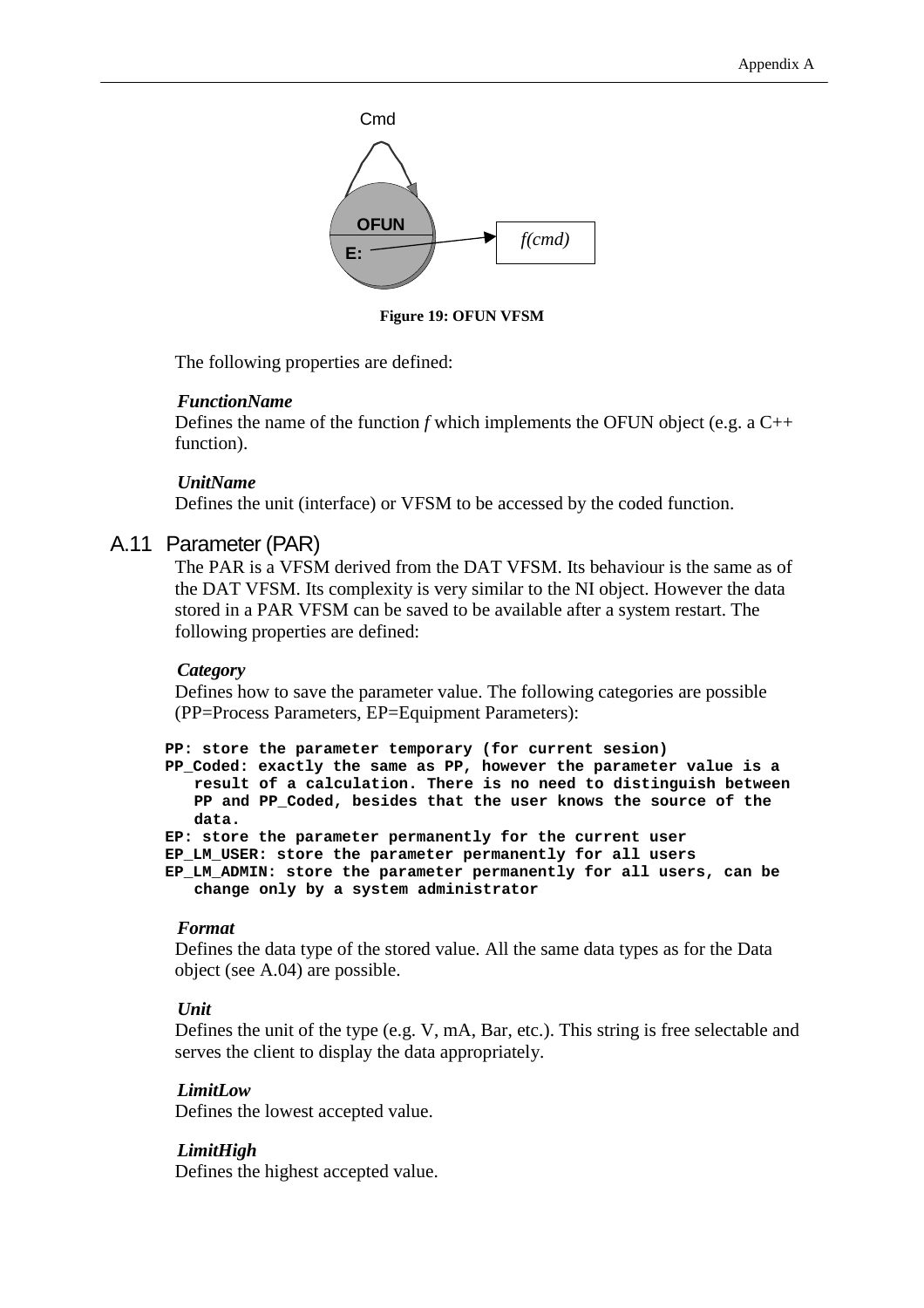## *InitValue*

Defines the initial value of the parameter.

## A.12 String (STR)

The STR VFSM is used to control a data object used to evaluate strings. In detail, it compares the received string with a regular expression (RE). The result is a "match", "no-match" or "error". The regular expression itself can be a DAT, PAR or a hard coded string. The regular expression allows all special characters as known in UNIX tools like sed, awk. This means that also multiple matches are possible, i.e. the compare result "match" can deliver more then one resulting string. The resulting (sub)string(s) can be stored in other objects such as STR, DAT, PAR or NI. Dependant on the data type of the destination object, the resulting (sub-) string will be converted. In case the conversion is not possible the destination object will be not changed.

| RE                                               | Meaning                                                        | Example                                        |
|--------------------------------------------------|----------------------------------------------------------------|------------------------------------------------|
|                                                  | Matches one arbitrary character                                | a.c matches 'abc' but not 'abbc'               |
| $\Lambda$                                        | Matches the beginning of a string                              | A natches 'abcd' but not 'cdab'                |
| \$                                               | Matches the end of a string                                    | ab\$ matches 'cdab' but not 'abcd'             |
| $\ln$                                            | $n=19$ , matches the same string of characters as              | $(ab(cd)e f)A\$ 2 matches 'abcdef $Acd$ '      |
|                                                  | was matched by a sub expression enclosed                       |                                                |
|                                                  | between () preceding the $\ln$ n specifies the n-th            |                                                |
|                                                  | sub expression                                                 |                                                |
| $\left( \right)$                                 | sub expression                                                 | $(\mathcal{d})A(\mathcal{d})$ matches 1A2, 0A4 |
|                                                  | Defines a set of characters to be matched                      | [a-z] matches 's', 'w' but not 'S', 'W'        |
| $\lceil$ <sup><math>\wedge</math></sup> $\rceil$ | Defines all characters except the characters in                | [^1-9] matches 's', 'W'  but not '1', '2'      |
|                                                  | the set                                                        |                                                |
| $(\vert \vert)$                                  | Matches one of the alternatives                                | (ab cd) matches 'ab' and 'cd'                  |
| $RE+$                                            | Matches one or more times the RE                               | [^1-9]+ matches 'StateWORKS' but not 'Obj5'    |
| RE?                                              | Matches one or zero times the RE                               | abc? matches 'ab' and 'abc'                    |
| $RE*$                                            | Matches zero or more times the RE                              | $ab^*$ matches 'a', 'ab', 'abb'                |
| $RE{n}$                                          | Matches exactly n times the RE                                 | $ab\{2\}$ matches 'abb' only                   |
| $RE{n,}$                                         | Matches at least n times the RE                                | ab{2,} matches 'abb', 'abbb' but not 'ab'      |
| $RE{n,m}$                                        | Matches any number of occurrences between n<br>and m inclusive | $ab{1,2}$ matches 'ab' and 'abb' only          |

The table below describes all allowed regular expressions:

#### **Table 23: STR VFSM - Allowed Regular Expressions**

The following state machine diagram describes the behavior of the STR VFSM: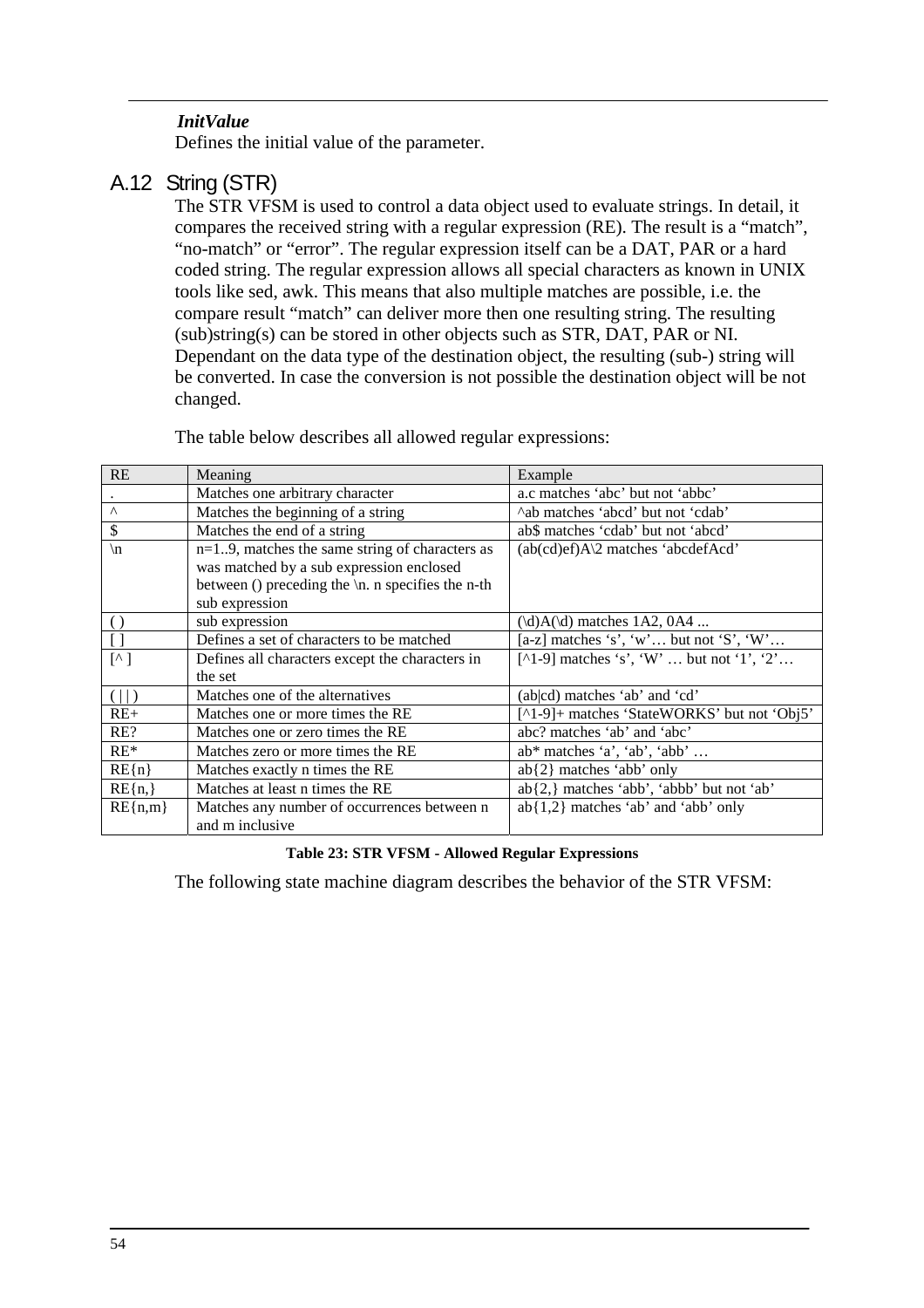

#### **Figure 20: STR VFSM**

The Input action in states INIT and DEF is always the same: analyze string if a new string has arrived. The Entry action is always the same: reset the analysis function.

| <b>Input Name</b> | Description                                                        |
|-------------------|--------------------------------------------------------------------|
| On                | Incoming command from a master: activate object                    |
| $\overline{Off}$  | Incoming command from a master: deactivate object                  |
| Set               | Incoming command from a master: results evaluated                  |
| Match             | The owned data object reports a new state: sub-string(s) found     |
| Nomatch           | The owned data object reports a new state: no sub-string found     |
| Error             | The owned data object reports a new state: error evaluating the RE |

The input names used for state transitions:

#### **Table 24: STR Input Names**

The STR VFSM has following properties: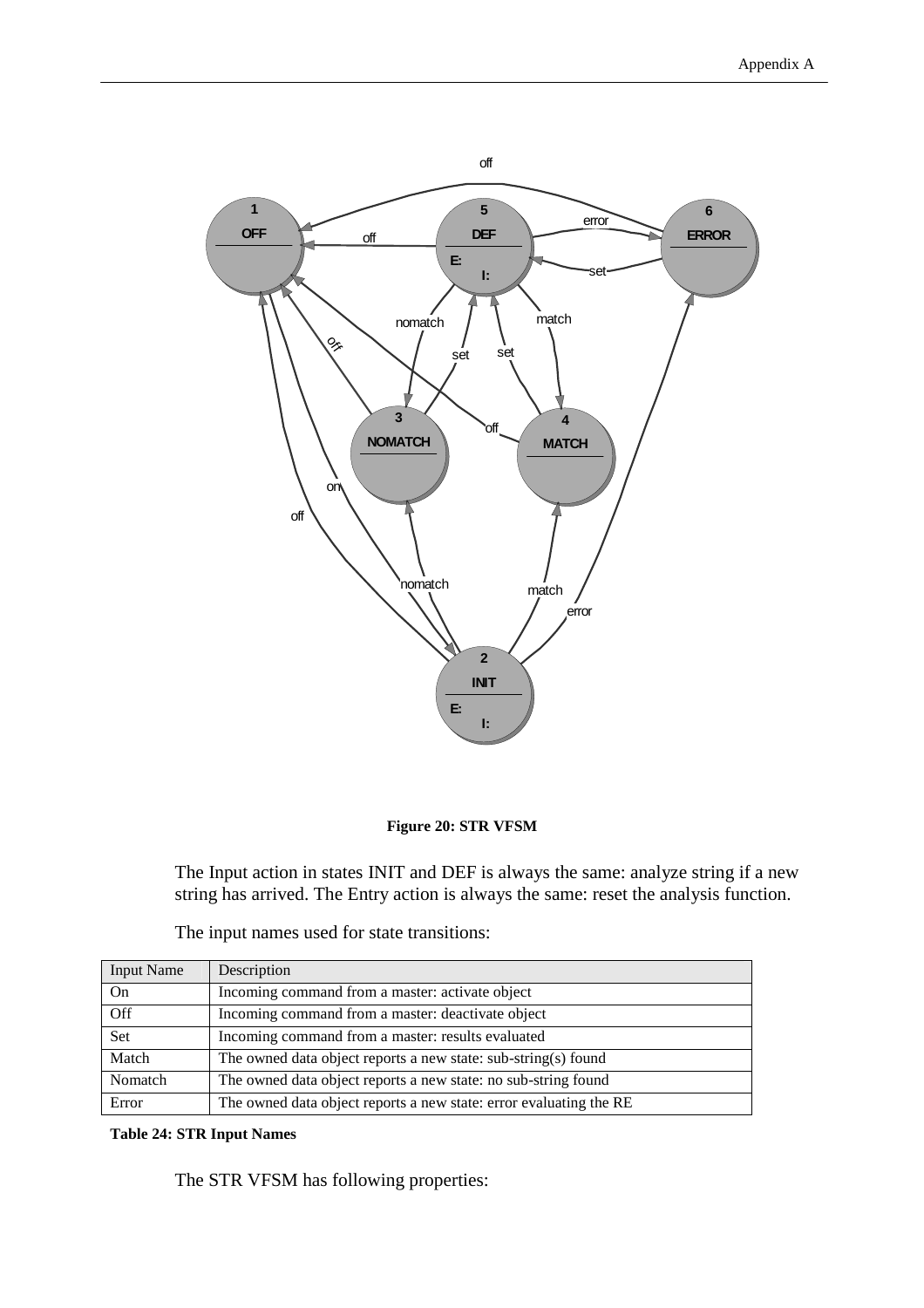## *Input*

Defines the source string to be analyzed. Can be DAT or PAR.

### *RegularExpression*

Defines the regular expression to be used. Can be a constant string, DAT or PAR.

## *Substring*

Defines the destination object: DAT, PAR, STR or NI. This property is a list, i.e. there can be many destination objects, in case there are many matches possible. The number of parents in the RE gives the number of possible sub strings.

## A.13 Switch point (SWIP)

The SWIP VFSM is used to control a switch point function which is used to evaluate changes of data of other VFSM. The following graph shows the usage of the SWIP VFSM:



The following state machine diagram describes the behavior of the SWIP VFSM: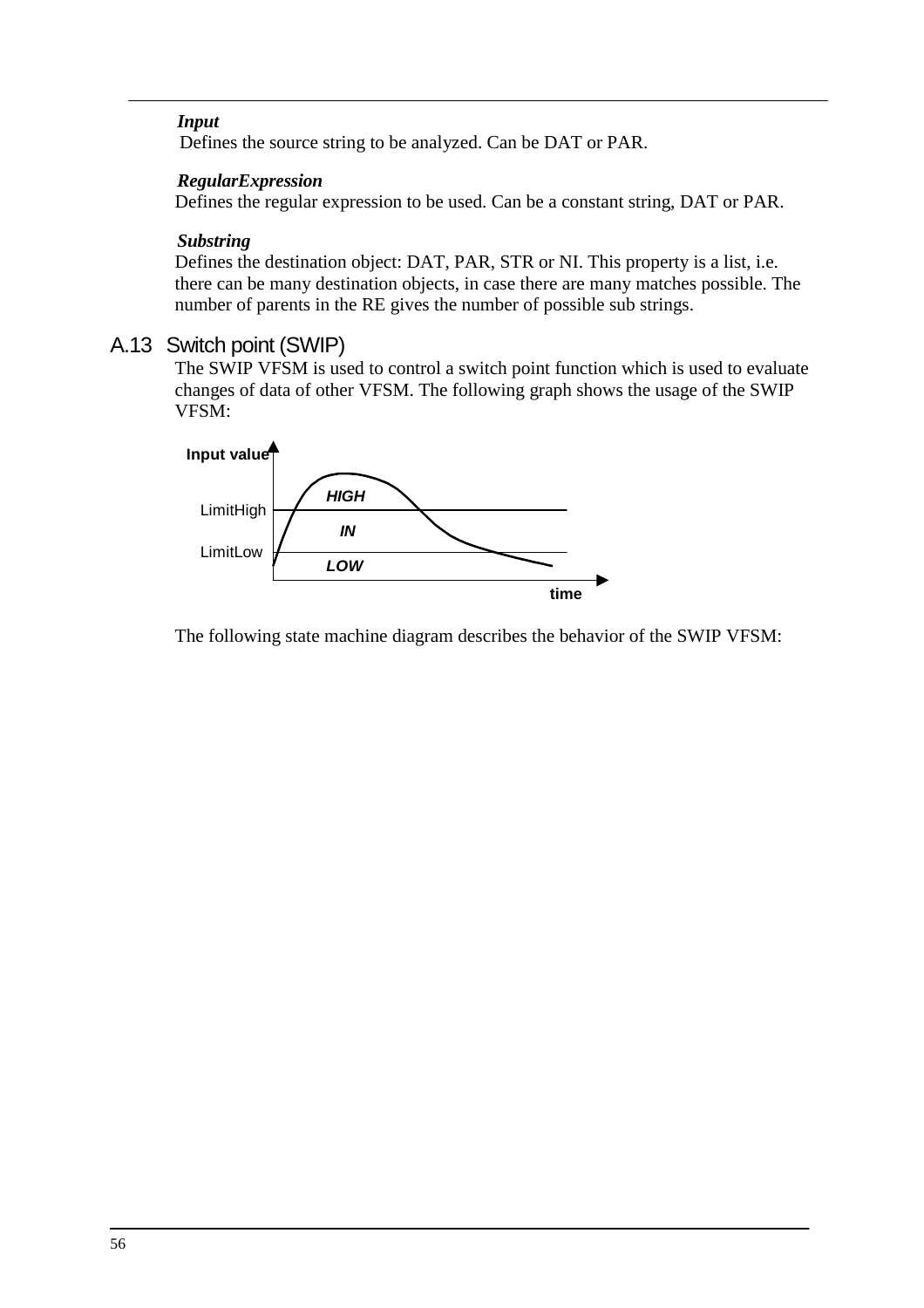

**Figure 21: SWIP VFSM** 

The input names used for state transitions:

| <b>Input Name</b> | Description                                                                                                                  |
|-------------------|------------------------------------------------------------------------------------------------------------------------------|
| on                | Incoming command from a master: activate object                                                                              |
| off               | Incoming command from a master: deactivate object                                                                            |
| low               | The controlled switch point function reports a new state: object value below min.<br>limit                                   |
| high              | The controlled switch point function reports a new state: object value above max.<br>limit                                   |
| 1n                | The controlled switch point function reports a new state: object value between min<br>and max (min $\leq$ value $\leq$ max). |

#### **Table 25: SWIP Input Names**

The SWIP VFSM has following properties:

#### *Input*

Defines the object used as a base for SWIP, i.e. object observed by the switch point function. Can be NI, PAR, DAT or UDC VFSM. Note that more than one SWIP might monitor the same object, so as to obtain more detailed information.

#### *LimitLow*

Defines the value below which the switch point function reports state LOW.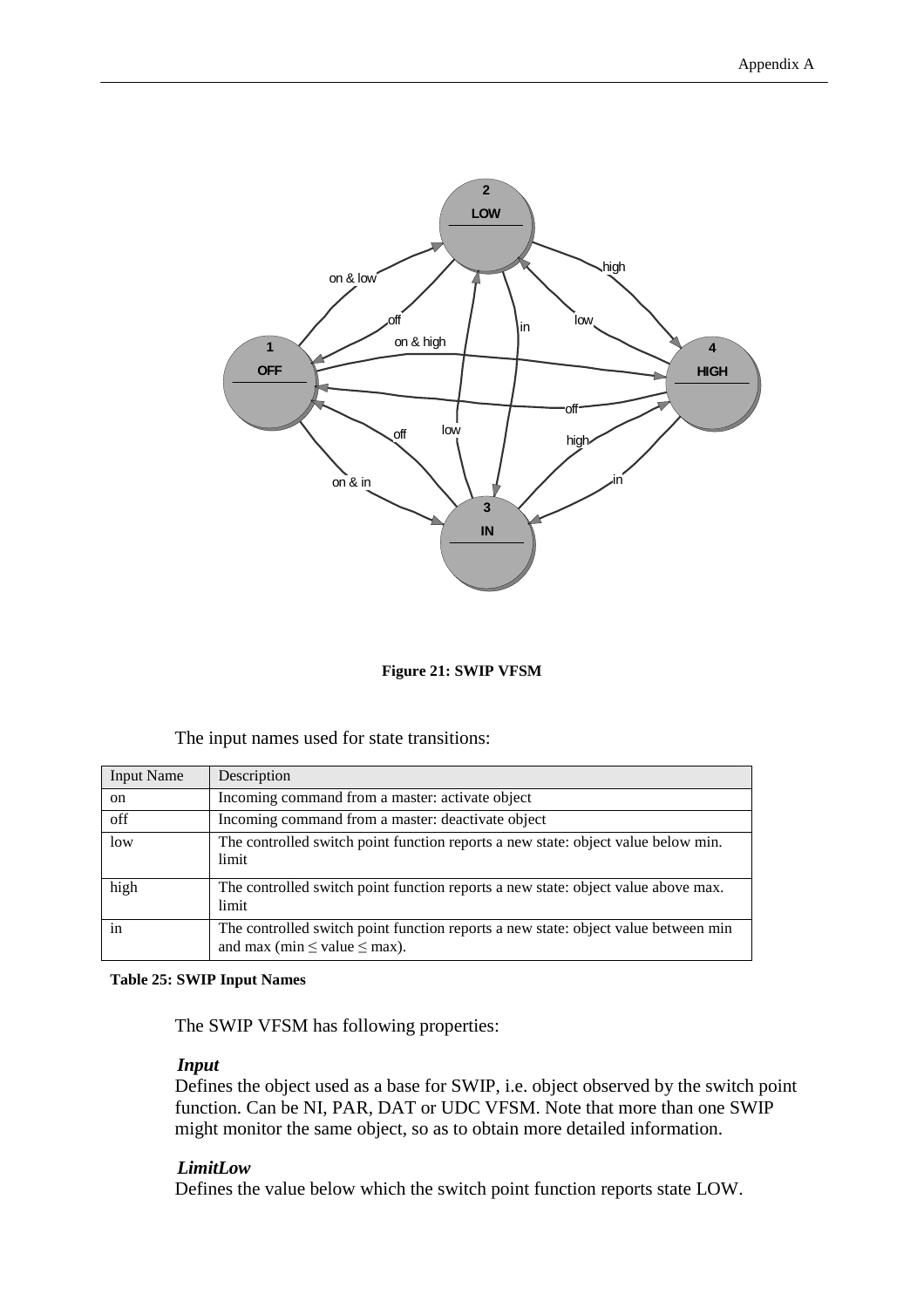## *LimitHigh*

Defines the value above which the switch point function reports state HIGH.

## A.14 Table (TAB)

The TAB VFSM is used to provide data of various VFSM objects to a real controlled device. The following state machine diagram describes the behavior of the TAB VFSM:





The entry action specifies the index of a certain VFSM of type PAR, DAT or NO, i.e. TAB works as a multiplexer that maps several VFSMs to one output:



**Figure 23: TAB as Multiplexer** 

The following properties are defined:

#### *Input*

Defines the VFSMs used as base for TAB. This property is a list, i.e. as a rule there are many objects used by TAB.

## A.15 Timer (TI)

The TI VFSM is used to control a timer. The timer is a special counter. So the behavior of the TI VFSM is the same as of the CNT VFSM, however there are more properties required:

#### *Const*

Defines the counter limit. Can be a number (e.g. 10) or an NI, DAT or PAR object.

#### *Clock*

Defines the clock base, i.e. the time period after which the counter value gets increased automatically. Can be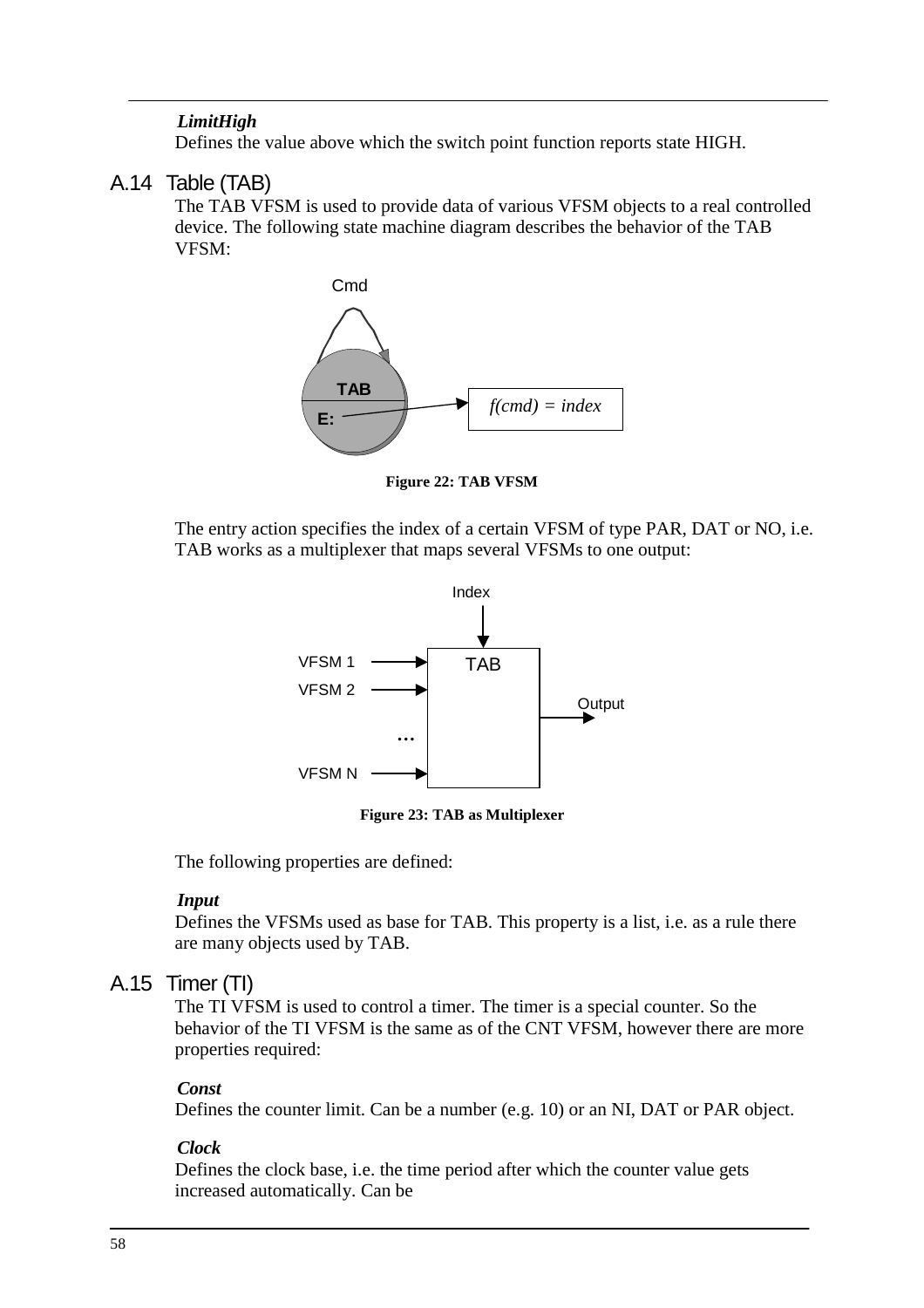| 1ms             |     | $10^{-3}$ sec    |
|-----------------|-----|------------------|
| $10\mathrm{ms}$ | $=$ | $10^{-2}$<br>sec |
| 100ms           |     | $= 10^{-1}$ sec  |
| 1s              |     | = 1 sec          |
| 1min            |     | = 60 sec         |
| 1 h             |     | = 3600sec        |

## A.16 Up-Down counter (UDC)

The UDC is a counter derived from the DAT VFSM (not CNT). The purpose of this VFSM is to be able to count in both directions. The data type (format) is long, the counter has no limit (i.e. a SWIP VFSM is required to evaluate its value). Its behavior is the same as of the DAT VFSM, however in the states INIT, CHANGED and DEF following incoming commands are possible:

| Input | Description                                       |
|-------|---------------------------------------------------|
| clear | Execute the input action "clear counter"          |
| up-   | Execute the input action "increase counter value" |
| down  | Execute the input action "decrease counter value" |

#### **Table 26: UDC Input Names**

Each of these commands causes the data object owned by the UDC VFSM to go to the state 'new\_data'

The following properties are defined:

#### *Unit*

Defines the unit of the type (e.g. V, mA, Bar, etc.). This string is free selectable and serves the client to display the data appropriately.

#### *UpInput*

Defines the object, which is the source for triggering the counter increment operation.

#### *UpValue*

Defines the value of the object defined in <UpInput> tag, which increases the counter.

#### *DownInput*

Defines the object, which is the source for triggering the counter decrement operation.

#### *DownValue*

Defines the value of the object defined in <DownInput> tag, which decreases the counter.

#### *ClearInput*

Defines the object, which is the source for triggering the counter clear operation.

#### *ClearValue*

Defines the value of the object defined in <ClearInput> tag, which clears the counter.

## A.17 Any data (XDA)

The XDA VFSM is used as an OFUN VFSM support object, by pointing to a memory segment used by the OFUN VFSM. The XDA VFSM looks the same as the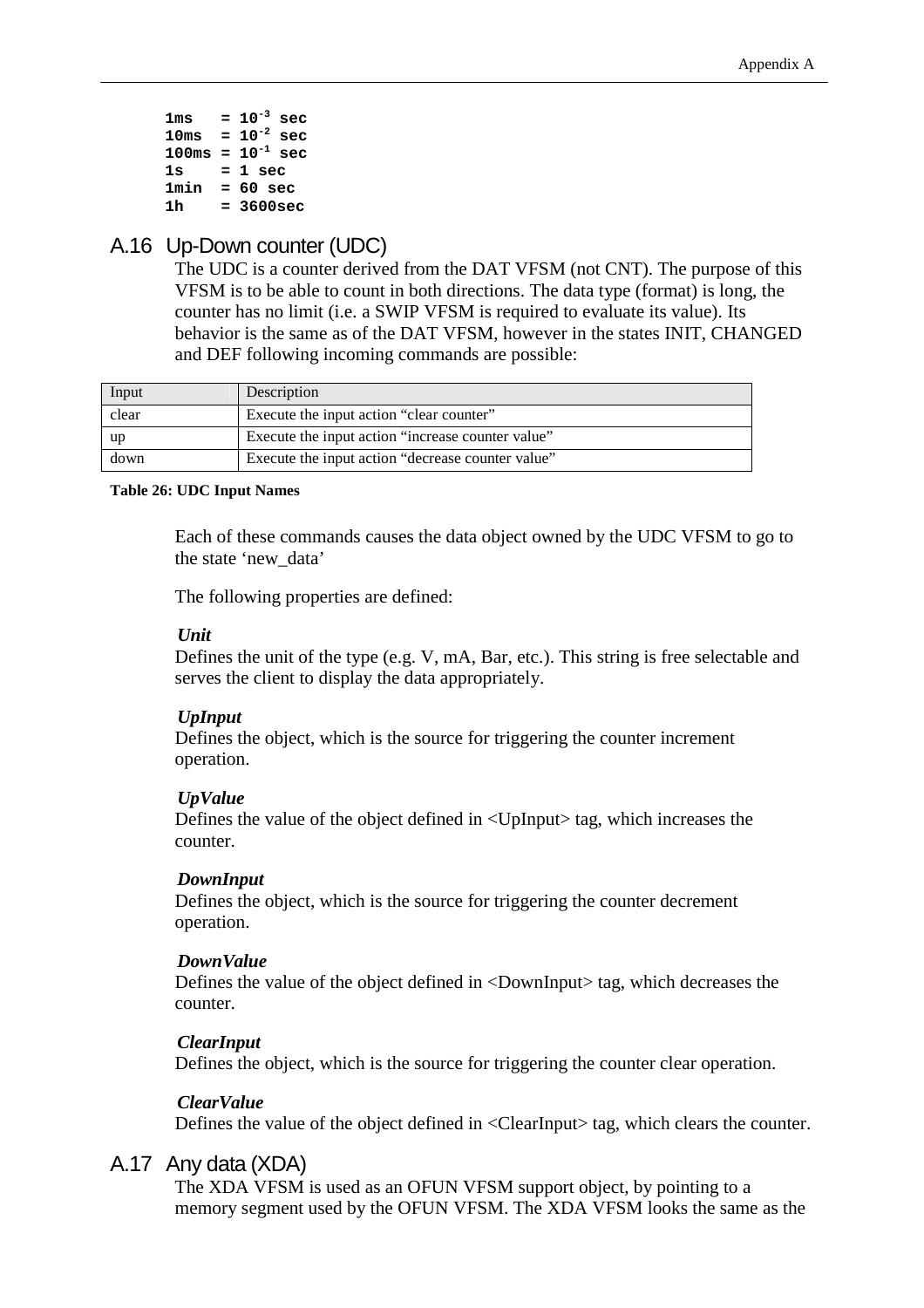TAB VFSM. However its output is exactly the same as its input, i.e. *f(cmd) = cmd*. The following property is defined:

*Size* 

Defines the size of memory block in bytes.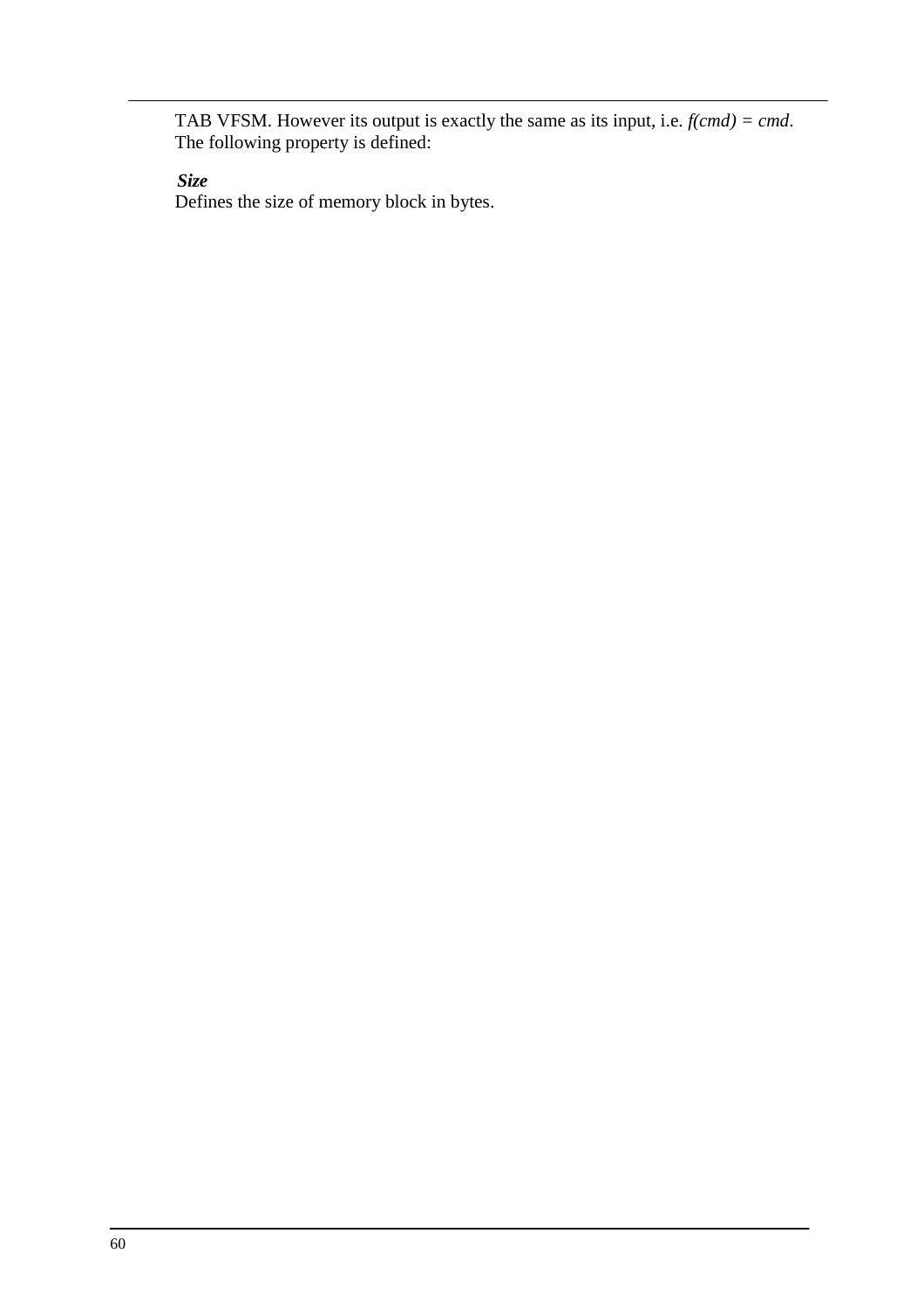## **Appendix B Units**

The unit concept is introduced to allow the access to any VFSM objects. So a unit defines the I/O interface to a VFSM. It does not have any other functionality. The definition of a unit is very similar to a VFSM, however a unit does not have the behavior section.

There are two predefined optional unit properties:

*Address*  Physical address of a unit.

*Port* 

The communication port of a unit.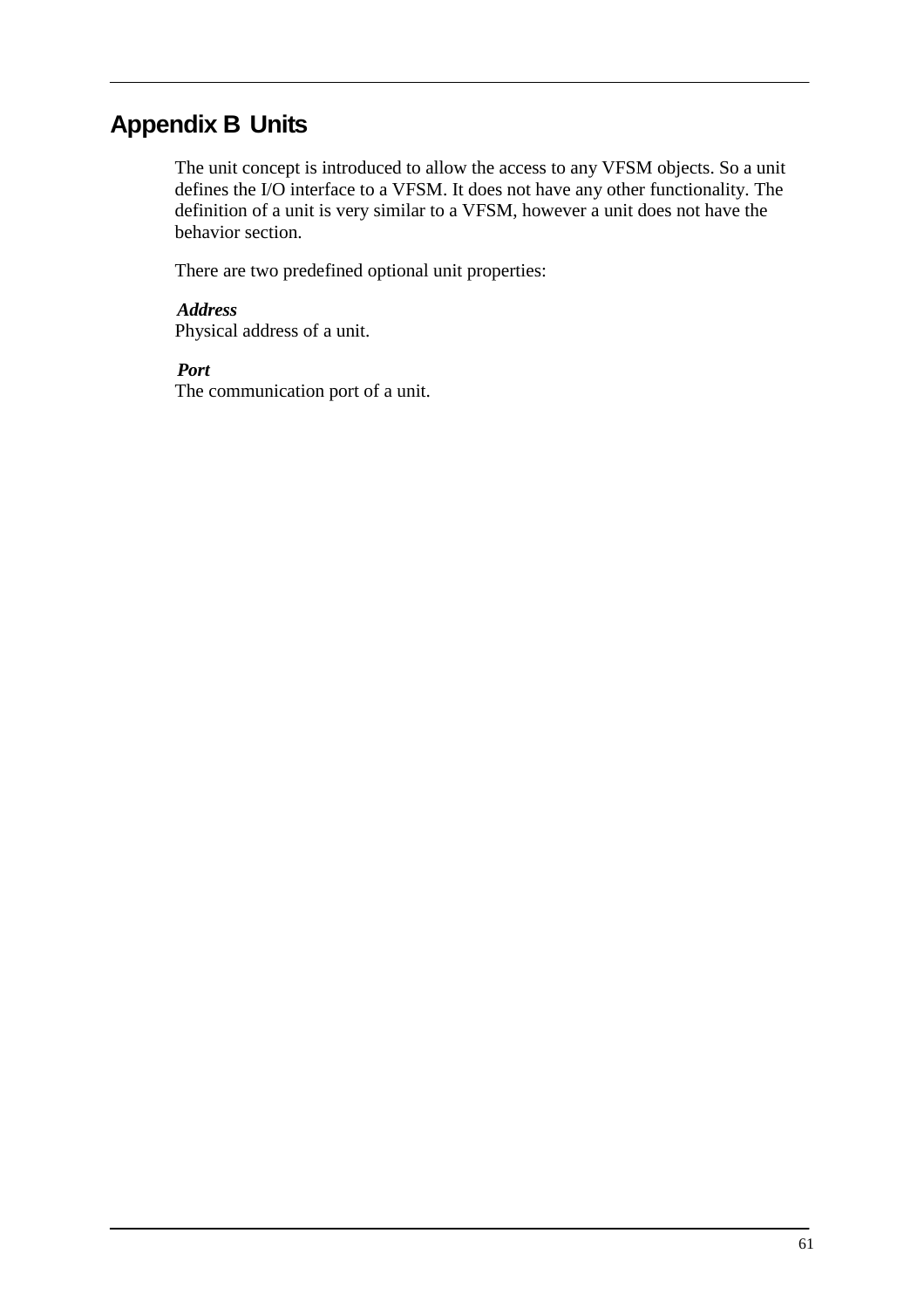## **Appendix C Parsing VFSMML**

```
A.01 DOCTYPE Declaration for VFSMML
```
VFSMML documents should be validated using the XML DTD for VFSMML, which is shown below in section A.03. Documents using this DTD should contain a doctype declaration of the form:

```
<!DOCTYPE vfsmml 
    PUBLIC "http://www.stateworks.com/dtd/vfsmml1.0.dtd" 
>
```
The URI might be changed to that of a local copy of the DTD if required.

## A.02 Use of VFSMML without a DTD

If a VFSMML fragment is parsed without a DTD, i.e. as a well-formated XML, it is the responsibility of the processing application to treat the white space characters occurring outside of token elements as not significant.

## A.03 The VFSMML DTD

The code below is the complete Document Type Definition of VFSMML:

```
<!ELEMENT vfsmml (Name?, Description?, VFSM*)> 
<!ATTLIST vfsmml 
       project (true | false) "false" 
       source (default | CDATA) "default" 
> 
<!ELEMENT Name (#PCDATA)> 
<!ELEMENT Description (#PCDATA)> 
<!ELEMENT VFSM (Type, Description?, Prefix?, Object*, IOid*, 
State*)> 
<!ATTLIST VFSM 
       type (vfsm | predefined | unit) "vfsm" 
> 
<!ELEMENT Type (#PCDATA)> 
<!ELEMENT Object (Name, Description?, Property*)> 
<!ELEMENT Property (Name, Value)> 
<!ELEMENT Value (#PCDATA)> 
<!ELEMENT Prefix (#PCDATA)> 
<!ELEMENT IOid (Name, Type?, Description?, Input*, Output*)> 
<!ELEMENT Input (Init?, Name, Value)> 
<!ELEMENT Init (#PCDATA)> 
<!ELEMENT Output (Name, Value)> 
<!ELEMENT State (Description?, Name?, EntryAction*, 
ExitAction*, InputAction*, Transition*)> 
<!ATTLIST State 
       always (true | false) "false" 
> 
<!ELEMENT EntryAction (#PCDATA)> 
<!ELEMENT ExitAction (#PCDATA)> 
<!ELEMENT InputAction (Condition, Action*)> 
<!ELEMENT Condition (ci | apply)> 
<!ELEMENT ci (#PCDATA)> 
\leq!ELEMENT apply ((and | or), (ci+ | apply*)+)<!ELEMENT and EMPTY> 
<!ELEMENT or EMPTY> 
<!ELEMENT Action (#PCDATA)> 
<!ELEMENT Transition (Condition, StateName, Action*)> 
<!ELEMENT StateName (#PCDATA)>
```